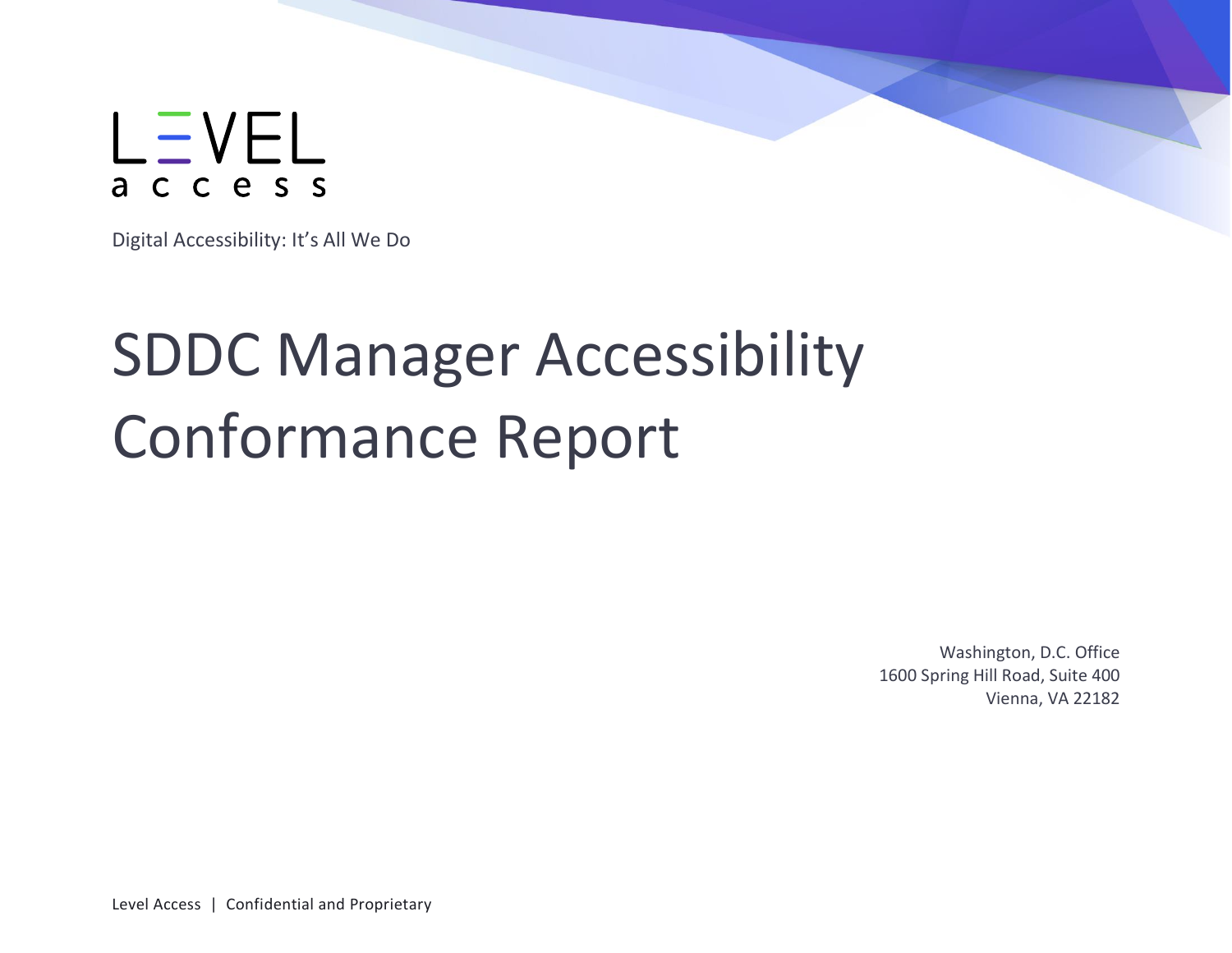# **SDDC Manager Accessibility Conformance Report International Edition**

**(Based on VPAT**® **Version 2.4)**

**Name of Product/Version: SDDC Manager v4.1** 

**Report Date:** August 2020

**Product Description:** SDDC manager is the software component that provisions, manages, and monitors the logical and physical resources of a VMware Cloud Foundation system. SDDC Manager automates the entire system lifecycle (from configuration and provisioning to upgrades and patching) and simplifies day-to-day management and operations.

**Clarity Disclaimer:** SDDC Manager was built using Clarity 2.3.8 and Angular 8.1.0. Please refer to the Clarity VPAT and Google AngularJS for more accessibility details.

# **Contact Information:**

VMware Inc. 3401 Hillview Ave. Palo Alto, CA 94304, USA Tel: 1-877-486-9273 Fax: 650-427-5001 For more information, contact [accessibility@vmware.com](mailto:accessibility@vmware.com)

**Evaluation Methods Used:** Testing SDDC Manager involved a combination of manual on desktop. Level Access (Level) comprehensively tested a selection of screens representative of SDDC Manager using, among other methodologies, the screen reader NVDA 2020, exclusive use of the keyboard, and manual inspection of site code.

"Voluntary Product Accessibility Template" and "VPAT" are registered service marks of the Information Technology Industry Council (ITI) Page **1** of **37**

**\_\_\_\_\_\_\_\_\_\_\_\_\_\_\_\_\_\_\_\_\_\_\_\_\_\_\_\_\_\_\_\_\_\_**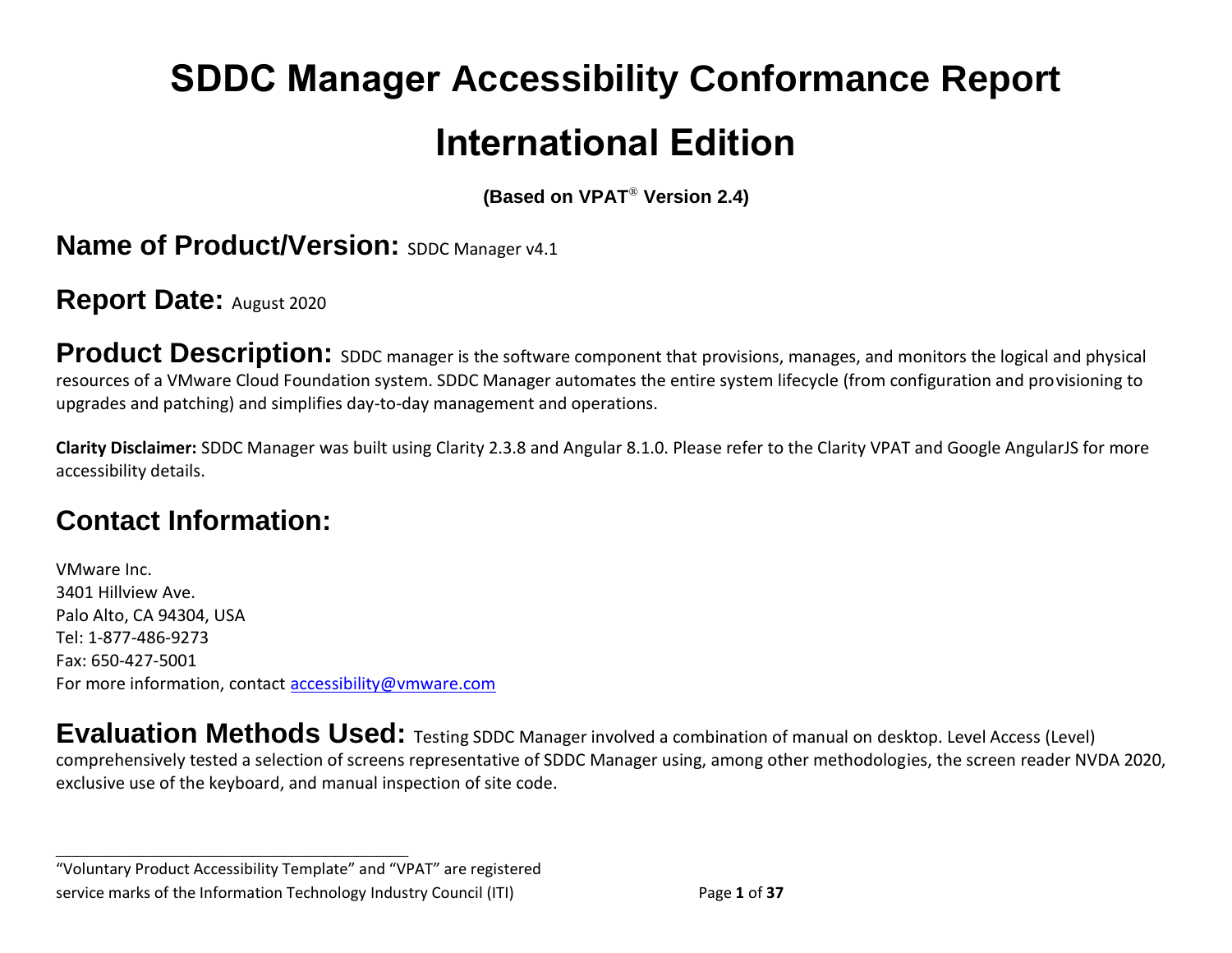# **Applicable Standards/Guidelines**

This report covers the degree of conformance for the following accessibility standard/guidelines:

| <b>Standard/Guideline</b>                                                          | <b>Included In Report</b> |
|------------------------------------------------------------------------------------|---------------------------|
| Web Content Accessibility Guidelines 2.0                                           | Level A (Yes)             |
|                                                                                    | Level AA (Yes)            |
|                                                                                    | Level AAA (No)            |
| <b>Web Content Accessibility Guidelines 2.1</b>                                    | Level A (Yes)             |
|                                                                                    | Level AA (Yes)            |
|                                                                                    | Level AAA (No)            |
| Revised Section 508 standards published January 18, 2017 and corrected January 22, | Yes                       |
| 2018                                                                               |                           |
| EN 301 549 Accessibility requirements suitable for public procurement of ICT       | Yes                       |
| products and services in Europe, - V3.1.1 (2019-11)                                |                           |

# **Terms**

The terms used in the Conformance Level information are defined as follows:

- **Supports**: The functionality of the product has at least one method that meets the criterion without known defects or meets with equivalent facilitation.
- **Partially Supports**: Some functionality of the product does not meet the criterion.
- **Does Not Support**: The majority of product functionality does not meet the criterion.
- **Not Applicable**: The criterion is not relevant to the product.
- **Not Evaluated**: The product has not been evaluated against the criterion. This can be used only in WCAG 2.0 Level AAA.

# <span id="page-2-0"></span>**WCAG 2.1 Report**

Tables 1 and 2 also document conformance with:

• EN 301 549: Chapter 9 - Web, Sections 10.1-10.4 of Chapter 10 - Non-Web documents, and Sections 11.1-11.4 and 11.8.2 of Chapter 11 - Non-Web Software (open and closed functionality), and Sections 12.1.2 and 12.2.4 of Chapter 12 – Documentation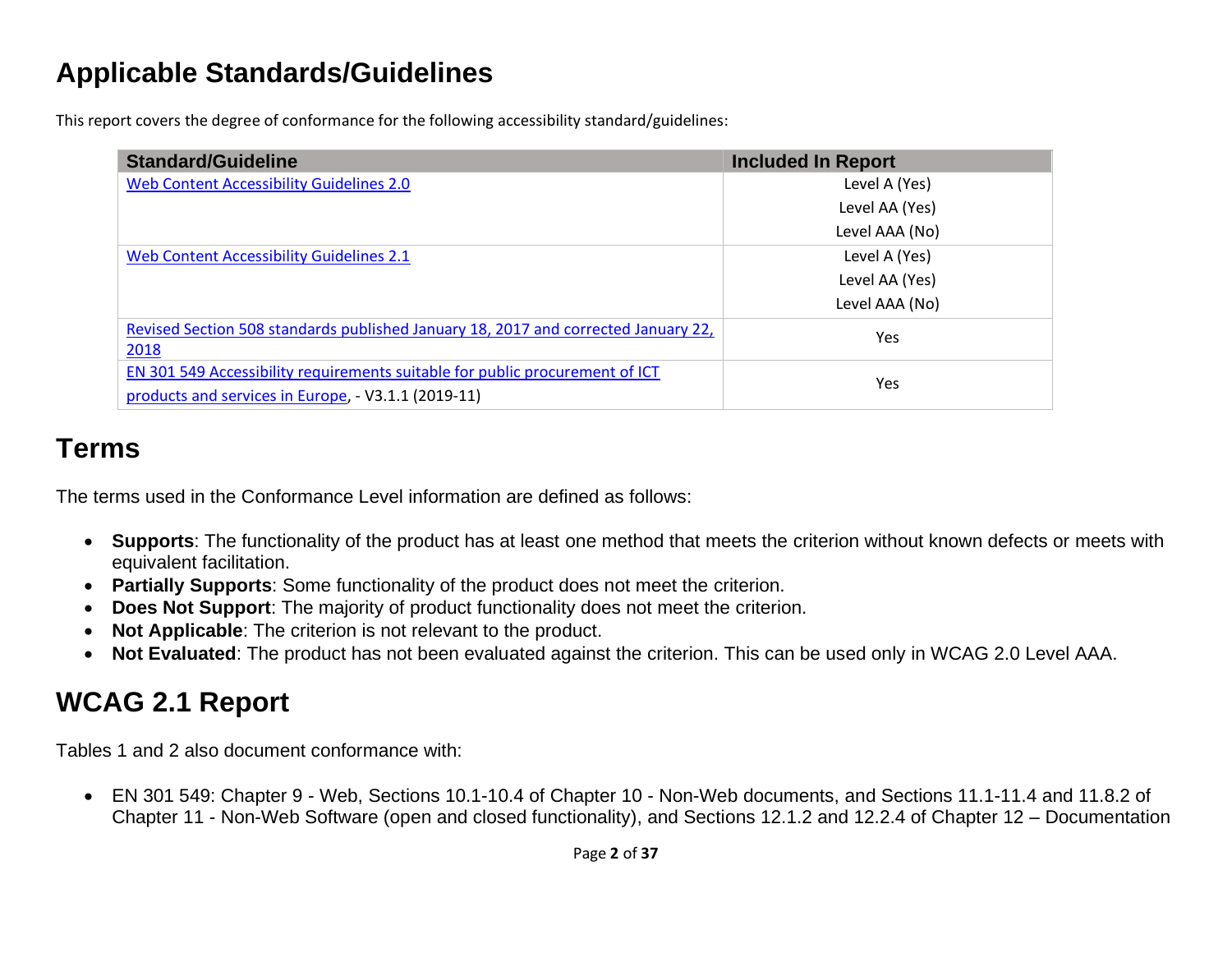• Revised Section 508: Chapter 5 – 501.1 Scope, 504.2 Content Creation or Editing, and Chapter 6 – 602.3 Electronic Support Documentation.

Note: When reporting on conformance with the WCAG 2.1 Success Criteria, they are scoped for full pages, complete processes, and accessibility-supported ways of using technology as documented in the WCAG 2.1 [Conformance Requirements.](https://www.w3.org/TR/WCAG20/#conformance-reqs)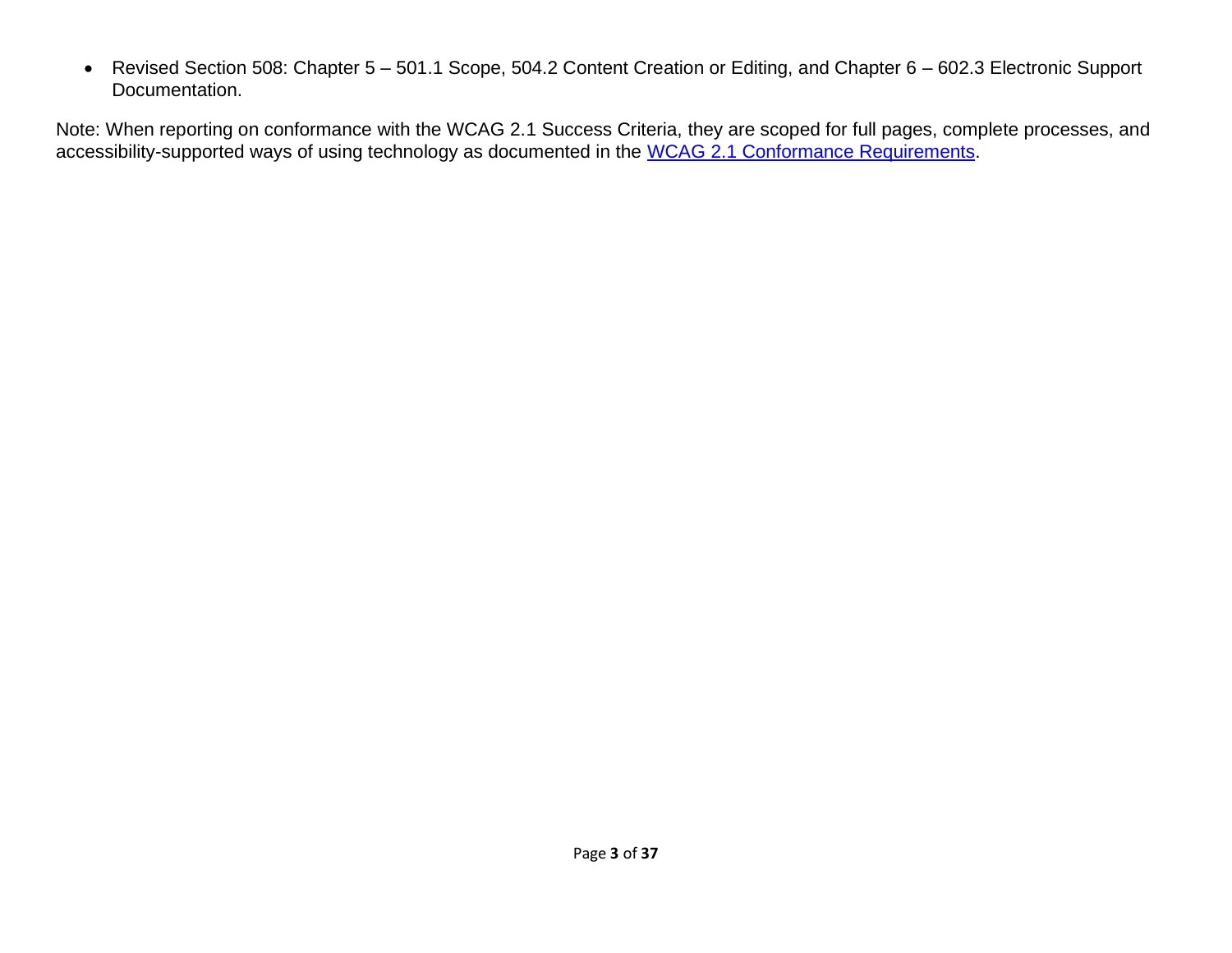# **Table 1: Success Criteria, Level A**

| <b>Criteria</b>                                                                                                                                                                                                                                                                                                                                                                                                                                       | <b>Conformance Level</b>       | <b>Remarks and Explanations</b>                                                                                                                                                                                                                                                                                                                                                                                                                                                                                                  |
|-------------------------------------------------------------------------------------------------------------------------------------------------------------------------------------------------------------------------------------------------------------------------------------------------------------------------------------------------------------------------------------------------------------------------------------------------------|--------------------------------|----------------------------------------------------------------------------------------------------------------------------------------------------------------------------------------------------------------------------------------------------------------------------------------------------------------------------------------------------------------------------------------------------------------------------------------------------------------------------------------------------------------------------------|
| 1.1.1 Non-text Content (Level A)<br>Also applies to:<br>EN 301 549 Criteria<br>9.1.1.1 (Web)<br>$\bullet$<br>10.1.1.1 (Non-web document)<br>11.1.1.1.1 (Open Functionality Software)<br>٠<br>11.1.1.1.2 (Closed Functionality Software)<br>$\bullet$<br>11.8.2 (Authoring Tool)<br>12.1.2 (Product Docs)<br>12.2.4 (Support Docs)<br><b>Revised Section 508</b><br>501 (Web)(Software)<br>$\bullet$<br>504.2 (Authoring Tool)<br>602.3 (Support Docs) | <b>Web: Partially Supports</b> | Web: SDDC Manager includes textual descriptions for<br>most non-text content, such as informational and<br>functional images across the tested pages.<br>SDDC Manager includes some instances where hidden<br>elements are rendered to assistive technology users on<br>the Edit License Key Description and Add VxRail Cluster<br>pages.<br>SDDC Manager includes some custom buttons that do<br>not provide valid name, role, and state information on<br>the Virtual Infrastructure, Commission Hosts and<br>Dashboard pages. |
| 1.2.1 Audio-only and Video-only (Prerecorded) (Level A)<br>Also applies to:<br>EN 301 549 Criteria<br>9.1.2.1 (Web)<br>$\bullet$<br>10.1.2.1 (Non-web document)<br>11.1.2.1.1 (Open Functionality Software)<br>٠<br>11.1.2.1.2.1 and 11.1.2.1.2.2 (Closed Software)<br>٠<br>11.8.2 (Authoring Tool)<br>12.1.2 (Product Docs)<br>12.2.4 (Support Docs)<br><b>Revised Section 508</b><br>501 (Web)(Software)<br>504.2 (Authoring Tool)<br>$\bullet$     | Web: Not Applicable            | Web: SDDC Manager does not contain prerecorded<br>audio-only and video-only content.                                                                                                                                                                                                                                                                                                                                                                                                                                             |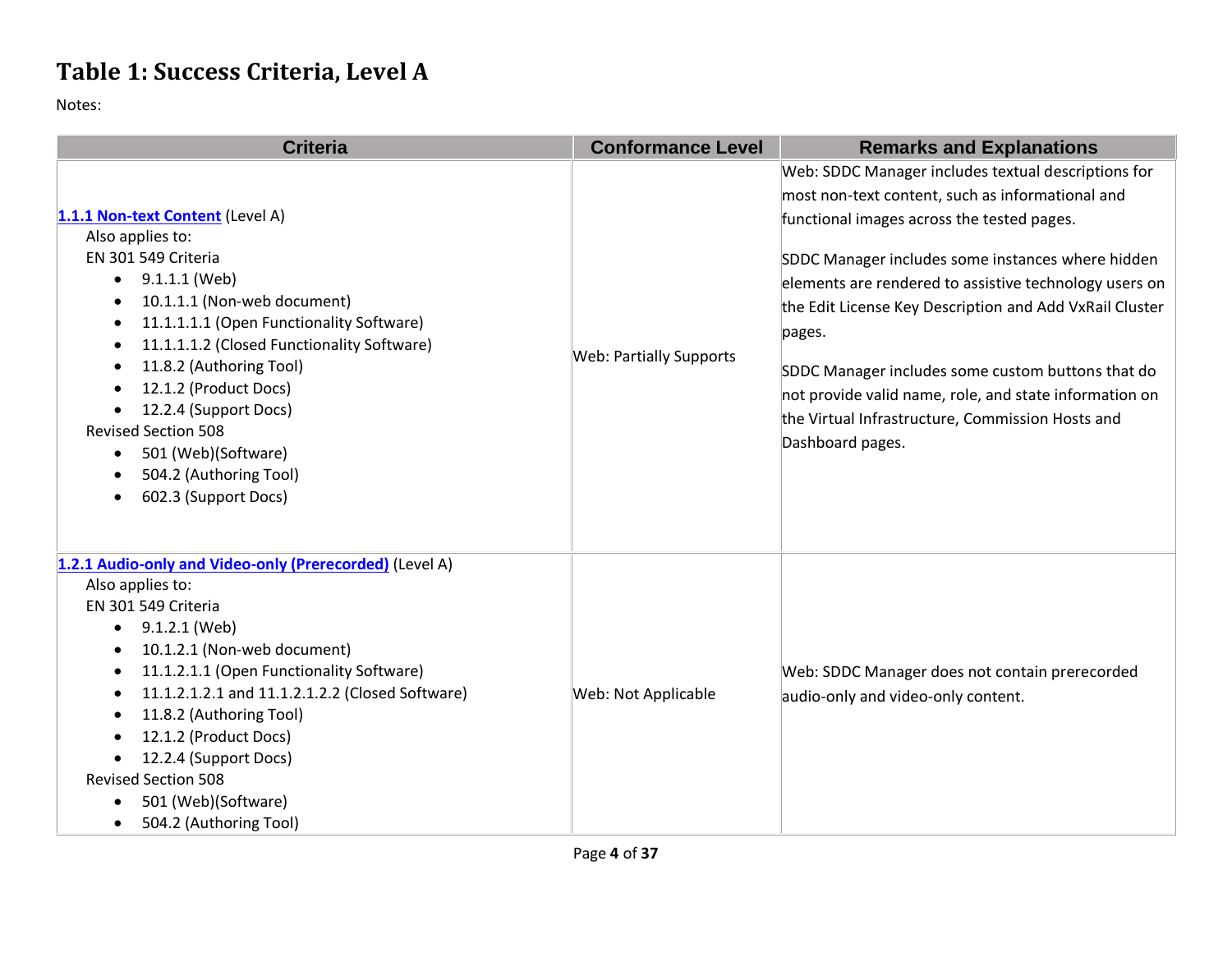| <b>Criteria</b>                                                                                                                                                                                                                                                                                                                                                                                                                                                                               | <b>Conformance Level</b>       | <b>Remarks and Explanations</b>                                                                                   |
|-----------------------------------------------------------------------------------------------------------------------------------------------------------------------------------------------------------------------------------------------------------------------------------------------------------------------------------------------------------------------------------------------------------------------------------------------------------------------------------------------|--------------------------------|-------------------------------------------------------------------------------------------------------------------|
| 602.3 (Support Docs)<br>$\bullet$                                                                                                                                                                                                                                                                                                                                                                                                                                                             |                                |                                                                                                                   |
| 1.2.2 Captions (Prerecorded) (Level A)<br>Also applies to:<br>EN 301 549 Criteria<br>$\bullet$ 9.1.2.2 (Web)<br>10.1.2.2 (Non-web document)<br>$\bullet$<br>11.1.2.2 (Open Functionality Software)<br>11.1.2.2 (Closed Software)<br>11.8.2 (Authoring Tool)<br>12.1.2 (Product Docs)<br>12.2.4 (Support Docs)<br>$\bullet$<br><b>Revised Section 508</b><br>501 (Web)(Software)<br>$\bullet$<br>504.2 (Authoring Tool)<br>$\bullet$<br>602.3 (Support Docs)                                   | Web: Not Applicable            | Web: SDDC Manager does not contain video content.                                                                 |
| 1.2.3 Audio Description or Media Alternative (Prerecorded) (Level A)<br>Also applies to:<br>EN 301 549 Criteria<br>9.1.2.3 (Web)<br>٠<br>10.1.2.3 (Non-web document)<br>11.1.2.3.1 (Open Functionality Software)<br>$\bullet$<br>11.1.2.3.2 (Closed Software)<br>$\bullet$<br>11.8.2 (Authoring Tool)<br>12.1.2 (Product Docs)<br>12.2.4 (Support Docs)<br>٠<br><b>Revised Section 508</b><br>501 (Web)(Software)<br>$\bullet$<br>504.2 (Authoring Tool)<br>602.3 (Support Docs)<br>$\bullet$ | Web: Not Applicable            | Web: SDDC Manager does not contain prerecorded<br>audio or video content.                                         |
| 1.3.1 Info and Relationships (Level A)<br>Also applies to:<br>EN 301 549 Criteria<br>9.1.3.1 (Web)<br>$\bullet$<br>10.1.3.1 (Non-web document)<br>$\bullet$                                                                                                                                                                                                                                                                                                                                   | <b>Web: Partially Supports</b> | Web: SDDC Manager includes headings to convey<br>information and relationships programmatically on<br>some pages. |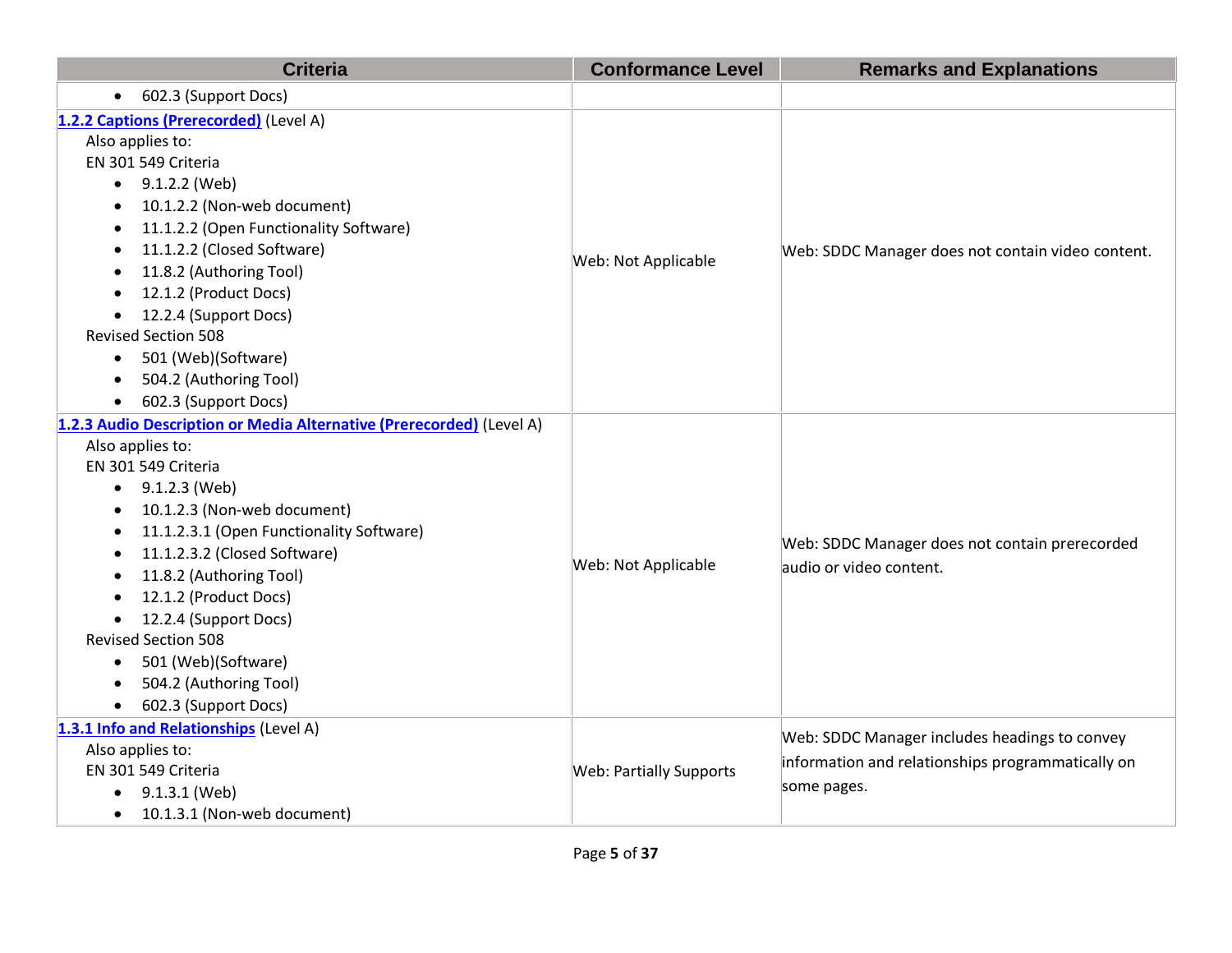| <b>Criteria</b>                                       | <b>Conformance Level</b> | <b>Remarks and Explanations</b>                         |
|-------------------------------------------------------|--------------------------|---------------------------------------------------------|
| 11.1.3.1.1 (Open Functionality Software)<br>$\bullet$ |                          | SDDC Manager includes many instances of implicit        |
| 11.1.3.1.2 (Closed Software)                          |                          | heading markup on the Network Settings, Virtual         |
| 11.8.2 (Authoring Tool)                               |                          | Infrastructure, Hosts, View Host Inventory, Add Edge    |
| 12.1.2 (Product Docs)                                 |                          | Cluster, Security TAB, Multi-Instance Management        |
| 12.2.4 (Support Docs)<br><b>Revised Section 508</b>   |                          | Dashboard, Create Federation, View Licensing, VMware    |
| 501 (Web)(Software)<br>$\bullet$                      |                          | CEIP, Bundle Management, Composable Infrastructure,     |
| 504.2 (Authoring Tool)                                |                          | Compose a Server, Remove a Host, Add VxRail Cluster,    |
| 602.3 (Support Docs)                                  |                          | and Backup Configuration pages.                         |
|                                                       |                          | SDDC Manager includes many instances of unnecessary     |
|                                                       |                          | use of heading elements on the Add VxRail Cluster,      |
|                                                       |                          | Decompose a Server, Add Cluster, Add Hosts, Invite      |
|                                                       |                          | Member, Add VxRail Cluster, Decompose a Server, Add     |
|                                                       |                          | Storage, vRealize Suite Lifecycle Manager Installation, |
|                                                       |                          | and Add VxRail Host pages.                              |
|                                                       |                          | SDDC Manager includes several instances where live      |
|                                                       |                          | regions are not indicated for dynamically changing      |
|                                                       |                          | content, such as on the Virtual Infrastructure, Hosts,  |
|                                                       |                          | View Host Inventory, Dashboard, Remove a Host, and      |
|                                                       |                          | Add Cluster pages.                                      |
|                                                       |                          | SDDC Manager does not include labels for many form      |
|                                                       |                          | fields and controls on the Network Settings, Virtual    |
|                                                       |                          | Infrastructure, Hosts, Commission Hosts, Add User or    |
|                                                       |                          | Group, Password Management, Composable                  |
|                                                       |                          | Infrastructure, Compose a Server, Update History TAB,   |
|                                                       |                          | Add VxRail Cluster, Add VxRail Host, Add Cluster, and   |
|                                                       |                          | Add Hosts pages.                                        |
|                                                       |                          | SDDC Manager includes many dialogs that do not use      |
|                                                       |                          | proper structure on the Network Settings, Virtual       |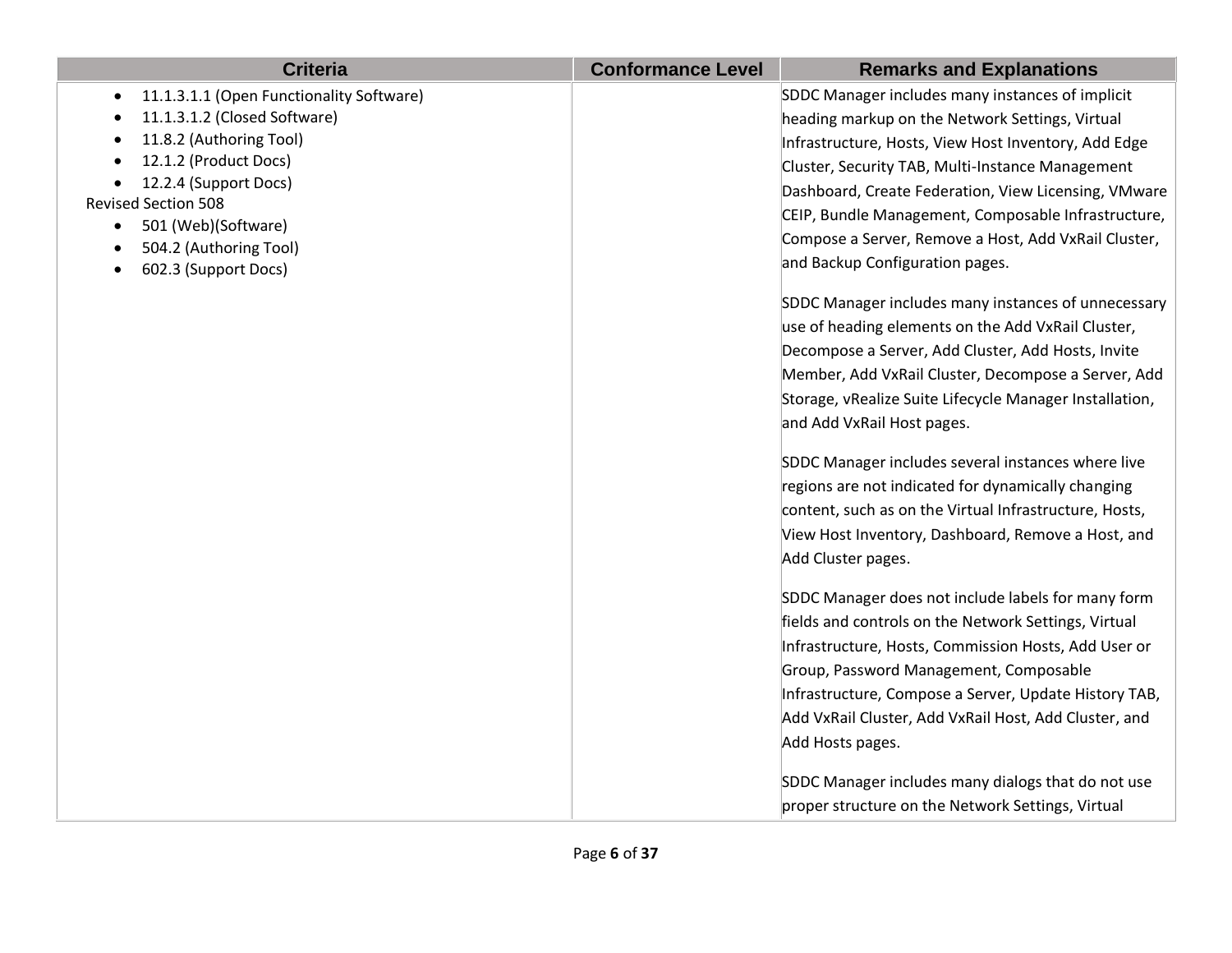| <b>Criteria</b>                                                         | <b>Conformance Level</b> | <b>Remarks and Explanations</b>                                                        |
|-------------------------------------------------------------------------|--------------------------|----------------------------------------------------------------------------------------|
|                                                                         |                          | Infrastructure, Hosts, Task Panel, Add User or Group,                                  |
|                                                                         |                          | Password Management, Composable Infrastructure,                                        |
|                                                                         |                          | Compose a Server, Remove a Host, Add Storage, Add                                      |
|                                                                         |                          | Cluster, and Add Host pages.                                                           |
|                                                                         |                          | SDDC Manager includes several instances where the                                      |
|                                                                         |                          | content updates do not define focus updates                                            |
|                                                                         |                          | appropriately on the Commission Hosts, Task Panel,                                     |
|                                                                         |                          | Invite Member, and Add Storage pages.                                                  |
|                                                                         |                          | In SDDC Manager, there are some instances on the                                       |
|                                                                         |                          | Security Tab and Manage User page where the data                                       |
|                                                                         |                          | table headers are not properly identified, and table                                   |
|                                                                         |                          | headers and data cells are not properly associated.                                    |
|                                                                         |                          |                                                                                        |
| 1.3.2 Meaningful Sequence (Level A)                                     |                          |                                                                                        |
| Also applies to:                                                        |                          |                                                                                        |
| EN 301 549 Criteria                                                     |                          |                                                                                        |
| 9.1.3.2 (Web)                                                           |                          |                                                                                        |
| 10.1.3.2 (Non-web document)<br>11.1.3.2.1 (Open Functionality Software) |                          |                                                                                        |
| 11.1.3.2.2 (Closed Software)                                            |                          | Web: In SDDC Manager, the reading sequence can be                                      |
| 11.8.2 (Authoring Tool)                                                 | Web: Supports            | correctly determined by the screen readers listed in the<br>"Evaluation Methods Used." |
| 12.1.2 (Product Docs)                                                   |                          |                                                                                        |
| 12.2.4 (Support Docs)                                                   |                          |                                                                                        |
| <b>Revised Section 508</b>                                              |                          |                                                                                        |
| 501 (Web)(Software)                                                     |                          |                                                                                        |
| 504.2 (Authoring Tool)                                                  |                          |                                                                                        |
| 602.3 (Support Docs)                                                    |                          |                                                                                        |
| 1.3.3 Sensory Characteristics (Level A)                                 |                          |                                                                                        |
| Also applies to:                                                        |                          | Web: SDDC Manager includes important instructions                                      |
| EN 301 549 Criteria                                                     | Web: Supports            | that do not rely solely on sensory characteristics for                                 |
| 9.1.3.3 (Web)                                                           |                          | operating and understanding the content.                                               |
| 10.1.3.3 (Non-web document)<br>$\bullet$                                |                          |                                                                                        |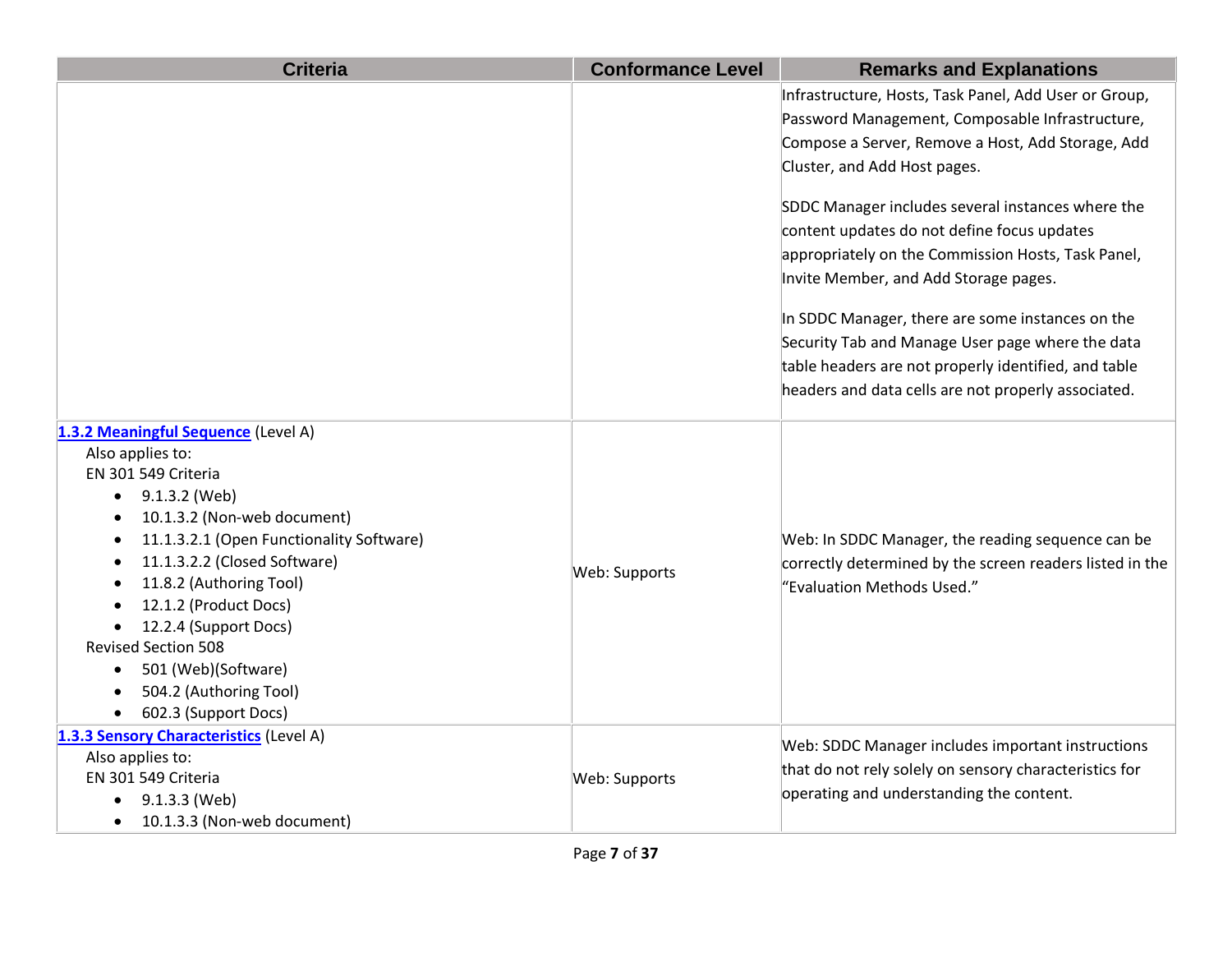| <b>Criteria</b>                                                                                                                                                                                                                                                                                                                                                                                                                                                             | <b>Conformance Level</b>       | <b>Remarks and Explanations</b>                                                                                                                                                                                                                |
|-----------------------------------------------------------------------------------------------------------------------------------------------------------------------------------------------------------------------------------------------------------------------------------------------------------------------------------------------------------------------------------------------------------------------------------------------------------------------------|--------------------------------|------------------------------------------------------------------------------------------------------------------------------------------------------------------------------------------------------------------------------------------------|
| 11.1.3.3 (Open Functionality Software)<br>$\bullet$<br>11.1.3.3 (Closed Software)<br>11.8.2 (Authoring Tool)<br>12.1.2 (Product Docs)<br>12.2.4 (Support Docs)<br>$\bullet$<br><b>Revised Section 508</b><br>• 501 (Web)(Software)<br>504.2 (Authoring Tool)<br>602.3 (Support Docs)                                                                                                                                                                                        |                                |                                                                                                                                                                                                                                                |
| 1.4.1 Use of Color (Level A)<br>Also applies to:<br>EN 301 549 Criteria<br>$\bullet$ 9.1.4.1 (Web)<br>10.1.4.1 (Non-web document)<br>$\bullet$<br>11.1.4.1 (Open Functionality Software)<br>$\bullet$<br>11.1.4.1 (Closed Software)<br>$\bullet$<br>11.8.2 (Authoring Tool)<br>12.1.2 (Product Docs)<br>12.2.4 (Support Docs)<br><b>Revised Section 508</b><br>501 (Web)(Software)<br>$\bullet$<br>504.2 (Authoring Tool)<br>$\bullet$<br>602.3 (Support Docs)<br>$\bullet$ | <b>Web: Partially Supports</b> | Web: In SDDC Manager, color is not used as the sole<br>means of conveying information on most of the pages.<br>In SDDC Manager, color is solely used to distinguish<br>links and to convey important information on the Invite<br>Member page. |
| 1.4.2 Audio Control (Level A)<br>Also applies to:<br>EN 301 549 Criteria<br>9.1.4.2 (Web)<br>$\bullet$<br>10.1.4.2 (Non-web document)<br>11.1.4.2 (Open Functionality Software)<br>11.1.4.2 (Closed Software)<br>11.8.2 (Authoring Tool)<br>12.1.2 (Product Docs)<br>12.2.4 (Support Docs)<br><b>Revised Section 508</b>                                                                                                                                                    | Web: Not Applicable            | Web: SDDC Manager does not include audio that plays<br>automatically.                                                                                                                                                                          |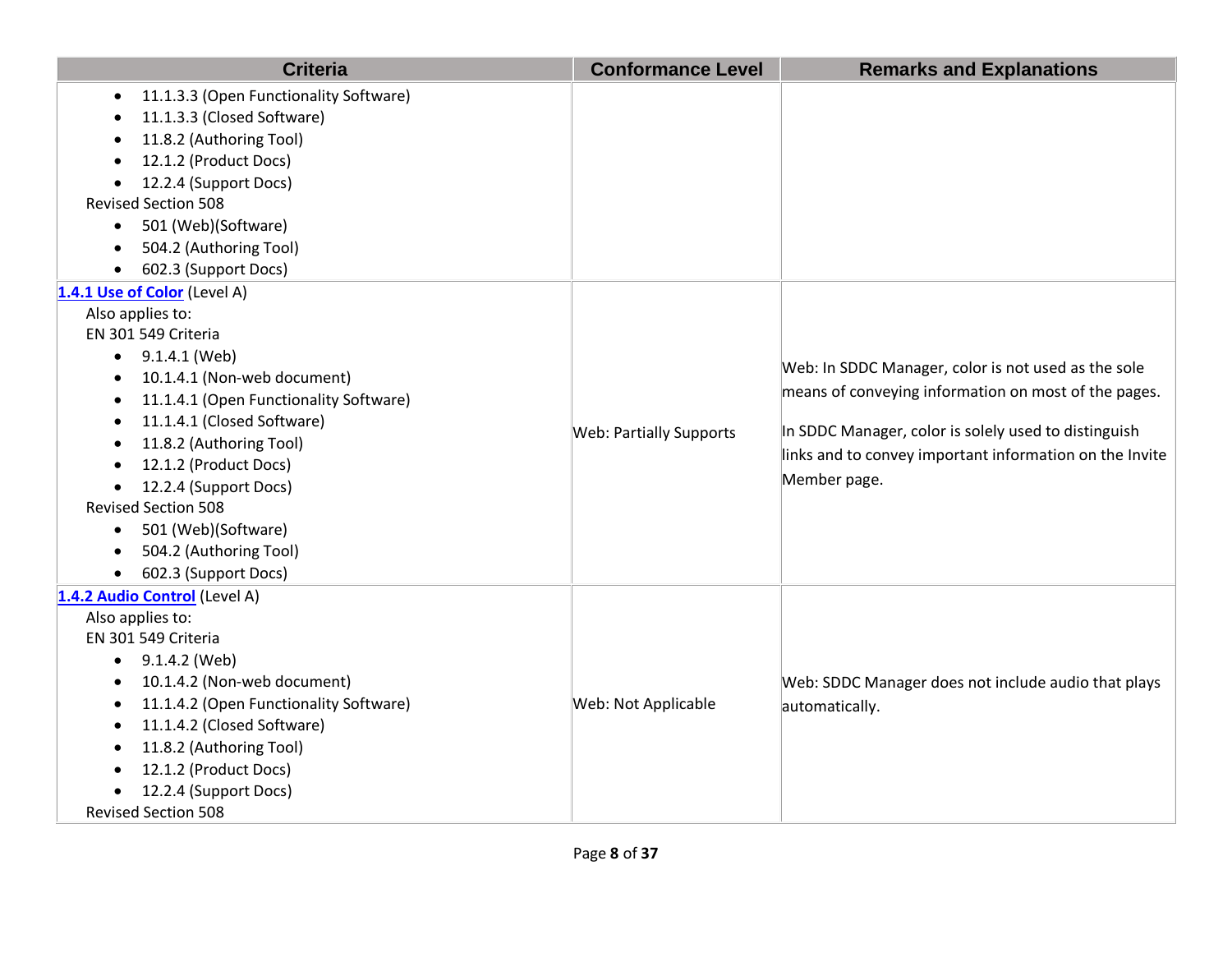| <b>Criteria</b>                                                                                                                                                                                                                                                                                                                                                                                                            | <b>Conformance Level</b>       | <b>Remarks and Explanations</b>                                                                                                                                                                                                                                                                                                                                                                                                                                                                                                                                                                                                                                                                                                                                                                                                                                                                                                                                                                                                                                                                                                                                                                                              |
|----------------------------------------------------------------------------------------------------------------------------------------------------------------------------------------------------------------------------------------------------------------------------------------------------------------------------------------------------------------------------------------------------------------------------|--------------------------------|------------------------------------------------------------------------------------------------------------------------------------------------------------------------------------------------------------------------------------------------------------------------------------------------------------------------------------------------------------------------------------------------------------------------------------------------------------------------------------------------------------------------------------------------------------------------------------------------------------------------------------------------------------------------------------------------------------------------------------------------------------------------------------------------------------------------------------------------------------------------------------------------------------------------------------------------------------------------------------------------------------------------------------------------------------------------------------------------------------------------------------------------------------------------------------------------------------------------------|
| 501 (Web)(Software)<br>$\bullet$<br>504.2 (Authoring Tool)<br>602.3 (Support Docs)                                                                                                                                                                                                                                                                                                                                         |                                |                                                                                                                                                                                                                                                                                                                                                                                                                                                                                                                                                                                                                                                                                                                                                                                                                                                                                                                                                                                                                                                                                                                                                                                                                              |
| 2.1.1 Keyboard (Level A)<br>Also applies to:<br>EN 301 549 Criteria<br>9.2.1.1 (Web)<br>$\bullet$<br>10.2.1.1 (Non-web document)<br>11.2.1.1.1 (Open Functionality Software)<br>11.2.1.1.2 (Closed Software)<br>11.8.2 (Authoring Tool)<br>12.1.2 (Product Docs)<br>12.2.4 (Support Docs)<br><b>Revised Section 508</b><br>501 (Web)(Software)<br>$\bullet$<br>504.2 (Authoring Tool)<br>602.3 (Support Docs)<br>$\bullet$ | <b>Web: Partially Supports</b> | Web: In SDDC Manager, most of the actionable<br>elements receive focus and are actionable via the<br>keyboard.<br>SDDC Manager includes some buttons that cannot be<br>activated from the keyboard on the Edit Network Pool,<br>View Workload Domain Cluster and Dashboard pages.<br>SDDC Manager includes several links that cannot be<br>activated with the keyboard on the Virtual<br>Infrastructure, Hosts, Update History TAB and<br>Update/Patches TAB pages.<br>SDDC Manager includes tooltips that cannot be<br>accessed via the keyboard on several of the tested<br>pages. Examples include Add Edge Cluster, Create<br>Network Pool, Edit Network Pool, Add Edge cluster,<br>Configure Certificate, Bundle Management, Compose a<br>Server and Add VxRail Cluster pages.<br>SDDC Manager includes many instances where inactive<br>or non-actionable elements receive focus on the<br>Commission Hosts, Multi-Instance Management<br>Dashboard, Create Federation, Join Federation, About,<br>Invite Member, Password Management, Edit License<br>Key Description, Update Password, Schedule Update,<br>Compose a Server, Remove a Host, Delete Workload<br>Domain VxRail, Configure Translation Layer Modal, Add |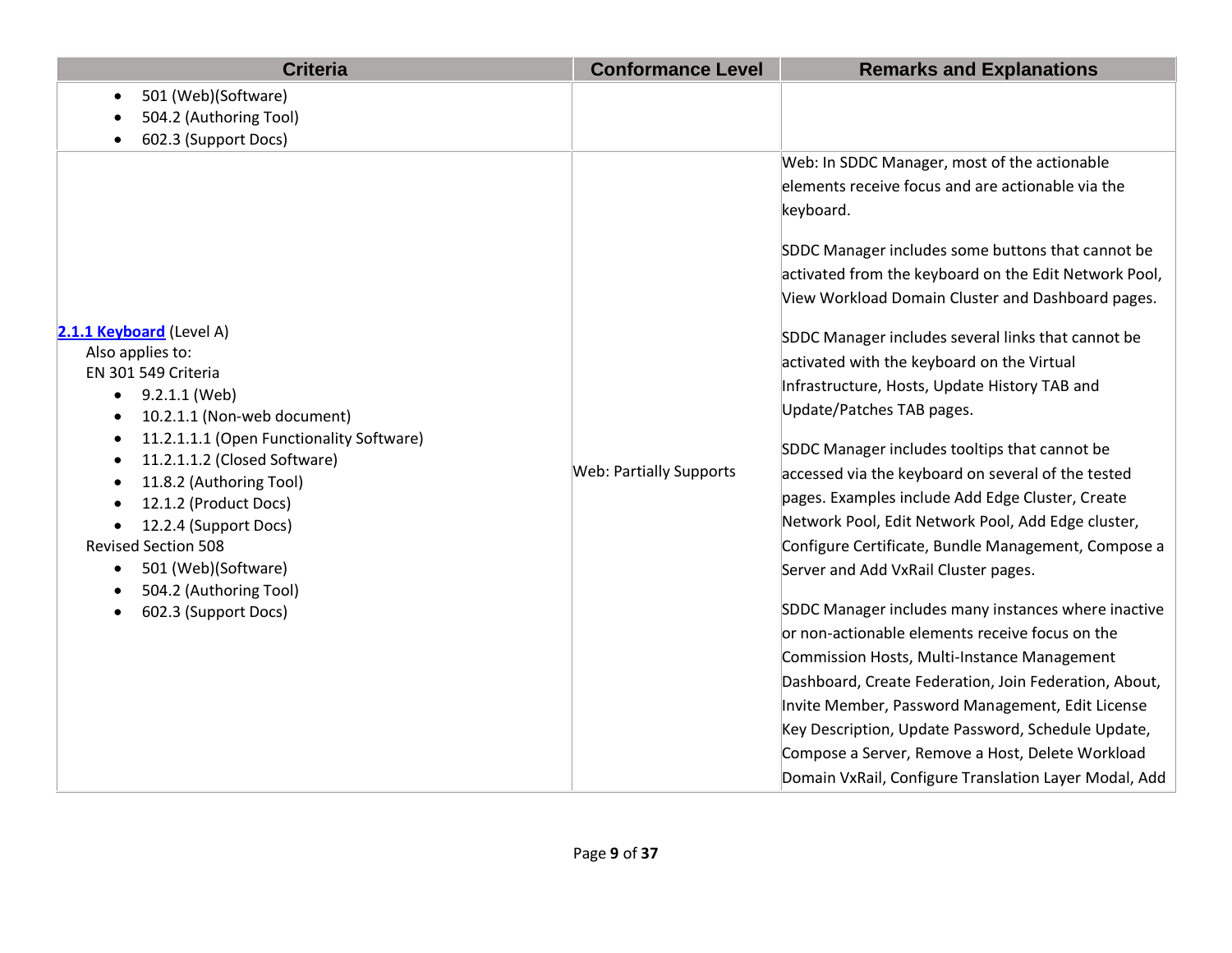| <b>Criteria</b>                                      | <b>Conformance Level</b> | <b>Remarks and Explanations</b>                      |
|------------------------------------------------------|--------------------------|------------------------------------------------------|
|                                                      |                          | VxRail Cluster, Decompose a Server, Add Storage, Add |
|                                                      |                          | VxRail Host, and Add Hosts pages.                    |
|                                                      |                          |                                                      |
| 2.1.2 No Keyboard Trap (Level A)<br>Also applies to: |                          |                                                      |
| EN 301 549 Criteria                                  |                          |                                                      |
| $\bullet$ 9.2.1.2 (Web)                              |                          |                                                      |
| 10.2.1.2 (Non-web document)                          |                          |                                                      |
| 11.2.1.2 (Open Functionality Software)               |                          |                                                      |
| 11.2.1.2 (Closed Software)                           |                          | Web: In SDDC Manager, the user's keyboard focus does |
| 11.8.2 (Authoring Tool)                              | Web: Supports            | not get trapped at any point on the pages.           |
| 12.1.2 (Product Docs)                                |                          |                                                      |
| 12.2.4 (Support Docs)<br>$\bullet$                   |                          |                                                      |
| <b>Revised Section 508</b>                           |                          |                                                      |
| 501 (Web)(Software)<br>$\bullet$                     |                          |                                                      |
| 504.2 (Authoring Tool)                               |                          |                                                      |
| 602.3 (Support Docs)                                 |                          |                                                      |
| 2.1.4 Character Key Shortcuts (Level A 2.1 only)     |                          |                                                      |
| Also applies to:                                     |                          |                                                      |
| EN 301 549 Criteria                                  |                          |                                                      |
| $\bullet$ 9.2.1.4 (Web)                              |                          |                                                      |
| 10.2.1.4 (Non-web document)                          |                          | Web: SDDC Manager does not contain character key     |
| 11.2.1.4.1 (Open Functionality Software)<br>٠        | Web: Supports            | shortcuts.                                           |
| 11.2.1.4.2 (Closed Software)                         |                          |                                                      |
| 11.8.2 (Authoring Tool)                              |                          |                                                      |
| 12.1.2 (Product Docs)                                |                          |                                                      |
| 12.2.4 (Support Docs)<br>$\bullet$                   |                          |                                                      |
| Revised Section 508 - Does not apply                 |                          |                                                      |
| 2.2.1 Timing Adjustable (Level A)                    |                          |                                                      |
| Also applies to:                                     |                          | Web: SDDC Manager does not have content that is time |
| EN 301 549 Criteria                                  | Web: Supports            | limited.                                             |
| $\bullet$ 9.2.2.1 (Web)                              |                          |                                                      |
| 10.2.2.1 (Non-web document)                          |                          |                                                      |
| 11.2.2.1 (Open Functionality Software)<br>٠          |                          |                                                      |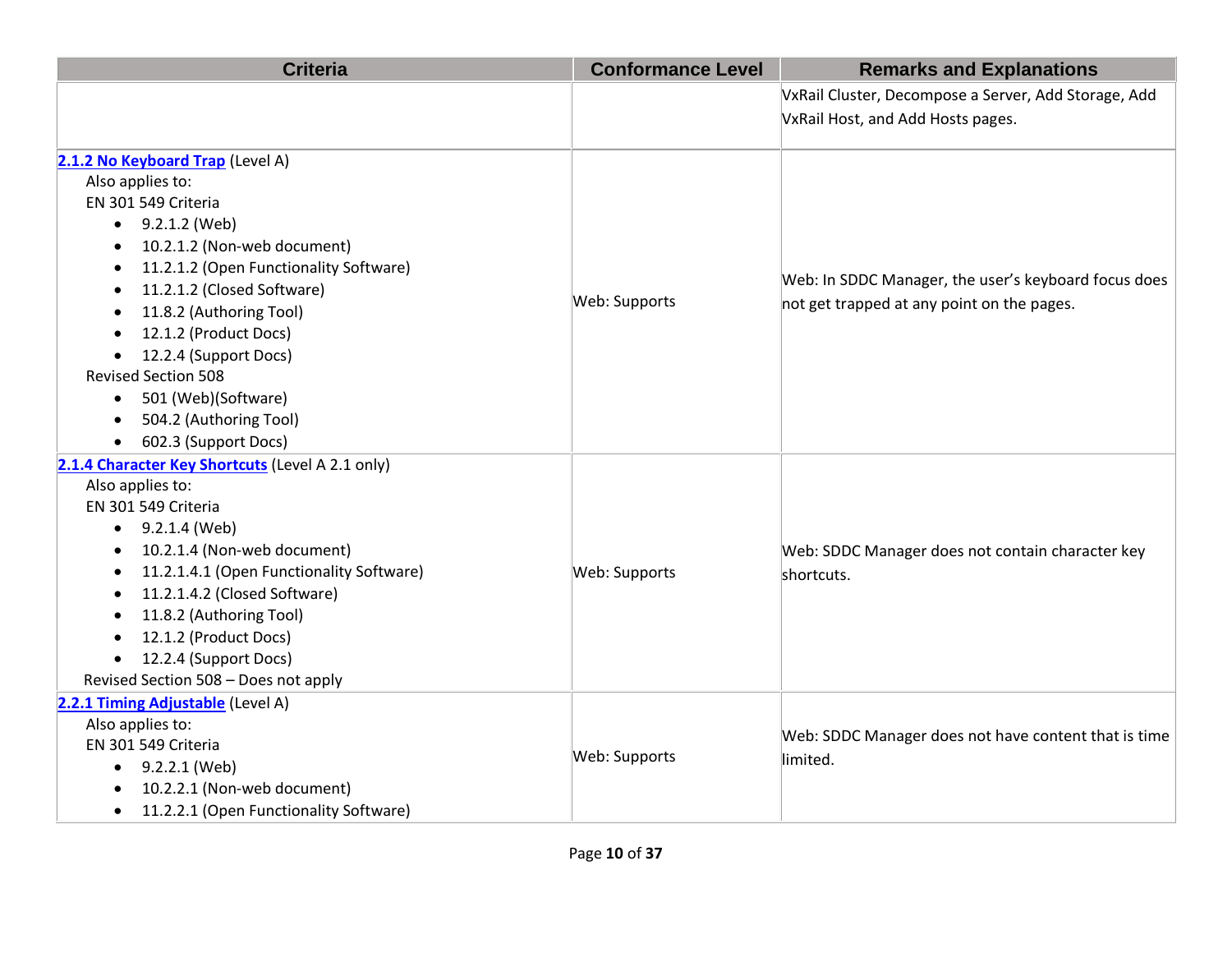| 11.2.2.1 (Closed Software)<br>$\bullet$<br>11.8.2 (Authoring Tool)<br>12.1.2 (Product Docs)<br>12.2.4 (Support Docs)<br>$\bullet$<br><b>Revised Section 508</b><br>501 (Web)(Software)<br>٠<br>504.2 (Authoring Tool)<br>602.3 (Support Docs)<br>٠<br>Also applies to:<br>EN 301 549 Criteria<br>$\bullet$ 9.2.2.2 (Web)<br>10.2.2.2 (Non-web document)<br>٠<br>11.2.2.2 (Open Functionality Software)<br>٠<br>Web: SDDC Manager does not include any content that<br>11.2.2.2 (Closed Software)<br>$\bullet$<br>Web: Not Applicable<br>requires users to trigger the pause, stop, hide option.<br>11.8.2 (Authoring Tool)<br>$\bullet$<br>12.1.2 (Product Docs)<br>12.2.4 (Support Docs)<br>٠<br><b>Revised Section 508</b><br>501 (Web)(Software)<br>$\bullet$<br>504.2 (Authoring Tool)<br>$\bullet$<br>602.3 (Support Docs)<br>$\bullet$<br>2.3.1 Three Flashes or Below Threshold (Level A)<br>Also applies to:<br>EN 301 549 Criteria<br>9.2.3.1 (Web)<br>$\bullet$<br>10.2.3.1 (Non-web document)<br>11.2.3.1 (Open Functionality Software)<br>Web: SDDC Manager does not contain flashing content.<br>Web: Not Applicable<br>11.2.3.1 (Closed Software) | <b>Criteria</b>                   | <b>Conformance Level</b> | <b>Remarks and Explanations</b> |
|-----------------------------------------------------------------------------------------------------------------------------------------------------------------------------------------------------------------------------------------------------------------------------------------------------------------------------------------------------------------------------------------------------------------------------------------------------------------------------------------------------------------------------------------------------------------------------------------------------------------------------------------------------------------------------------------------------------------------------------------------------------------------------------------------------------------------------------------------------------------------------------------------------------------------------------------------------------------------------------------------------------------------------------------------------------------------------------------------------------------------------------------------------------------|-----------------------------------|--------------------------|---------------------------------|
|                                                                                                                                                                                                                                                                                                                                                                                                                                                                                                                                                                                                                                                                                                                                                                                                                                                                                                                                                                                                                                                                                                                                                                 |                                   |                          |                                 |
|                                                                                                                                                                                                                                                                                                                                                                                                                                                                                                                                                                                                                                                                                                                                                                                                                                                                                                                                                                                                                                                                                                                                                                 |                                   |                          |                                 |
|                                                                                                                                                                                                                                                                                                                                                                                                                                                                                                                                                                                                                                                                                                                                                                                                                                                                                                                                                                                                                                                                                                                                                                 |                                   |                          |                                 |
|                                                                                                                                                                                                                                                                                                                                                                                                                                                                                                                                                                                                                                                                                                                                                                                                                                                                                                                                                                                                                                                                                                                                                                 |                                   |                          |                                 |
|                                                                                                                                                                                                                                                                                                                                                                                                                                                                                                                                                                                                                                                                                                                                                                                                                                                                                                                                                                                                                                                                                                                                                                 |                                   |                          |                                 |
|                                                                                                                                                                                                                                                                                                                                                                                                                                                                                                                                                                                                                                                                                                                                                                                                                                                                                                                                                                                                                                                                                                                                                                 |                                   |                          |                                 |
|                                                                                                                                                                                                                                                                                                                                                                                                                                                                                                                                                                                                                                                                                                                                                                                                                                                                                                                                                                                                                                                                                                                                                                 |                                   |                          |                                 |
|                                                                                                                                                                                                                                                                                                                                                                                                                                                                                                                                                                                                                                                                                                                                                                                                                                                                                                                                                                                                                                                                                                                                                                 |                                   |                          |                                 |
|                                                                                                                                                                                                                                                                                                                                                                                                                                                                                                                                                                                                                                                                                                                                                                                                                                                                                                                                                                                                                                                                                                                                                                 | 2.2.2 Pause, Stop, Hide (Level A) |                          |                                 |
|                                                                                                                                                                                                                                                                                                                                                                                                                                                                                                                                                                                                                                                                                                                                                                                                                                                                                                                                                                                                                                                                                                                                                                 |                                   |                          |                                 |
|                                                                                                                                                                                                                                                                                                                                                                                                                                                                                                                                                                                                                                                                                                                                                                                                                                                                                                                                                                                                                                                                                                                                                                 |                                   |                          |                                 |
|                                                                                                                                                                                                                                                                                                                                                                                                                                                                                                                                                                                                                                                                                                                                                                                                                                                                                                                                                                                                                                                                                                                                                                 |                                   |                          |                                 |
|                                                                                                                                                                                                                                                                                                                                                                                                                                                                                                                                                                                                                                                                                                                                                                                                                                                                                                                                                                                                                                                                                                                                                                 |                                   |                          |                                 |
|                                                                                                                                                                                                                                                                                                                                                                                                                                                                                                                                                                                                                                                                                                                                                                                                                                                                                                                                                                                                                                                                                                                                                                 |                                   |                          |                                 |
|                                                                                                                                                                                                                                                                                                                                                                                                                                                                                                                                                                                                                                                                                                                                                                                                                                                                                                                                                                                                                                                                                                                                                                 |                                   |                          |                                 |
|                                                                                                                                                                                                                                                                                                                                                                                                                                                                                                                                                                                                                                                                                                                                                                                                                                                                                                                                                                                                                                                                                                                                                                 |                                   |                          |                                 |
|                                                                                                                                                                                                                                                                                                                                                                                                                                                                                                                                                                                                                                                                                                                                                                                                                                                                                                                                                                                                                                                                                                                                                                 |                                   |                          |                                 |
|                                                                                                                                                                                                                                                                                                                                                                                                                                                                                                                                                                                                                                                                                                                                                                                                                                                                                                                                                                                                                                                                                                                                                                 |                                   |                          |                                 |
|                                                                                                                                                                                                                                                                                                                                                                                                                                                                                                                                                                                                                                                                                                                                                                                                                                                                                                                                                                                                                                                                                                                                                                 |                                   |                          |                                 |
|                                                                                                                                                                                                                                                                                                                                                                                                                                                                                                                                                                                                                                                                                                                                                                                                                                                                                                                                                                                                                                                                                                                                                                 |                                   |                          |                                 |
|                                                                                                                                                                                                                                                                                                                                                                                                                                                                                                                                                                                                                                                                                                                                                                                                                                                                                                                                                                                                                                                                                                                                                                 |                                   |                          |                                 |
|                                                                                                                                                                                                                                                                                                                                                                                                                                                                                                                                                                                                                                                                                                                                                                                                                                                                                                                                                                                                                                                                                                                                                                 |                                   |                          |                                 |
|                                                                                                                                                                                                                                                                                                                                                                                                                                                                                                                                                                                                                                                                                                                                                                                                                                                                                                                                                                                                                                                                                                                                                                 |                                   |                          |                                 |
|                                                                                                                                                                                                                                                                                                                                                                                                                                                                                                                                                                                                                                                                                                                                                                                                                                                                                                                                                                                                                                                                                                                                                                 |                                   |                          |                                 |
|                                                                                                                                                                                                                                                                                                                                                                                                                                                                                                                                                                                                                                                                                                                                                                                                                                                                                                                                                                                                                                                                                                                                                                 |                                   |                          |                                 |
|                                                                                                                                                                                                                                                                                                                                                                                                                                                                                                                                                                                                                                                                                                                                                                                                                                                                                                                                                                                                                                                                                                                                                                 |                                   |                          |                                 |
|                                                                                                                                                                                                                                                                                                                                                                                                                                                                                                                                                                                                                                                                                                                                                                                                                                                                                                                                                                                                                                                                                                                                                                 |                                   |                          |                                 |
|                                                                                                                                                                                                                                                                                                                                                                                                                                                                                                                                                                                                                                                                                                                                                                                                                                                                                                                                                                                                                                                                                                                                                                 |                                   |                          |                                 |
|                                                                                                                                                                                                                                                                                                                                                                                                                                                                                                                                                                                                                                                                                                                                                                                                                                                                                                                                                                                                                                                                                                                                                                 |                                   |                          |                                 |
| 11.8.2 (Authoring Tool)                                                                                                                                                                                                                                                                                                                                                                                                                                                                                                                                                                                                                                                                                                                                                                                                                                                                                                                                                                                                                                                                                                                                         |                                   |                          |                                 |
| 12.1.2 (Product Docs)<br>$\bullet$                                                                                                                                                                                                                                                                                                                                                                                                                                                                                                                                                                                                                                                                                                                                                                                                                                                                                                                                                                                                                                                                                                                              |                                   |                          |                                 |
| 12.2.4 (Support Docs)<br>$\bullet$                                                                                                                                                                                                                                                                                                                                                                                                                                                                                                                                                                                                                                                                                                                                                                                                                                                                                                                                                                                                                                                                                                                              |                                   |                          |                                 |
| <b>Revised Section 508</b><br>501 (Web)(Software)<br>$\bullet$                                                                                                                                                                                                                                                                                                                                                                                                                                                                                                                                                                                                                                                                                                                                                                                                                                                                                                                                                                                                                                                                                                  |                                   |                          |                                 |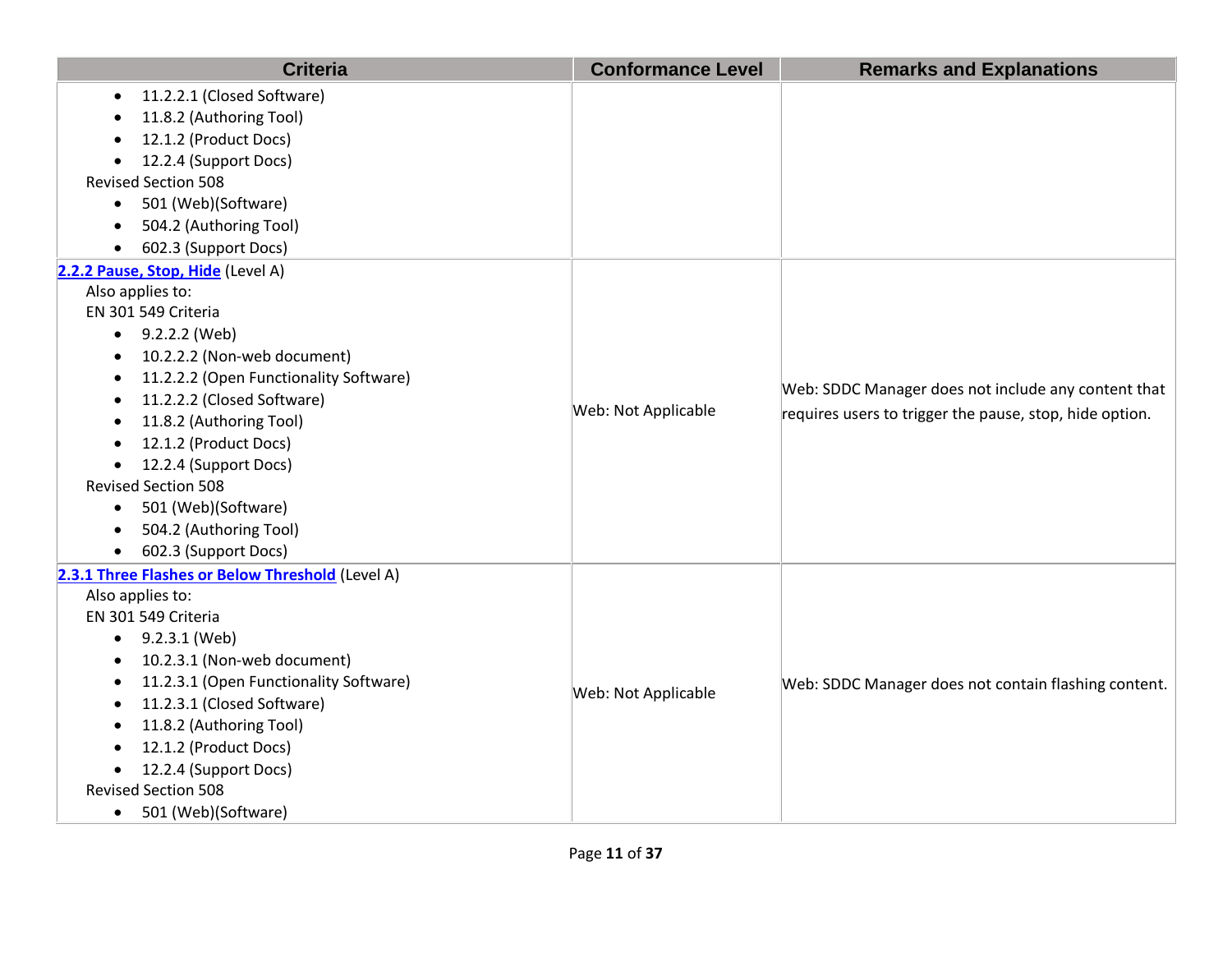| <b>Criteria</b>                                                       | <b>Conformance Level</b>       | <b>Remarks and Explanations</b>                        |
|-----------------------------------------------------------------------|--------------------------------|--------------------------------------------------------|
| 504.2 (Authoring Tool)                                                |                                |                                                        |
| 602.3 (Support Docs)                                                  |                                |                                                        |
| 2.4.1 Bypass Blocks (Level A)                                         |                                |                                                        |
| Also applies to:                                                      |                                |                                                        |
| EN 301 549 Criteria                                                   |                                |                                                        |
| $\bullet$ 9.2.4.1 (Web)                                               |                                |                                                        |
| 10.2.4.1 (Non-web document) - Does not apply                          |                                |                                                        |
| 11.2.4.1 (Open Functionality Software) - Does not apply               |                                |                                                        |
| 11.2.4.1 (Closed Software) - Does not apply                           | Web: Support                   | Web: SDDC Manager provides mechanism to bypass         |
| 11.8.2 (Authoring Tool)                                               |                                | blocks of content that are repeated on multiple pages. |
| 12.1.2 (Product Docs)                                                 |                                |                                                        |
| 12.2.4 (Support Docs)<br>$\bullet$                                    |                                |                                                        |
| <b>Revised Section 508</b>                                            |                                |                                                        |
| 501 (Web)(Software) - Does not apply to non-web software<br>$\bullet$ |                                |                                                        |
| 504.2 (Authoring Tool)<br>$\bullet$                                   |                                |                                                        |
| 602.3 (Support Docs) - Does not apply to non-web docs                 |                                |                                                        |
| 2.4.2 Page Titled (Level A)                                           |                                |                                                        |
| Also applies to:                                                      |                                |                                                        |
| EN 301 549 Criteria                                                   |                                | Web: SDDC Manager includes a descriptive and unique    |
| 9.2.4.2 (Web)                                                         |                                | title for some of the pages.                           |
| 10.2.4.2 (Non-web document)                                           |                                |                                                        |
| 11.2.4.2 (Open Functionality Software) - Does not apply               |                                | SDDC Manager does not provide descriptive and unique   |
| 11.2.4.2 (Closed Software) - Does not apply<br>$\bullet$              | <b>Web: Partially Supports</b> | page titles for the View Workload Domain Cluster, View |
| 11.8.2 (Authoring Tool)                                               |                                | Host Inventory, Multi-instance Management              |
| 12.1.2 (Product Docs)                                                 |                                | Dashboard, Create Federative, Composable               |
| 12.2.4 (Support Docs)                                                 |                                | Infrastructure, Virtual Infrastructure, Dashboard, and |
| <b>Revised Section 508</b>                                            |                                | Upload Certificate pages.                              |
| 501 (Web)(Software)<br>$\bullet$                                      |                                |                                                        |
| 504.2 (Authoring Tool)                                                |                                |                                                        |
| 602.3 (Support Docs)                                                  |                                |                                                        |
| 2.4.3 Focus Order (Level A)                                           |                                | Web: In SDDC Manager, focus order is meaningful for a  |
| Also applies to:                                                      | <b>Web: Partially Supports</b> | few of the pages.                                      |
| EN 301 549 Criteria                                                   |                                |                                                        |
| $\bullet$ 9.2.4.3 (Web)                                               |                                |                                                        |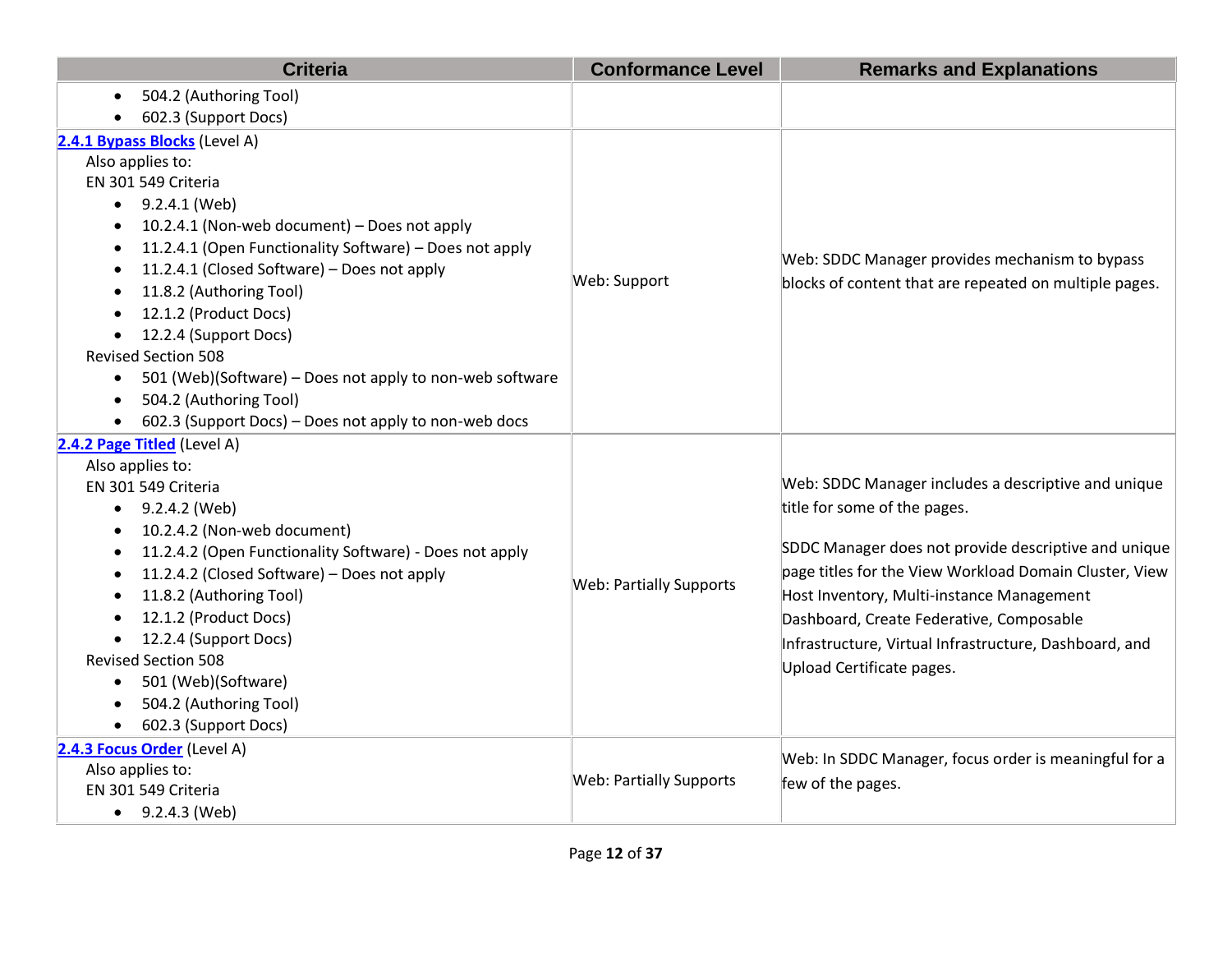| <b>Criteria</b>                                                                                                                                                                                                                                                                                                                                                                                                                                               | <b>Conformance Level</b>       | <b>Remarks and Explanations</b>                                                                                                                                                                                                                                                                    |
|---------------------------------------------------------------------------------------------------------------------------------------------------------------------------------------------------------------------------------------------------------------------------------------------------------------------------------------------------------------------------------------------------------------------------------------------------------------|--------------------------------|----------------------------------------------------------------------------------------------------------------------------------------------------------------------------------------------------------------------------------------------------------------------------------------------------|
| 10.2.4.3 (Non-web document)<br>$\bullet$<br>11.2.4.3 (Open Functionality Software)<br>11.2.4.3 (Closed Software)                                                                                                                                                                                                                                                                                                                                              |                                | In SDDC Manager, focus order is not meaningful for a lot<br>of content on the Network Settings, Virtual                                                                                                                                                                                            |
| 11.8.2 (Authoring Tool)<br>12.1.2 (Product Docs)<br>12.2.4 (Support Docs)<br><b>Revised Section 508</b><br>501 (Web)(Software)<br>$\bullet$<br>504.2 (Authoring Tool)<br>602.3 (Support Docs)                                                                                                                                                                                                                                                                 |                                | Infrastructure, Hosts, Add Edge Cluster, Commission<br>Hosts, Task Panel, Dashboard, Upload Certificate, Add<br>User or Group, Configure Certificate, Password<br>Management, Bundle Management, Composable<br>Infrastructure, Compose a Server, Add Storage, Add<br>Cluster, and Add Hosts pages. |
| 2.4.4 Link Purpose (In context) (Level A)<br>Also applies to:<br>EN 301 549 Criteria<br>$\bullet$ 9.2.4.4 (Web)<br>10.2.4.4 (Non-web document)<br>$\bullet$<br>11.2.4.4 (Open Functionality Software)<br>11.2.4.4 (Closed Software<br>$\bullet$<br>11.8.2 (Authoring Tool)<br>12.1.2 (Product Docs)<br>12.2.4 (Support Docs)<br><b>Revised Section 508</b><br>501 (Web)(Software)<br>$\bullet$<br>504.2 (Authoring Tool)<br>602.3 (Support Docs)<br>$\bullet$ | <b>Web: Partially Supports</b> | Web: SDDC Manager includes links that describe their<br>purpose on most of the pages.<br>In the SDDC manager, some links on the Edit License<br>Key Description and Update Password pages do not<br>describe their purpose.                                                                        |
| 2.5.1 Pointer Gestures (Level A 2.1 only)<br>Also applies to:<br>EN 301 549 Criteria<br>9.2.5.1 (Web)<br>10.2.5.1 (Non-web document)<br>11.2.5.1 (Open Functionality Software)<br>$\bullet$<br>11.2.5.1 (Closed Software)<br>11.8.2 (Authoring Tool)<br>12.1.2 (Product Docs)<br>12.2.4 (Support Docs)                                                                                                                                                        | Web: Supports                  | Web: SDDC Manager does not use pointer gestures.                                                                                                                                                                                                                                                   |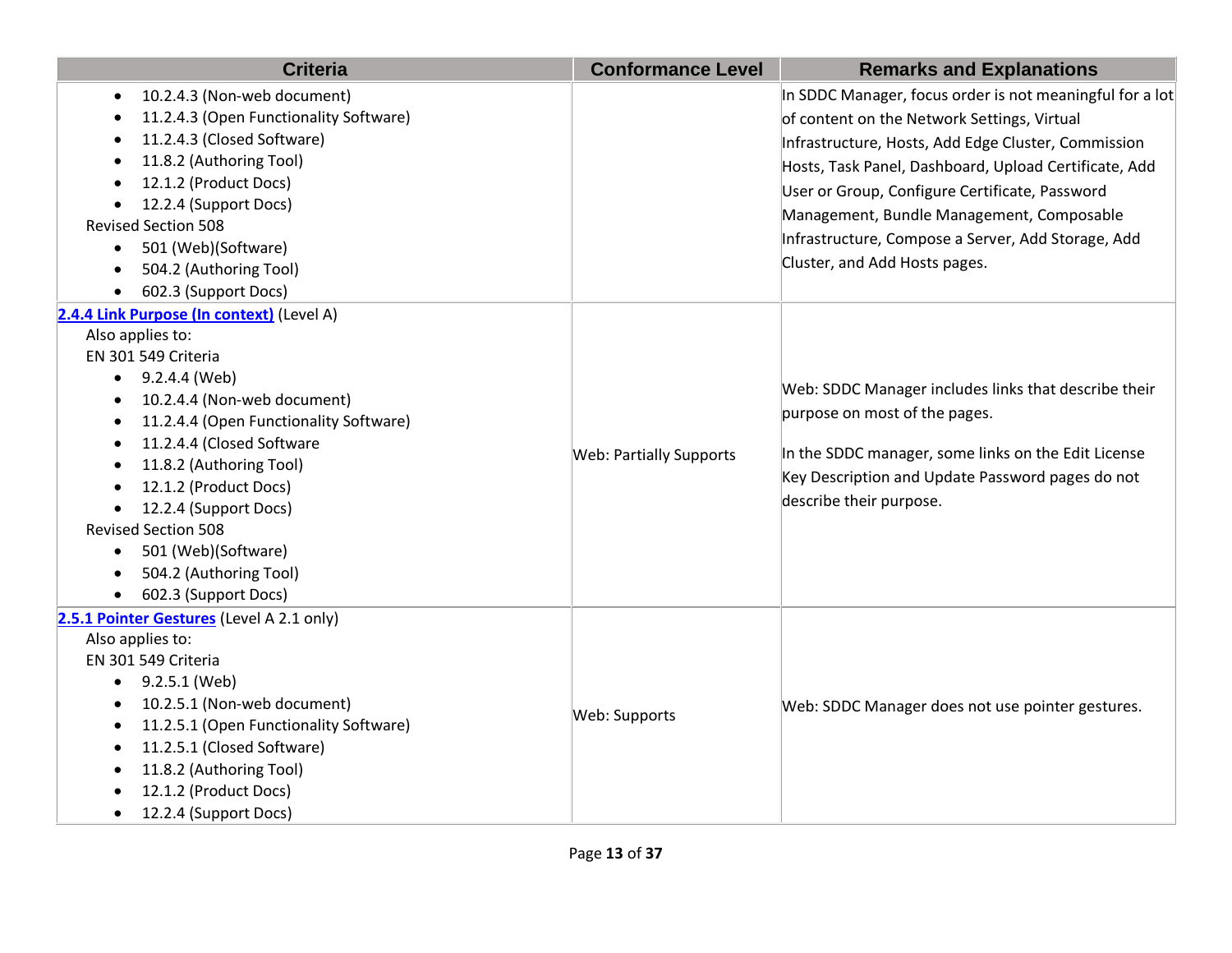| <b>Criteria</b>                                                                                                                                                                                                                                                                                                                                                        | <b>Conformance Level</b>       | <b>Remarks and Explanations</b>                                                                                                                                                                                                                                                                                                                                                                             |
|------------------------------------------------------------------------------------------------------------------------------------------------------------------------------------------------------------------------------------------------------------------------------------------------------------------------------------------------------------------------|--------------------------------|-------------------------------------------------------------------------------------------------------------------------------------------------------------------------------------------------------------------------------------------------------------------------------------------------------------------------------------------------------------------------------------------------------------|
| Revised Section 508 - Does not apply                                                                                                                                                                                                                                                                                                                                   |                                |                                                                                                                                                                                                                                                                                                                                                                                                             |
| 2.5.2 Pointer Cancellation (Level A 2.1 only)<br>Also applies to:<br>EN 301 549 Criteria<br>9.2.5.2 (Web)<br>10.2.5.2 (Non-web document)<br>11.2.5.2 (Open Functionality Software)<br>11.2.5.2 (Closed Software)<br>11.8.2 (Authoring Tool)<br>12.1.2 (Product Docs)<br>12.2.4 (Support Docs)<br>Revised Section 508 - Does not apply                                  | Web: Supports                  | Web: SDDC Manager does not require pointer<br>cancellation incorporation as an up-event is used to<br>trigger functionality.                                                                                                                                                                                                                                                                                |
| 2.5.3 Label in Name (Level A 2.1 only)<br>Also applies to:<br>EN 301 549 Criteria<br>$\bullet$ 9.2.5.3 (Web)<br>10.2.5.3 (Non-web document)<br>11.2.5.3.1 (Open Functionality Software)<br>11.2.5.3.2 (Closed Software)<br>11.8.2 (Authoring Tool)<br>$\bullet$<br>12.1.2 (Product Docs)<br>12.2.4 (Support Docs)<br>$\bullet$<br>Revised Section 508 - Does not apply | <b>Web: Partially Supports</b> | Web: In SDDC Manager, some form elements provide a<br>valid label.<br>In SDDC Manager, many form elements on the Network<br>Settings, Virtual Infrastructure, Hosts, Commission Host,<br>Add Users or Group, Password Management, Schedule<br>Update, Composable Infrastructure, Compose a Sever,<br>Remove a Host, Add VxRail Cluster, Add Storage, and<br>Add Cluster pages do not provide a valid label. |
| 2.5.4 Motion Actuation (Level A 2.1 only)<br>Also applies to:<br>EN 301 549 Criteria<br>9.2.5.4 (Web)<br>10.2.5.4 (Non-web document)<br>11.2.5.4 (Open Functionality Software)<br>11.2.5.4 (Closed Software)<br>11.8.2 (Authoring Tool)<br>$\bullet$<br>12.1.2 (Product Docs)<br>$\bullet$<br>12.2.4 (Support Docs)<br>Revised Section 508 - Does not apply            | Web: Supports                  | Web: SDDC does not include functionality that requires<br>device motion or user motion.                                                                                                                                                                                                                                                                                                                     |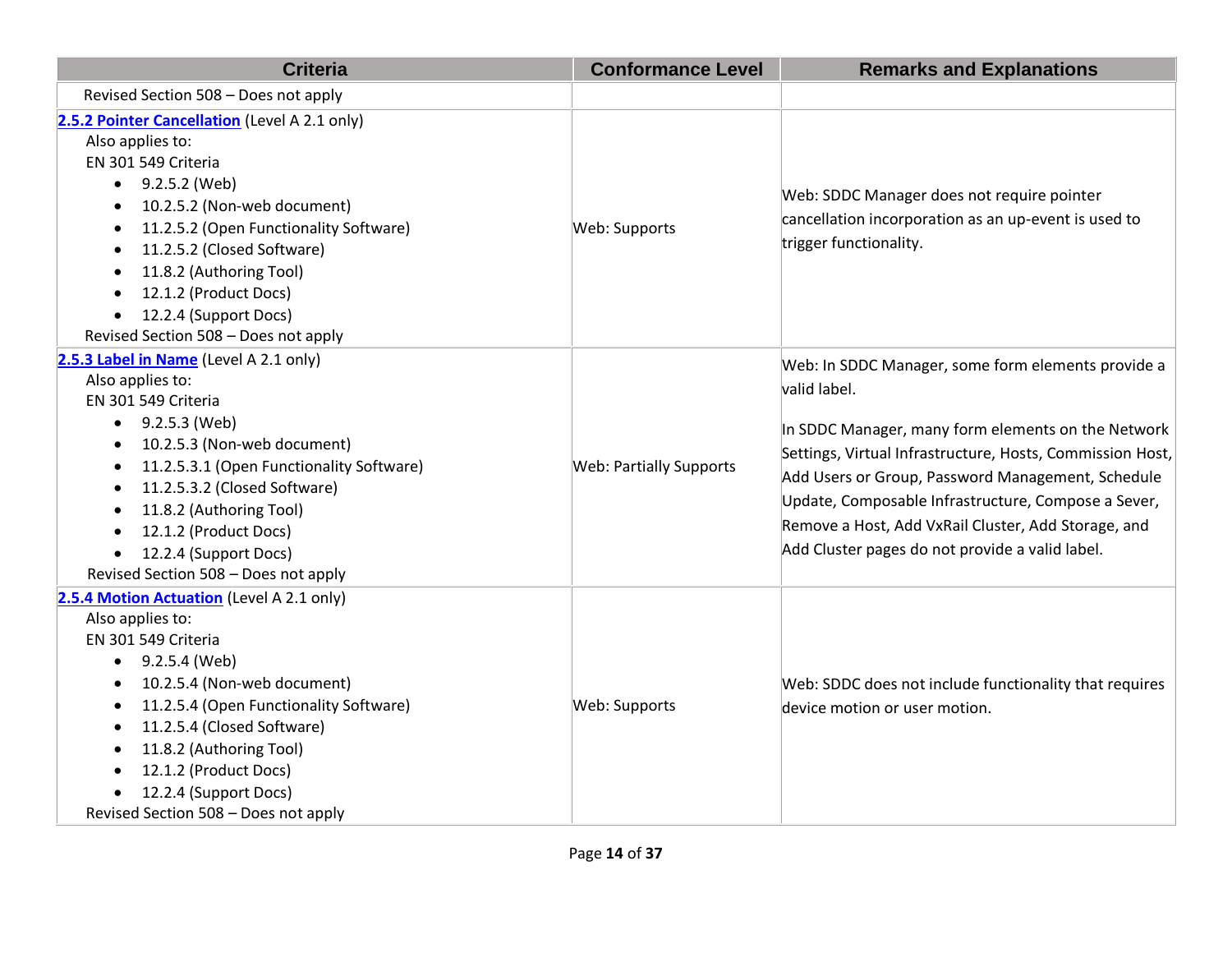| <b>Criteria</b>                                     | <b>Conformance Level</b>       | <b>Remarks and Explanations</b>                                                                              |
|-----------------------------------------------------|--------------------------------|--------------------------------------------------------------------------------------------------------------|
| 3.1.1 Language of Page (Level A)                    |                                |                                                                                                              |
| Also applies to:                                    |                                |                                                                                                              |
| EN 301 549 Criteria                                 |                                |                                                                                                              |
| 9.3.1.1 (Web)<br>$\bullet$                          |                                |                                                                                                              |
| 10.3.1.1 (Non-web document)                         |                                |                                                                                                              |
| 11.3.1.1.1 (Open Functionality Software)            |                                |                                                                                                              |
| 11.3.1.1.2 (Closed Software)<br>$\bullet$           |                                | Web: In SDDC Manager, a primary language is not<br>defined.                                                  |
| 11.8.2 (Authoring Tool)                             | Web: Does Not Support          |                                                                                                              |
| 12.1.2 (Product Docs)                               |                                |                                                                                                              |
| 12.2.4 (Support Docs)                               |                                |                                                                                                              |
| <b>Revised Section 508</b>                          |                                |                                                                                                              |
| 501 (Web)(Software)                                 |                                |                                                                                                              |
| 504.2 (Authoring Tool)                              |                                |                                                                                                              |
| 602.3 (Support Docs)<br>$\bullet$                   |                                |                                                                                                              |
| 3.2.1 On Focus (Level A)                            |                                |                                                                                                              |
| Also applies to:                                    |                                | Web: SDDC Manager includes components that do not                                                            |
| EN 301 549 Criteria                                 |                                |                                                                                                              |
| 9.3.2.1 (Web)<br>$\bullet$                          |                                |                                                                                                              |
| 10.3.2.1 (Non-web document)                         |                                |                                                                                                              |
| 11.3.2.1 (Open Functionality Software)              |                                |                                                                                                              |
| 11.3.2.1 (Closed Software)                          | Web: Supports                  |                                                                                                              |
| 11.8.2 (Authoring Tool)                             |                                | initiate a change of context when they receive focus.                                                        |
| 12.1.2 (Product Docs)                               |                                |                                                                                                              |
| 12.2.4 (Support Docs)<br>$\bullet$                  |                                |                                                                                                              |
| <b>Revised Section 508</b>                          |                                |                                                                                                              |
| 501 (Web)(Software)<br>$\bullet$                    |                                |                                                                                                              |
| 504.2 (Authoring Tool)                              |                                |                                                                                                              |
| 602.3 (Support Docs)                                |                                |                                                                                                              |
| 3.2.2 On Input (Level A)                            |                                |                                                                                                              |
| Also applies to:                                    |                                | Web: In SDDC Manager, most of the components do not<br>initiate a change of context when a user inputs data. |
| EN 301 549 Criteria                                 | <b>Web: Partially Supports</b> |                                                                                                              |
| $-9.3.2.2$ (Web)                                    |                                |                                                                                                              |
| 10.3.2.2 (Non-web document)                         |                                |                                                                                                              |
| 11.3.2.2 (Open Functionality Software)<br>$\bullet$ |                                |                                                                                                              |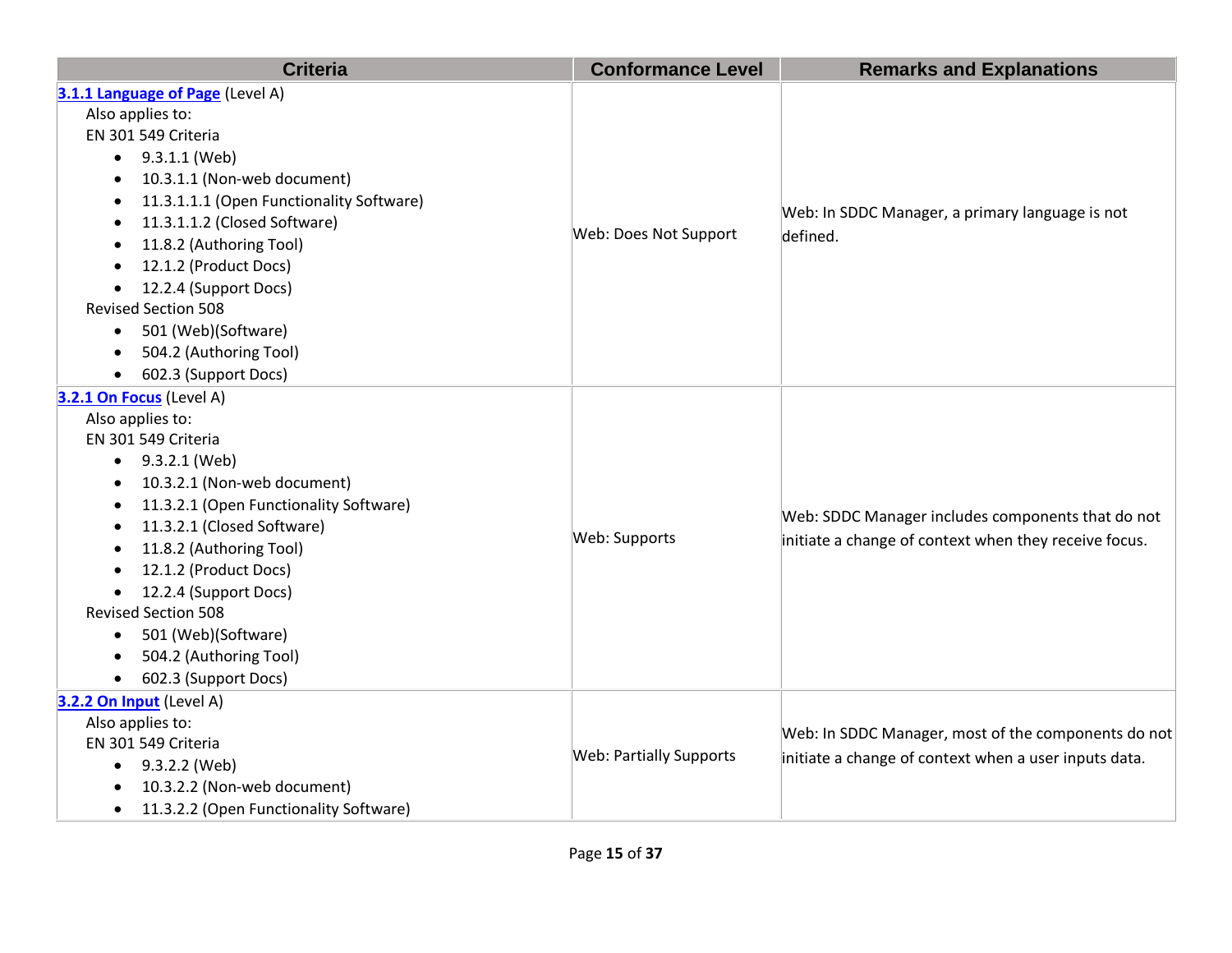| <b>Criteria</b>                                       | <b>Conformance Level</b>       | <b>Remarks and Explanations</b>                        |
|-------------------------------------------------------|--------------------------------|--------------------------------------------------------|
| 11.3.2.2 (Closed Software)<br>$\bullet$               |                                | In SDDC Manager, the Search Image Name input field on  |
| 11.8.2 (Authoring Tool)                               |                                | the Image Management page changes the context when     |
| 12.1.2 (Product Docs)                                 |                                | the user inputs data.                                  |
| 12.2.4 (Support Docs)                                 |                                |                                                        |
| <b>Revised Section 508</b>                            |                                |                                                        |
| 501 (Web)(Software)<br>$\bullet$                      |                                |                                                        |
| 504.2 (Authoring Tool)                                |                                |                                                        |
| 602.3 (Support Docs)                                  |                                |                                                        |
| 3.3.1 Error Identification (Level A)                  |                                |                                                        |
| Also applies to:                                      |                                | Web: In SDDC Manager, error messages are identified    |
| EN 301 549 Criteria                                   |                                | on most pages.                                         |
| $\bullet$ 9.3.3.1 (Web)                               |                                |                                                        |
| 10.3.3.1 (Non-web document)                           |                                | SDDC Manager includes several dynamically displayed    |
| 11.3.3.1.1 (Open Functionality Software)<br>$\bullet$ |                                | error messages that are not announced for screen       |
| 11.3.3.1.2 (Closed Software)<br>$\bullet$             | <b>Web: Partially Supports</b> | reader users on the Create Network Pool, Commission    |
| 11.8.2 (Authoring Tool)                               |                                | Hosts, Add Edge Cluster, Configure Certificate, Image  |
| 12.1.2 (Product Docs)                                 |                                |                                                        |
| 12.2.4 (Support Docs)                                 |                                | Management, vRealize Suite Lifecycle Manager           |
| <b>Revised Section 508</b>                            |                                | Installation, Update Password, and Backup              |
| 501 (Web)(Software)<br>$\bullet$                      |                                | Configuration pages.                                   |
| 504.2 (Authoring Tool)                                |                                |                                                        |
| 602.3 (Support Docs)                                  |                                |                                                        |
| 3.3.2 Labels or Instructions (Level A)                |                                |                                                        |
| Also applies to:                                      |                                |                                                        |
| EN 301 549 Criteria                                   |                                |                                                        |
| 9.3.3.2 (Web)                                         |                                | Web: In SDDC Manager, most of the form controls        |
| 10.3.3.2 (Non-web document)                           |                                | programmatically define the purpose.                   |
| 11.3.3.2 (Open Functionality Software)                | <b>Web: Partially Supports</b> |                                                        |
| 11.3.3.2 (Closed Software)                            |                                | SDDC Manager includes several form input fields within |
| 11.8.2 (Authoring Tool)                               |                                | the filter pop-up that do not provide a visual label.  |
| 12.1.2 (Product Docs)                                 |                                |                                                        |
| 12.2.4 (Support Docs)                                 |                                |                                                        |
| <b>Revised Section 508</b>                            |                                |                                                        |
| 501 (Web)(Software)<br>$\bullet$                      |                                |                                                        |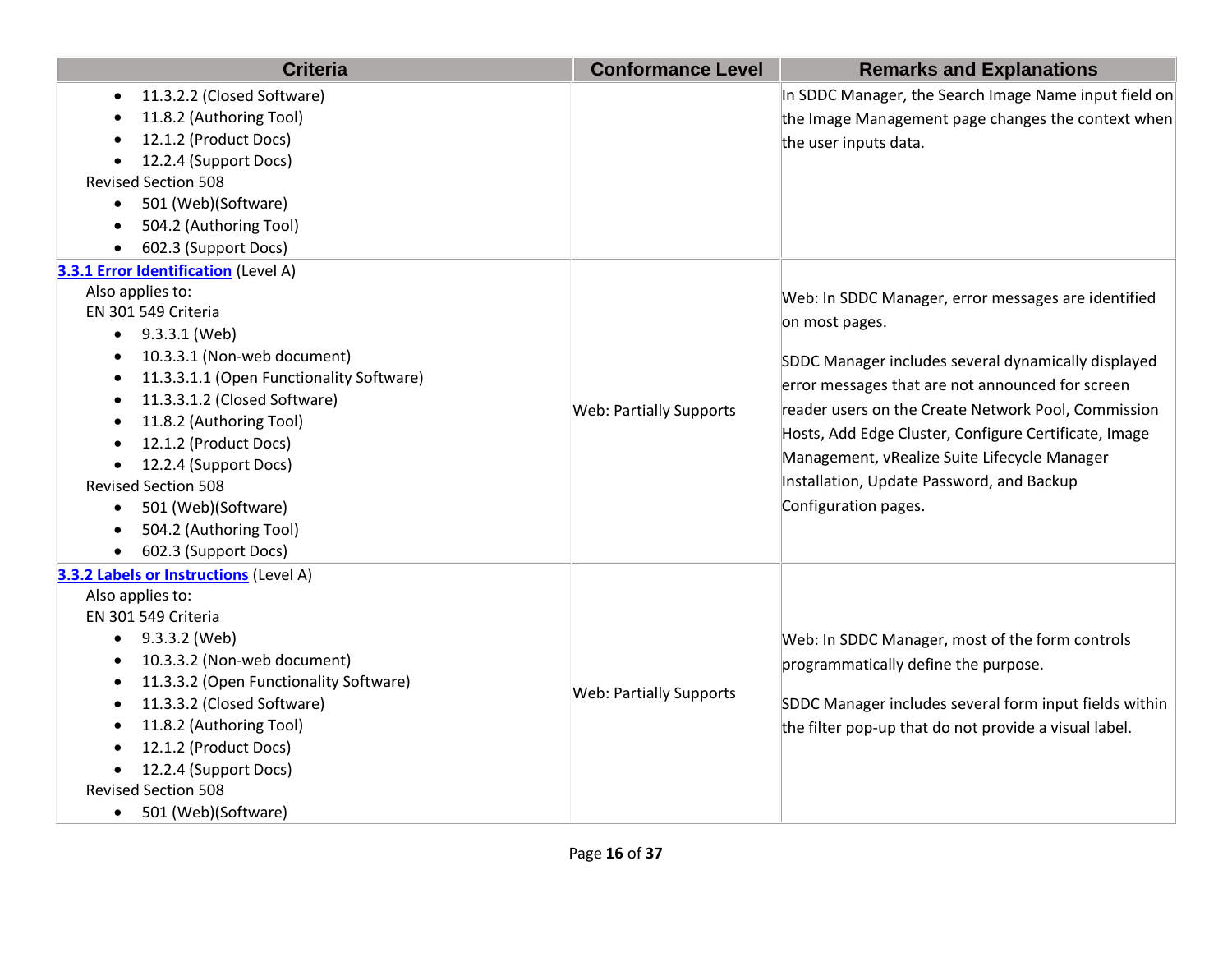| <b>Criteria</b>                                                                                                                                                                                                                                                                                                                                                                                                                                                      | <b>Conformance Level</b>       | <b>Remarks and Explanations</b>                                                                                                                                                                                                                                                                                                                                                                                                                                                                                                                                                                                                                                                                                      |
|----------------------------------------------------------------------------------------------------------------------------------------------------------------------------------------------------------------------------------------------------------------------------------------------------------------------------------------------------------------------------------------------------------------------------------------------------------------------|--------------------------------|----------------------------------------------------------------------------------------------------------------------------------------------------------------------------------------------------------------------------------------------------------------------------------------------------------------------------------------------------------------------------------------------------------------------------------------------------------------------------------------------------------------------------------------------------------------------------------------------------------------------------------------------------------------------------------------------------------------------|
| 504.2 (Authoring Tool)                                                                                                                                                                                                                                                                                                                                                                                                                                               |                                |                                                                                                                                                                                                                                                                                                                                                                                                                                                                                                                                                                                                                                                                                                                      |
| 602.3 (Support Docs)                                                                                                                                                                                                                                                                                                                                                                                                                                                 |                                |                                                                                                                                                                                                                                                                                                                                                                                                                                                                                                                                                                                                                                                                                                                      |
| 4.1.1 Parsing (Level A)<br>Also applies to:<br>EN 301 549 Criteria<br>9.4.1.1 (Web)<br>$\bullet$<br>10.4.1.1 (Non-web document)<br>11.4.1.1.1 (Open Functionality Software)<br>11.4.1.1.2 (Closed Software) - Does not apply<br>$\bullet$<br>11.8.2 (Authoring Tool)<br>$\bullet$<br>12.1.2 (Product Docs)<br>12.2.4 (Support Docs)<br>$\bullet$<br><b>Revised Section 508</b><br>501 (Web)(Software)<br>$\bullet$<br>504.2 (Authoring Tool)<br>602.3 (Support Docs) | <b>Web: Partially Supports</b> | Web: In SDDC Manager, many pages parse as per the<br>HTML specification.<br>SDDC Manager includes several HTML ID elements on<br>the View Host Inventory, Virtual Infrastructure, View<br>Workload Domain Cluster, Hosts, Dashboard, vRealize<br>Suite Lifecycle Manager Installation, Successfully<br>Deployment of vRealize Suite, Edit License Key<br>Description, and Update Password pages that do not<br>have a unique value.                                                                                                                                                                                                                                                                                  |
| 4.1.2 Name, Role, Value (Level A)<br>Also applies to:<br>EN 301 549 Criteria<br>9.4.1.2 (Web)<br>$\bullet$<br>10.4.1.2 (Non-web document)<br>11.4.1.2.1 (Open Functionality Software)<br>11.4.1.2.2 (Closed Software) - Not required<br>11.8.2 (Authoring Tool)<br>12.1.2 (Product Docs)<br>$\bullet$<br>12.2.4 (Support Docs)<br><b>Revised Section 508</b><br>501 (Web)(Software)<br>504.2 (Authoring Tool)<br>602.3 (Support Docs)                                | <b>Web: Partially Supports</b> | Web: In SDDC Manager, name, role, and state<br>information for controls are defined programmatically<br>on some pages.<br>SDDC Manager includes many user interface controls<br>where a role is either not defined or is defined<br>inappropriately on the Network Settings, Virtual<br>Infrastructure, Hosts, Commission Hosts, Workload<br>Domain, View Host Inventory, Create Network Pool, Edit<br>Network Pool, Task Panel, Create Federation, Join<br>Federation, Add User or Group, Password Management,<br>Compose a Server, Remove a Host, Add Storage, Add<br>Cluster, and Add Hosts pages.<br>SDDC Manager includes some custom buttons that do<br>not provide valid name, role, and state information on |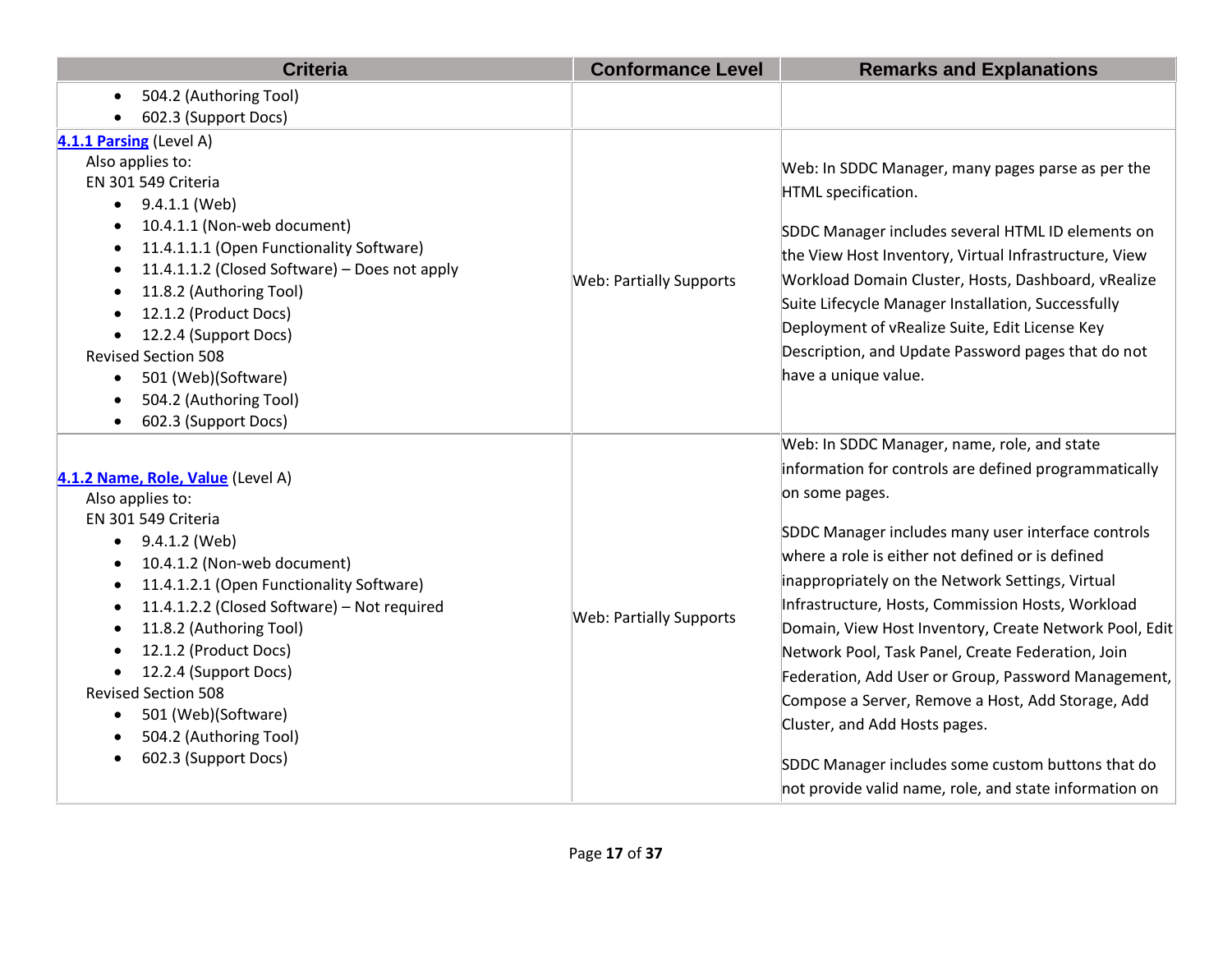| <b>Criteria</b> | <b>Conformance Level</b> | <b>Remarks and Explanations</b>                           |
|-----------------|--------------------------|-----------------------------------------------------------|
|                 |                          | the Virtual Infrastructure, Commission Hosts, and         |
|                 |                          | Dashboard pages.                                          |
|                 |                          | SDDC Manager does not include labels for many form        |
|                 |                          | controls on the Network Settings, Virtual Infrastructure, |
|                 |                          | Hosts, Commission Hosts, Add User or Group, Password      |
|                 |                          |                                                           |
|                 |                          | Management, Composable Infrastructure, Compose a          |
|                 |                          | Server, Update History TAB, Add VxRail Cluster, Add       |
|                 |                          | VxRail Host, Add Cluster, and Add Hosts pages.            |
|                 |                          | SDDC Manager includes many dialogs that do not use        |
|                 |                          | proper structure on the Network Settings, Virtual         |
|                 |                          | Infrastructure, Hosts, Task Panel, Add User or Group,     |
|                 |                          | Password Management, Composable Infrastructure,           |
|                 |                          | Compose a Server, Remove a Host, Add Storage, Add         |
|                 |                          | Cluster, and Add Host pages.                              |
|                 |                          | SDDC Manager includes some radio button controls on       |
|                 |                          |                                                           |
|                 |                          | the Commission Hosts, Add Edge Cluster, Add Cluster,      |
|                 |                          | Add Hosts pages that are not grouped.                     |
|                 |                          | SDDC Manager includes some instances where ARIA           |
|                 |                          | roles, states, and properties are not valid or used       |
|                 |                          | inappropriately on the Network Settings, Virtual          |
|                 |                          | Infrastructure, Commission Hosts, Hosts, View             |
|                 |                          | Workload Domain Cluster, View Host Inventory, Task        |
|                 |                          | Panel, Dashboard, Multi-Instance Management               |
|                 |                          | Dashboard, Create Federation, Join Federation,            |
|                 |                          | Configure Certificate, Invite Member, Edit License Key    |
|                 |                          | Description, Update Password, Bundle Management,          |
|                 |                          | Compose a Server, Remove a Host, Delete Workload          |
|                 |                          | Domain, Update History Tab, Add VxRail Cluster, Add       |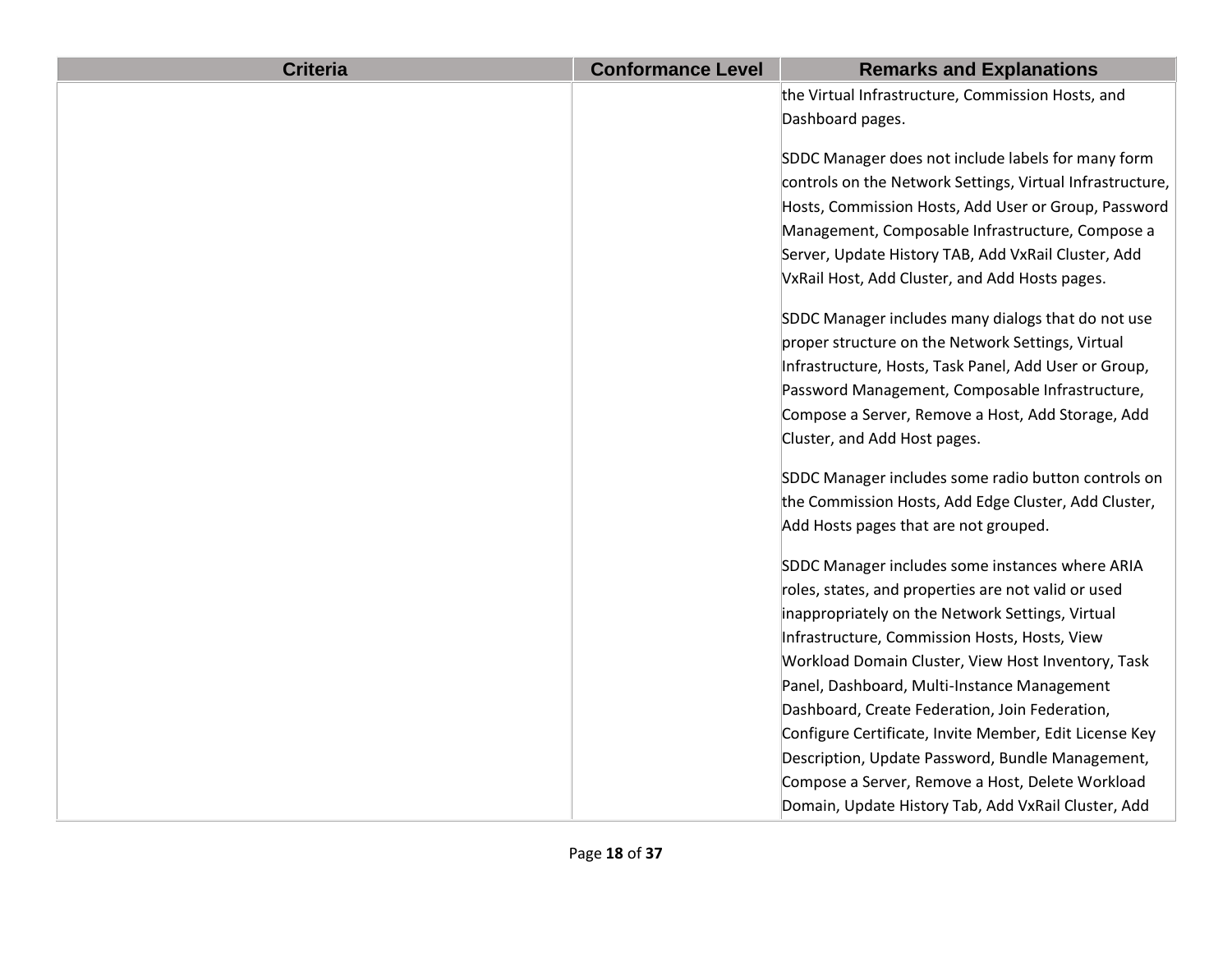| <b>Criteria</b> | <b>Conformance Level</b> | <b>Remarks and Explanations</b>                      |
|-----------------|--------------------------|------------------------------------------------------|
|                 |                          | Storage, Add VxRail Host, Add Cluster, and Add Hosts |
|                 |                          | pages.                                               |
|                 |                          |                                                      |

# **Table 2: Success Criteria, Level AA**

| <b>Criteria</b>                                                                                                                                                                                                                                                                                                                                                                                                                                                                 | <b>Conformance Level</b> | <b>Remarks and Explanations</b>                                  |
|---------------------------------------------------------------------------------------------------------------------------------------------------------------------------------------------------------------------------------------------------------------------------------------------------------------------------------------------------------------------------------------------------------------------------------------------------------------------------------|--------------------------|------------------------------------------------------------------|
| 1.2.4 Captions (Live) (Level AA)<br>Also applies to:<br>EN 301 549 Criteria<br>$\bullet$ 9.1.2.4 (Web)<br>10.1.2.4 (Non-web document)<br>$\bullet$<br>11.1.2.4 (Open Functionality Software)<br>11.1.2.4 (Closed Software)<br>11.8.2 (Authoring Tool)<br>$\bullet$<br>12.1.2 (Product Docs)<br>12.2.4 (Support Docs)<br>$\bullet$<br><b>Revised Section 508</b><br>501 (Web)(Software)<br>$\bullet$<br>504.2 (Authoring Tool)<br>$\bullet$<br>602.3 (Support Docs)<br>$\bullet$ | Web: Not Applicable      | Web: SDDC Manager does not contain live audio<br>content.        |
| 1.2.5 Audio Description (Prerecorded) (Level AA)<br>Also applies to:<br>EN 301 549 Criteria<br>9.1.2.5 (Web)<br>$\bullet$<br>10.1.2.5 (Non-web document)<br>11.1.2.5 (Open Functionality Software)<br>11.1.2.5 (Closed Software)<br>$\bullet$<br>11.8.2 (Authoring Tool)<br>٠<br>12.1.2 (Product Docs)<br>12.2.4 (Support Docs)<br><b>Revised Section 508</b>                                                                                                                   | Web: Not Applicable      | Web: SDDC Manager does not contain prerecorded<br>audio content. |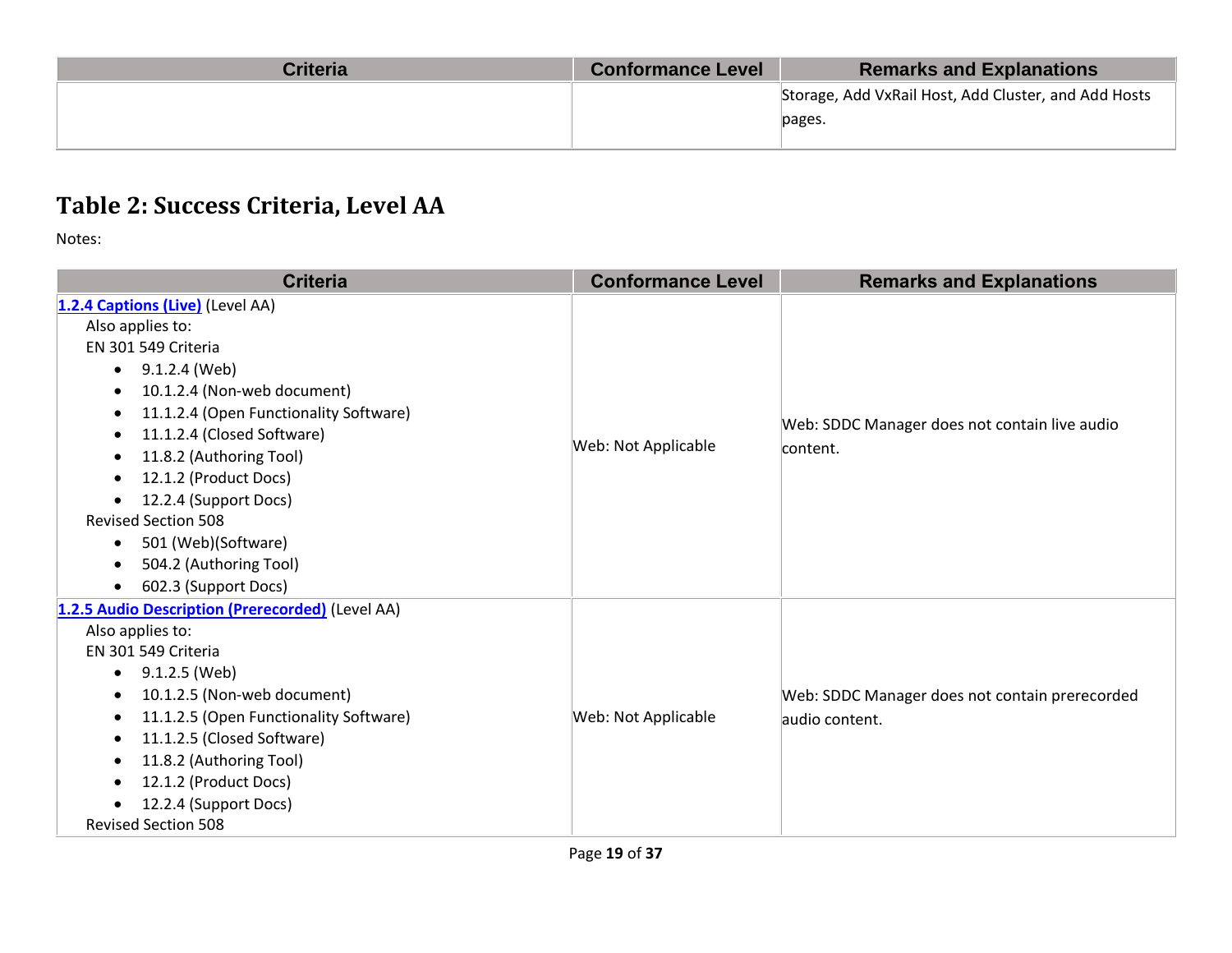| <b>Criteria</b>                                  | <b>Conformance Level</b>       | <b>Remarks and Explanations</b>                         |
|--------------------------------------------------|--------------------------------|---------------------------------------------------------|
| 501 (Web)(Software)                              |                                |                                                         |
| 504.2 (Authoring Tool)                           |                                |                                                         |
| 602.3 (Support Docs)                             |                                |                                                         |
| 1.3.4 Orientation (Level AA 2.1 only)            |                                |                                                         |
| Also applies to:                                 |                                |                                                         |
| EN 301 549 Criteria                              |                                |                                                         |
| $\bullet$ 9.1.3.4 (Web)                          |                                |                                                         |
| 10.1.3.4 (Non-web document)                      |                                | Web: SDDC Manager is not a native app and does not      |
| 11.1.3.4 (Open Functionality Software)           | Web: Supports                  | support the mobile web.                                 |
| 11.1.3.4 (Closed Software)                       |                                |                                                         |
| 11.8.2 (Authoring Tool)                          |                                |                                                         |
| 12.1.2 (Product Docs)                            |                                |                                                         |
| 12.2.4 (Support Docs)                            |                                |                                                         |
| Revised Section 508 - Does not apply             |                                |                                                         |
| 1.3.5 Identify Input Purpose (Level AA 2.1 only) |                                |                                                         |
| Also applies to:                                 |                                |                                                         |
| EN 301 549 Criteria                              |                                |                                                         |
| 9.1.3.5 (Web)                                    |                                |                                                         |
| 10.1.3.5 (Non-web document)                      |                                | Web: SDDC Manager does not contain common input         |
| 11.1.3.5.1 (Open Functionality Software)         | Web: Supports                  | fields that require autocomplete.                       |
| 11.1.3.5.2 (Closed Software)                     |                                |                                                         |
| 11.8.2 (Authoring Tool)                          |                                |                                                         |
| 12.1.2 (Product Docs)                            |                                |                                                         |
| 12.2.4 (Support Docs)                            |                                |                                                         |
| Revised Section 508 - Does not apply             |                                |                                                         |
| 1.4.3 Contrast (Minimum) (Level AA)              |                                |                                                         |
| Also applies to:                                 |                                | Web: SDDC Manager includes background/foreground        |
| EN 301 549 Criteria                              |                                | color combinations with sufficient contrast for most of |
| 9.1.4.3 (Web)                                    |                                | the text.                                               |
| 10.1.4.3 (Non-web document)                      | <b>Web: Partially Supports</b> |                                                         |
| 11.1.4.3 (Open Functionality Software)           |                                | SDDC manager includes a few background/foreground       |
| 11.1.4.3 (Closed Software)                       |                                | color combinations with an insufficient contrast ratio  |
| 11.8.2 (Authoring Tool)                          |                                | for text on the Network Pool, View Workload Domain,     |
| 12.1.2 (Product Docs)<br>$\bullet$               |                                |                                                         |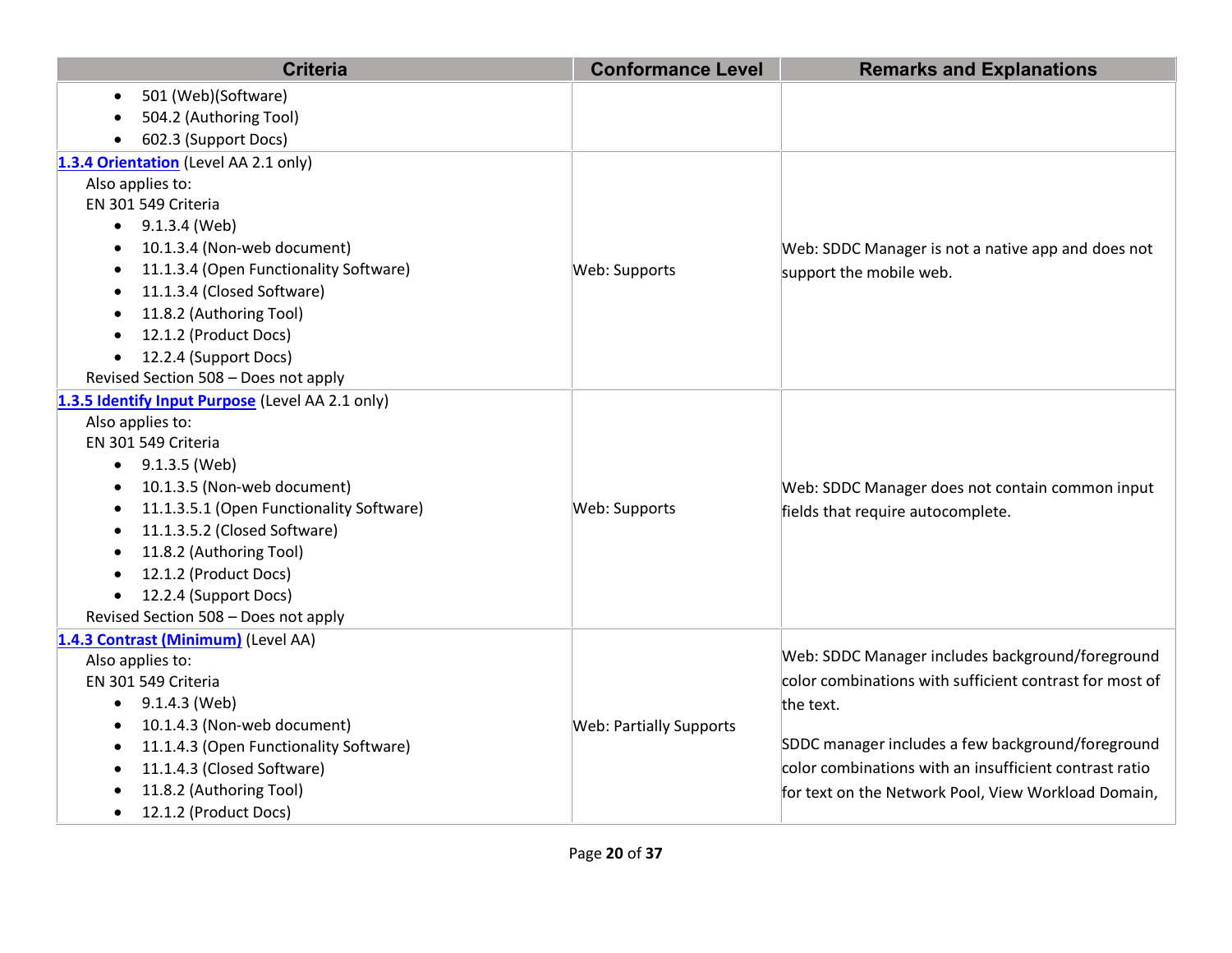| <b>Criteria</b>                                            | <b>Conformance Level</b>       | <b>Remarks and Explanations</b>                          |
|------------------------------------------------------------|--------------------------------|----------------------------------------------------------|
| 12.2.4 (Support Docs)<br>$\bullet$                         |                                | View Host Inventory, and the Bundle Management           |
| <b>Revised Section 508</b>                                 |                                | pages.                                                   |
| 501 (Web)(Software)<br>$\bullet$                           |                                |                                                          |
| 504.2 (Authoring Tool)<br>$\bullet$                        |                                |                                                          |
| 602.3 (Support Docs)                                       |                                |                                                          |
| 1.4.4 Resize text (Level AA)                               |                                |                                                          |
| Also applies to:                                           |                                |                                                          |
| EN 301 549 Criteria                                        |                                | Web: SDDC Manager includes text that can be resized      |
| $\bullet$ 9.1.4.4 (Web)                                    |                                | up to 200 percent without loss of content or             |
| 10.1.4.4 (Non-web document)<br>$\bullet$                   |                                | functionality on some pages.                             |
| 11.1.4.4.1 (Open Functionality Software)<br>$\bullet$      |                                |                                                          |
| 11.1.4.4.2 (Closed Software)                               | <b>Web: Partially Supports</b> | SDDC Manager includes several instances where            |
| 11.8.2 (Authoring Tool)                                    |                                | content is not available when text is resized up to 200% |
| 12.1.2 (Product Docs)                                      |                                | on the Create Network Pool, Add Edge Cluster,            |
| 12.2.4 (Support Docs)                                      |                                | Federation, Manage Users, Configure Certificate, and     |
| <b>Revised Section 508</b>                                 |                                | Add VxRail Cluster pages.                                |
| 501 (Web)(Software)<br>$\bullet$                           |                                |                                                          |
| 504.2 (Authoring Tool)                                     |                                |                                                          |
| 602.3 (Support Docs)                                       |                                |                                                          |
| 1.4.5 Images of Text (Level AA)                            |                                |                                                          |
| Also applies to:                                           |                                |                                                          |
| EN 301 549 Criteria                                        |                                |                                                          |
| 9.1.4.5 (Web)                                              |                                |                                                          |
| 10.1.4.5 (Non-web document)                                |                                |                                                          |
| 11.1.4.5.1 (Open Functionality Software)<br>$\bullet$      |                                | Web: SDDC Manager provides information using plain       |
| 11.1.4.5.2 (Closed Software) - Does not apply<br>$\bullet$ | Web: Supports                  |                                                          |
| 11.8.2 (Authoring Tool)                                    |                                | text rather than images of text.                         |
| 12.1.2 (Product Docs)                                      |                                |                                                          |
| 12.2.4 (Support Docs)                                      |                                |                                                          |
| <b>Revised Section 508</b>                                 |                                |                                                          |
| 501 (Web)(Software)<br>$\bullet$                           |                                |                                                          |
| 504.2 (Authoring Tool)                                     |                                |                                                          |
| 602.3 (Support Docs)<br>$\bullet$                          |                                |                                                          |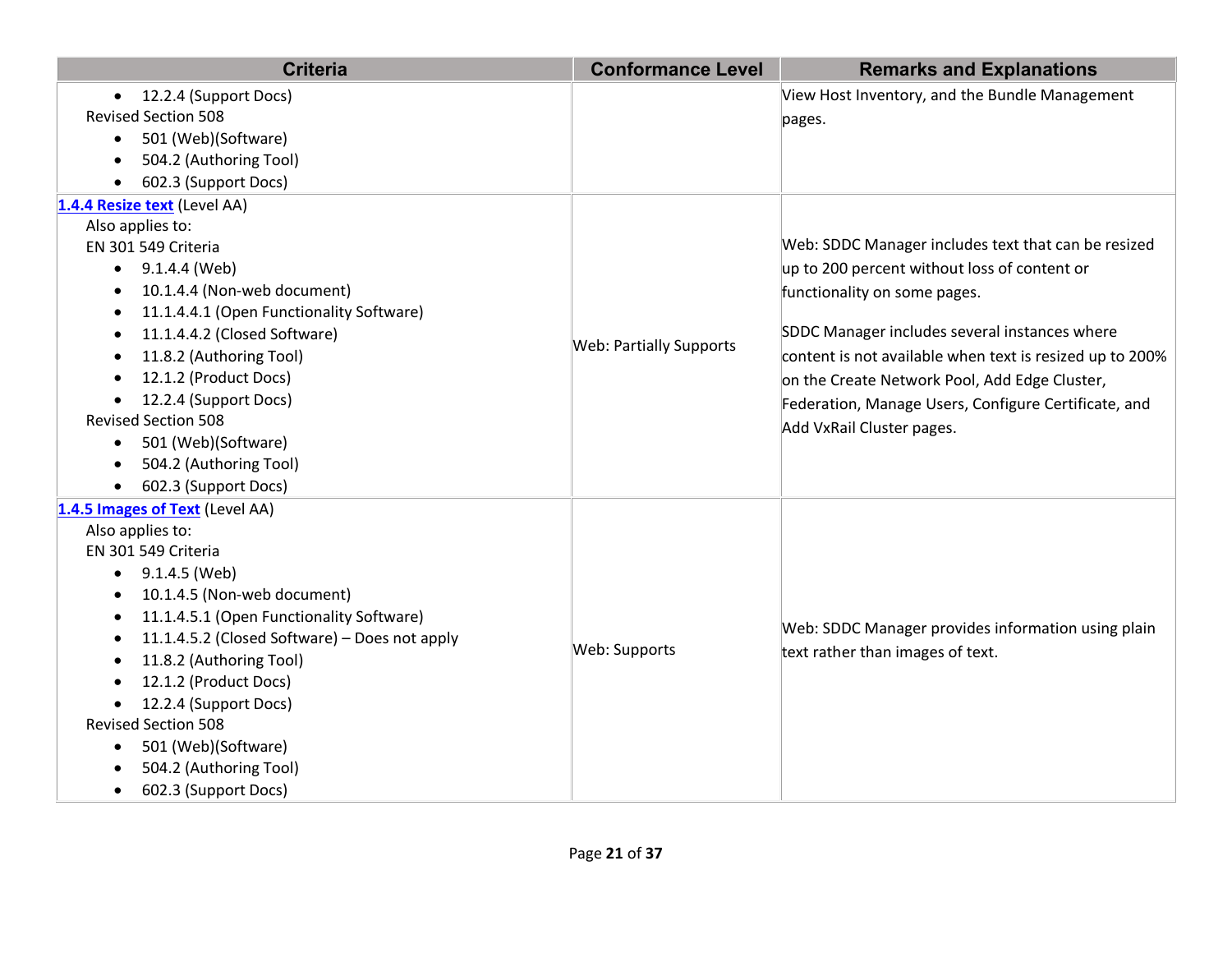| <b>Criteria</b>                                                                                                                                                                                                                                                                                                                                                                                           | <b>Conformance Level</b>       | <b>Remarks and Explanations</b>                                                                                                                                                                                                                                                                                                                                                                                            |
|-----------------------------------------------------------------------------------------------------------------------------------------------------------------------------------------------------------------------------------------------------------------------------------------------------------------------------------------------------------------------------------------------------------|--------------------------------|----------------------------------------------------------------------------------------------------------------------------------------------------------------------------------------------------------------------------------------------------------------------------------------------------------------------------------------------------------------------------------------------------------------------------|
| 1.4.10 Reflow (Level AA 2.1 only)<br>Also applies to:<br>EN 301 549 Criteria<br>9.1.4.10 (Web)<br>$\bullet$<br>10.1.4.10 (Non-web document)<br>$\bullet$<br>11.1.4.10 (Open Functionality Software)<br>$\bullet$<br>11.1.4.10 (Closed Software)<br>11.8.2 (Authoring Tool)<br>$\bullet$<br>12.1.2 (Product Docs)<br>$\bullet$<br>12.2.4 (Support Docs)<br>Revised Section 508 - Does not apply            | <b>Web: Partially Supports</b> | Web: In SDDC Manager, most of the pages do not<br>reflow appropriately. Some of the examples include<br>Network Settings, Create Network Pool, Edit Network<br>Pool, Commission Hosts, Hosts, Workload Domain, Add<br>Edge Cluster, View Host Inventory, Dashboard, Manage<br>Users, Add User or Group, About, Configure Certificate,<br>Invite Member, View Licensing, Password Management,<br>and Update Password pages. |
| 1.4.11 Non-text Contrast (Level AA 2.1 only)<br>Also applies to:<br>EN 301 549 Criteria<br>9.1.4.11 (Web)<br>$\bullet$<br>10.1.4.11 (Non-web document)<br>$\bullet$<br>11.1.4.11 (Open Functionality Software)<br>$\bullet$<br>11.1.4.11 (Closed Software)<br>11.8.2 (Authoring Tool)<br>$\bullet$<br>12.1.2 (Product Docs)<br>$\bullet$<br>12.2.4 (Support Docs)<br>Revised Section 508 - Does not apply | <b>Web: Partially Supports</b> | Web: SDDC Manager provides sufficient color contrast<br>for non-text content on a few pages.<br>SDDC Manager includes many instances of non-text<br>content with insufficient color contrast. Some of the<br>examples include Gray filter button controls, Capacity<br>Utilization Bar Graphs, and the Checkbox controls.                                                                                                  |
| 1.4.12 Text Spacing (Level AA 2.1 only)<br>Also applies to:<br>EN 301 549 Criteria<br>9.1.4.12 (Web)<br>$\bullet$<br>10.1.4.12 (Non-web document)<br>$\bullet$<br>11.1.4.12 (Open Functionality Software)<br>$\bullet$<br>11.1.4.12 (Closed Software)<br>11.8.2 (Authoring Tool)<br>$\bullet$<br>12.1.2 (Product Docs)<br>$\bullet$<br>12.2.4 (Support Docs)<br>Revised Section 508 - Does not apply      | Web: Supports                  | Web: In SDDC Manager, when text spacing styles are<br>applied, content and functionality on all pages is<br>available appropriately.                                                                                                                                                                                                                                                                                       |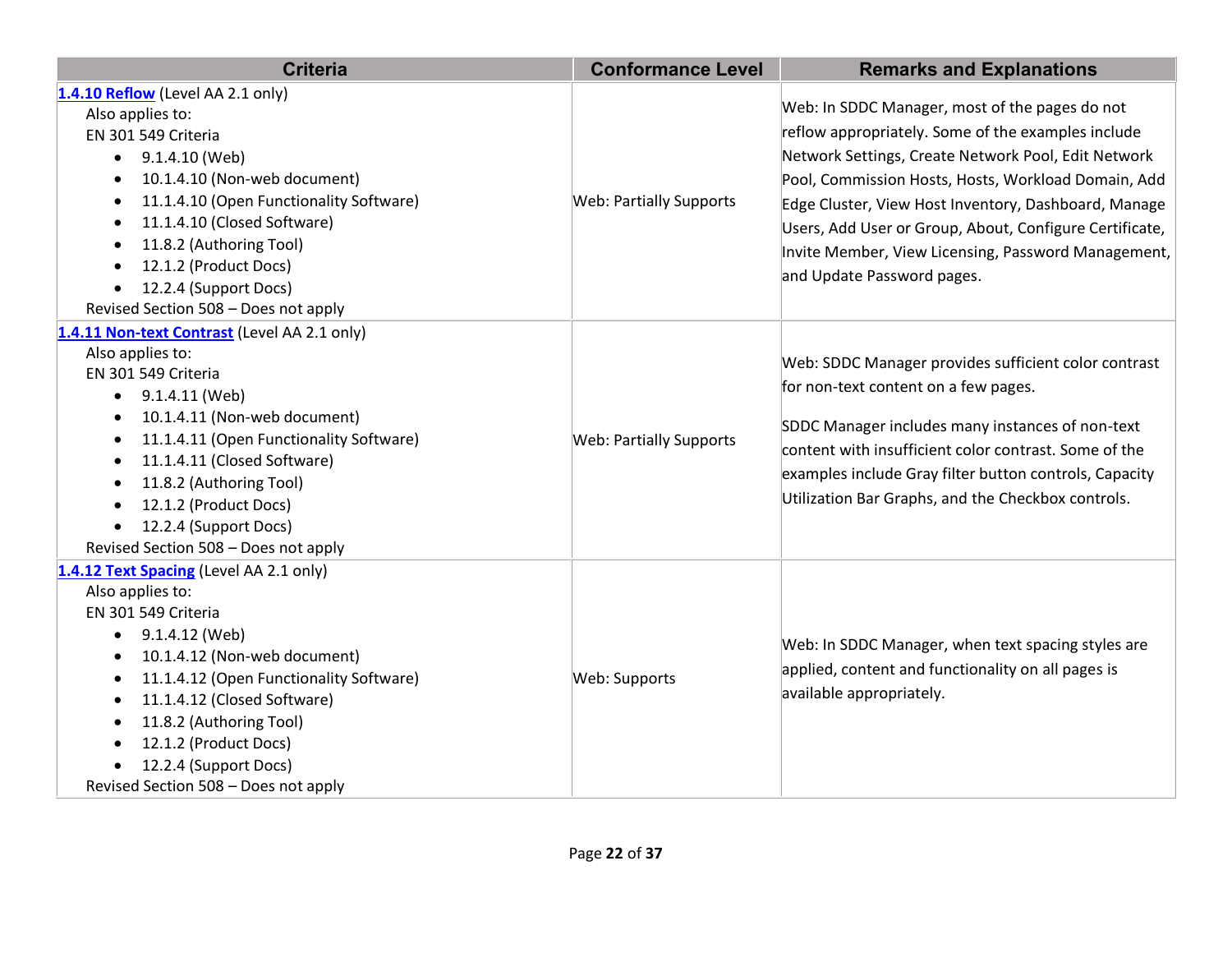| <b>Criteria</b>                                                       | <b>Conformance Level</b>       | <b>Remarks and Explanations</b>                           |
|-----------------------------------------------------------------------|--------------------------------|-----------------------------------------------------------|
|                                                                       |                                | Web: SDDC Manager includes content that becomes           |
| 1.4.13 Content on Hover or Focus (Level AA 2.1 only)                  |                                | available on hover and on focus, that can be dismissed    |
| Also applies to:                                                      |                                | by users without losing their location as well as content |
| EN 301 549 Criteria                                                   |                                | that is hoverable, focusable, and remains persistent      |
| $\bullet$ 9.1.4.13 (Web)                                              | <b>Web: Partially Supports</b> | until the user dismisses it on most of the pages.         |
| 10.1.4.13 (Non-web document)<br>$\bullet$                             |                                |                                                           |
| 11.1.4.13 (Open Functionality Software)<br>$\bullet$                  |                                | SDDC Manager includes tooltips that appear on hover       |
| 11.1.4.13 (Closed Software)<br>$\bullet$                              |                                | but do not allow the pointer to move to it without        |
| 11.8.2 (Authoring Tool)<br>$\bullet$                                  |                                | disappearing. Some of the examples include Add            |
| 12.1.2 (Product Docs)<br>$\bullet$                                    |                                | Cluster, Add VxRail Cluster, vRealize Suite Lifecycle     |
| 12.2.4 (Support Docs)<br>$\bullet$                                    |                                | Manager Installation, Compose a Server, and Image         |
| Revised Section 508 - Does not apply                                  |                                | Management pages.                                         |
| 2.4.5 Multiple Ways (Level AA)                                        |                                |                                                           |
| Also applies to:                                                      |                                |                                                           |
| EN 301 549 Criteria                                                   |                                |                                                           |
| 9.2.4.5 (Web)<br>$\bullet$                                            |                                |                                                           |
| 10.2.4.5 (Non-web document) - Does not apply<br>$\bullet$             |                                |                                                           |
| 11.2.4.5 (Open Functionality Software) - Does not apply<br>$\bullet$  |                                | Web: SDDC Manager provides multiple ways for users        |
| 11.2.4.5 (Closed Software) - Does not apply<br>$\bullet$              | Web: Supports                  | to locate the required content.                           |
| 11.8.2 (Authoring Tool)<br>$\bullet$                                  |                                |                                                           |
| 12.1.2 (Product Docs)<br>$\bullet$                                    |                                |                                                           |
| 12.2.4 (Support Docs)<br>$\bullet$                                    |                                |                                                           |
| <b>Revised Section 508</b>                                            |                                |                                                           |
| 501 (Web)(Software) - Does not apply to non-web software<br>$\bullet$ |                                |                                                           |
| 504.2 (Authoring Tool)<br>$\bullet$                                   |                                |                                                           |
| 602.3 (Support Docs) - Does not apply to non-web docs<br>$\bullet$    |                                |                                                           |
| 2.4.6 Headings and Labels (Level AA)                                  |                                | Web: SDDC Manager includes unique and descriptive         |
| Also applies to:                                                      | <b>Web: Partially Supports</b> | button labels on most pages.                              |
| EN 301 549 Criteria                                                   |                                |                                                           |
| 9.2.4.6 (Web)<br>$\bullet$                                            |                                | SDDC Manager includes some inappropriate labels on        |
| 10.2.4.6 (Non-web document)<br>$\bullet$                              |                                | the Solutions, Security TAB, and Composable               |
| 11.2.4.6 (Open Functionality Software)<br>$\bullet$                   |                                | Infrastructure pages.                                     |
| 11.2.4.6 (Closed Software)<br>$\bullet$                               |                                |                                                           |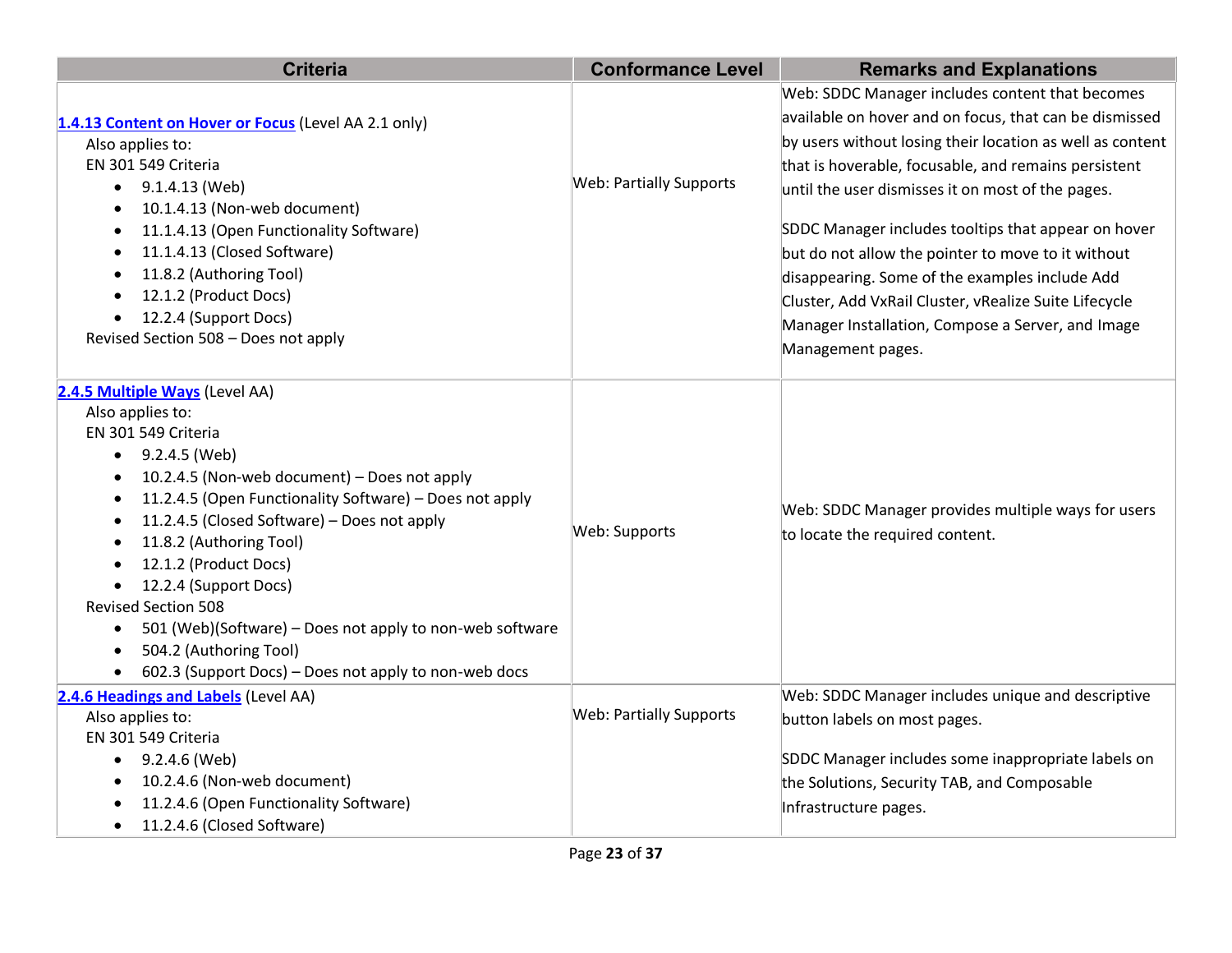| <b>Criteria</b>                                         | <b>Conformance Level</b>       | <b>Remarks and Explanations</b>                     |
|---------------------------------------------------------|--------------------------------|-----------------------------------------------------|
| 11.8.2 (Authoring Tool)<br>$\bullet$                    |                                |                                                     |
| 12.1.2 (Product Docs)                                   |                                |                                                     |
| 12.2.4 (Support Docs)                                   |                                |                                                     |
| <b>Revised Section 508</b>                              |                                |                                                     |
| 501 (Web)(Software)<br>$\bullet$                        |                                |                                                     |
| 504.2 (Authoring Tool)                                  |                                |                                                     |
| 602.3 (Support Docs)<br>$\bullet$                       |                                |                                                     |
| 2.4.7 Focus Visible (Level AA)                          |                                |                                                     |
| Also applies to:                                        |                                |                                                     |
| EN 301 549 Criteria                                     |                                |                                                     |
| $\bullet$ 9.2.4.7 (Web)                                 |                                | Web: SDDC Manager provides a visible keyboard focus |
| 10.2.4.7 (Non-web document)<br>$\bullet$                |                                | indicator on most of the pages.                     |
| 11.2.4.7 (Open Functionality Software)<br>٠             |                                |                                                     |
| 11.2.4.7 (Closed Software)                              | <b>Web: Partially Supports</b> | SDDC Manager does not provide a visible keyboard    |
| 11.8.2 (Authoring Tool)                                 |                                | focus indicator for some actionable elements on the |
| 12.1.2 (Product Docs)                                   |                                | Bundle Management, Compose a Server, Add Cluster,   |
| 12.2.4 (Support Docs)                                   |                                | and Add VxRail Cluster pages.                       |
| <b>Revised Section 508</b>                              |                                |                                                     |
| 501 (Web)(Software)<br>$\bullet$                        |                                |                                                     |
| 504.2 (Authoring Tool)                                  |                                |                                                     |
| 602.3 (Support Docs)<br>$\bullet$                       |                                |                                                     |
| 3.1.2 Language of Parts (Level AA)                      |                                |                                                     |
| Also applies to:                                        |                                |                                                     |
| EN 301 549 Criteria                                     |                                |                                                     |
| 9.3.1.2 (Web)                                           |                                |                                                     |
| 10.3.1.2 (Non-web document)                             |                                |                                                     |
| 11.3.1.2 (Open Functionality Software) - Does not apply |                                | Web: SDDC Manager does not include content in a     |
| 11.3.1.2 (Closed Software) - Does not apply             | Web: Supports                  | secondary language.                                 |
| 11.8.2 (Authoring Tool)                                 |                                |                                                     |
| 12.1.2 (Product Docs)                                   |                                |                                                     |
| 12.2.4 (Support Docs)<br>$\bullet$                      |                                |                                                     |
| <b>Revised Section 508</b>                              |                                |                                                     |
| 501 (Web)(Software)                                     |                                |                                                     |
| 504.2 (Authoring Tool)<br>$\bullet$                     |                                |                                                     |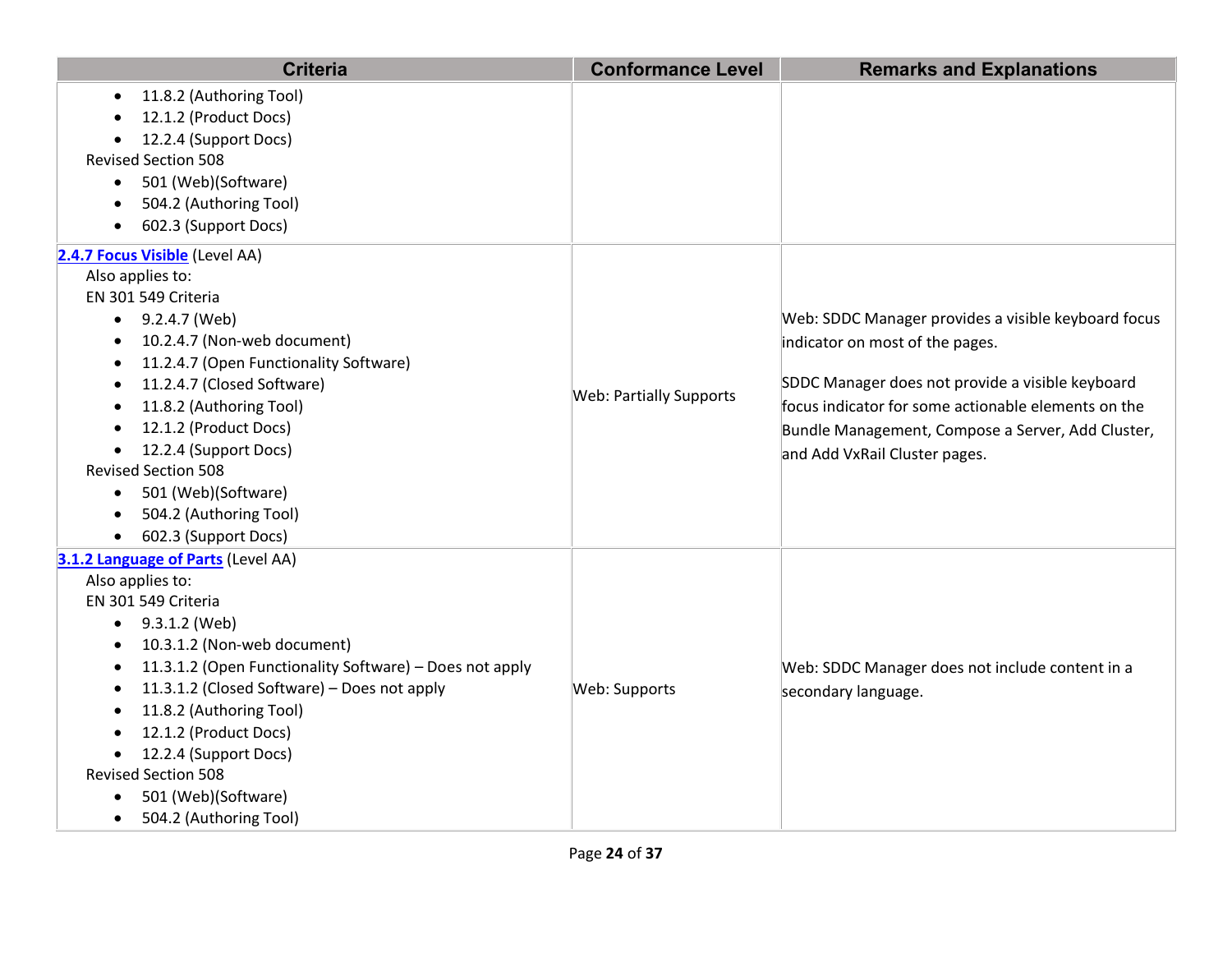| <b>Criteria</b>                                                                                                                                                                                                                                                                                                                                                                                                                                                                                                                                                                                               | <b>Conformance Level</b>       | <b>Remarks and Explanations</b>                                                                                                                                                                |
|---------------------------------------------------------------------------------------------------------------------------------------------------------------------------------------------------------------------------------------------------------------------------------------------------------------------------------------------------------------------------------------------------------------------------------------------------------------------------------------------------------------------------------------------------------------------------------------------------------------|--------------------------------|------------------------------------------------------------------------------------------------------------------------------------------------------------------------------------------------|
| 602.3 (Support Docs)<br>$\bullet$                                                                                                                                                                                                                                                                                                                                                                                                                                                                                                                                                                             |                                |                                                                                                                                                                                                |
| 3.2.3 Consistent Navigation (Level AA)<br>Also applies to:<br>EN 301 549 Criteria<br>$\bullet$ 9.3.2.3 (Web)<br>10.3.2.3 (Non-web document) - Does not apply<br>11.3.2.3 (Open Functionality Software) - Does not apply<br>11.3.2.3 (Closed Software) - Does not apply<br>11.8.2 (Authoring Tool)<br>12.1.2 (Product Docs)<br>12.2.4 (Support Docs)<br>$\bullet$<br><b>Revised Section 508</b><br>501 (Web)(Software) - Does not apply to non-web software<br>$\bullet$<br>504.2 (Authoring Tool)<br>$\bullet$<br>602.3 (Support Docs) - Does not apply to non-web docs                                       | Web: Supports                  | Web: SDDC Manager provides a consistent navigation<br>mechanism for all the pages.                                                                                                             |
| 3.2.4 Consistent Identification (Level AA)<br>Also applies to:<br>EN 301 549 Criteria<br>9.3.2.4 (Web)<br>$\bullet$<br>10.3.2.4 (Non-web document) - Does not apply<br>11.3.2.4 (Open Functionality Software) - Does not apply<br>$\bullet$<br>11.3.2.4 (Closed Software) - Does not apply<br>$\bullet$<br>11.8.2 (Authoring Tool)<br>٠<br>12.1.2 (Product Docs)<br>$\bullet$<br>12.2.4 (Support Docs)<br>$\bullet$<br><b>Revised Section 508</b><br>501 (Web)(Software) - Does not apply to non-web software<br>$\bullet$<br>504.2 (Authoring Tool)<br>602.3 (Support Docs) - Does not apply to non-web docs | Web: Supports                  | Web: SDDC Manager identifies elements consistently on<br>all the pages.                                                                                                                        |
| <b>3.3.3 Error Suggestion</b> (Level AA)<br>Also applies to:<br>EN 301 549 Criteria<br>9.3.3.3 (Web)<br>$\bullet$<br>10.3.3.3 (Non-web document)<br>$\bullet$                                                                                                                                                                                                                                                                                                                                                                                                                                                 | <b>Web: Partially Supports</b> | Web: SDDC Manager provides descriptive error<br>messages for most of the form fields.<br>SDDC Manager does not provide a descriptive error<br>message for the form field on the vRealize Suite |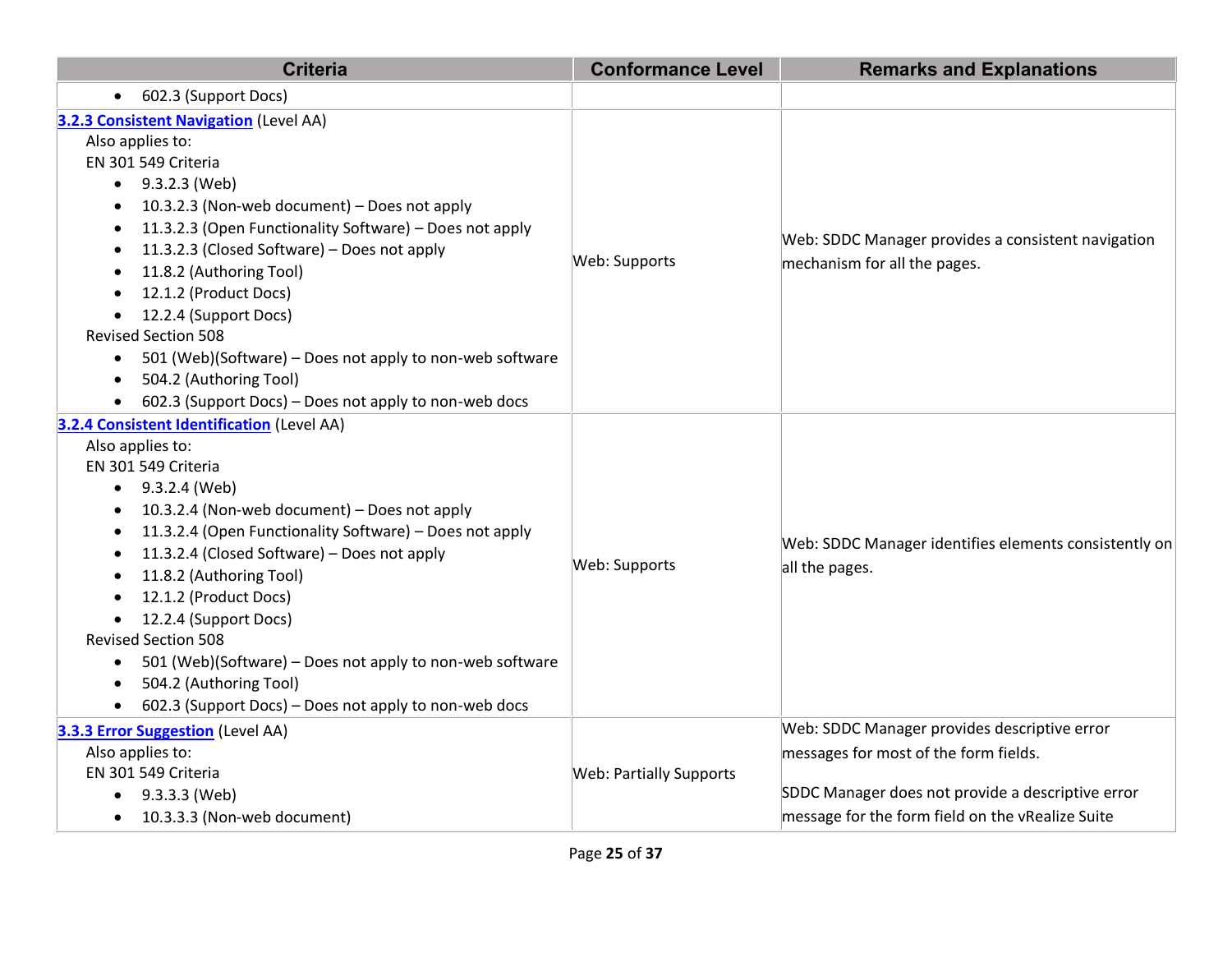| Lifecycle Manager Installation and Add VxRail Cluster<br>11.3.3.3 (Open Functionality Software)<br>$\bullet$<br>11.3.3.3 (Closed Software)<br>pages.<br>11.8.2 (Authoring Tool)<br>12.1.2 (Product Docs)<br>12.2.4 (Support Docs)<br><b>Revised Section 508</b><br>501 (Web)(Software)<br>$\bullet$<br>504.2 (Authoring Tool)<br>602.3 (Support Docs)<br>3.3.4 Error Prevention (Legal, Financial, Data) (Level AA)<br>Also applies to:<br>EN 301 549 Criteria<br>$\bullet$ 9.3.3.4 (Web)<br>10.3.3.4 (Non-web document)<br>$\bullet$<br>11.3.3.4 (Open Functionality Software)<br>$\bullet$<br>Web: SDDC Manager does not include forms that cause<br>11.3.3.4 (Closed Software)<br>$\bullet$<br>Web: Supports<br>legal commitments or financial transactions.<br>11.8.2 (Authoring Tool)<br>12.1.2 (Product Docs)<br>12.2.4 (Support Docs)<br><b>Revised Section 508</b><br>501 (Web)(Software)<br>$\bullet$<br>504.2 (Authoring Tool)<br>602.3 (Support Docs)<br>$\bullet$<br>4.1.3 Status Messages (Level AA 2.1 only)<br>Also applies to: |
|------------------------------------------------------------------------------------------------------------------------------------------------------------------------------------------------------------------------------------------------------------------------------------------------------------------------------------------------------------------------------------------------------------------------------------------------------------------------------------------------------------------------------------------------------------------------------------------------------------------------------------------------------------------------------------------------------------------------------------------------------------------------------------------------------------------------------------------------------------------------------------------------------------------------------------------------------------------------------------------------------------------------------------------------|
|                                                                                                                                                                                                                                                                                                                                                                                                                                                                                                                                                                                                                                                                                                                                                                                                                                                                                                                                                                                                                                                |
|                                                                                                                                                                                                                                                                                                                                                                                                                                                                                                                                                                                                                                                                                                                                                                                                                                                                                                                                                                                                                                                |
|                                                                                                                                                                                                                                                                                                                                                                                                                                                                                                                                                                                                                                                                                                                                                                                                                                                                                                                                                                                                                                                |
|                                                                                                                                                                                                                                                                                                                                                                                                                                                                                                                                                                                                                                                                                                                                                                                                                                                                                                                                                                                                                                                |
|                                                                                                                                                                                                                                                                                                                                                                                                                                                                                                                                                                                                                                                                                                                                                                                                                                                                                                                                                                                                                                                |
|                                                                                                                                                                                                                                                                                                                                                                                                                                                                                                                                                                                                                                                                                                                                                                                                                                                                                                                                                                                                                                                |
|                                                                                                                                                                                                                                                                                                                                                                                                                                                                                                                                                                                                                                                                                                                                                                                                                                                                                                                                                                                                                                                |
|                                                                                                                                                                                                                                                                                                                                                                                                                                                                                                                                                                                                                                                                                                                                                                                                                                                                                                                                                                                                                                                |
|                                                                                                                                                                                                                                                                                                                                                                                                                                                                                                                                                                                                                                                                                                                                                                                                                                                                                                                                                                                                                                                |
|                                                                                                                                                                                                                                                                                                                                                                                                                                                                                                                                                                                                                                                                                                                                                                                                                                                                                                                                                                                                                                                |
|                                                                                                                                                                                                                                                                                                                                                                                                                                                                                                                                                                                                                                                                                                                                                                                                                                                                                                                                                                                                                                                |
|                                                                                                                                                                                                                                                                                                                                                                                                                                                                                                                                                                                                                                                                                                                                                                                                                                                                                                                                                                                                                                                |
|                                                                                                                                                                                                                                                                                                                                                                                                                                                                                                                                                                                                                                                                                                                                                                                                                                                                                                                                                                                                                                                |
|                                                                                                                                                                                                                                                                                                                                                                                                                                                                                                                                                                                                                                                                                                                                                                                                                                                                                                                                                                                                                                                |
|                                                                                                                                                                                                                                                                                                                                                                                                                                                                                                                                                                                                                                                                                                                                                                                                                                                                                                                                                                                                                                                |
|                                                                                                                                                                                                                                                                                                                                                                                                                                                                                                                                                                                                                                                                                                                                                                                                                                                                                                                                                                                                                                                |
|                                                                                                                                                                                                                                                                                                                                                                                                                                                                                                                                                                                                                                                                                                                                                                                                                                                                                                                                                                                                                                                |
|                                                                                                                                                                                                                                                                                                                                                                                                                                                                                                                                                                                                                                                                                                                                                                                                                                                                                                                                                                                                                                                |
|                                                                                                                                                                                                                                                                                                                                                                                                                                                                                                                                                                                                                                                                                                                                                                                                                                                                                                                                                                                                                                                |
|                                                                                                                                                                                                                                                                                                                                                                                                                                                                                                                                                                                                                                                                                                                                                                                                                                                                                                                                                                                                                                                |
|                                                                                                                                                                                                                                                                                                                                                                                                                                                                                                                                                                                                                                                                                                                                                                                                                                                                                                                                                                                                                                                |
|                                                                                                                                                                                                                                                                                                                                                                                                                                                                                                                                                                                                                                                                                                                                                                                                                                                                                                                                                                                                                                                |
|                                                                                                                                                                                                                                                                                                                                                                                                                                                                                                                                                                                                                                                                                                                                                                                                                                                                                                                                                                                                                                                |
|                                                                                                                                                                                                                                                                                                                                                                                                                                                                                                                                                                                                                                                                                                                                                                                                                                                                                                                                                                                                                                                |
| Web: In SDDC Manager, the status messages are being                                                                                                                                                                                                                                                                                                                                                                                                                                                                                                                                                                                                                                                                                                                                                                                                                                                                                                                                                                                            |
| EN 301 549 Criteria<br>announced for most of the pages.                                                                                                                                                                                                                                                                                                                                                                                                                                                                                                                                                                                                                                                                                                                                                                                                                                                                                                                                                                                        |
| 9.4.1.3 (Web)<br>$\bullet$                                                                                                                                                                                                                                                                                                                                                                                                                                                                                                                                                                                                                                                                                                                                                                                                                                                                                                                                                                                                                     |
| 10.4.1.3 (Non-web document)<br>SDDC Manager includes some status messages that are                                                                                                                                                                                                                                                                                                                                                                                                                                                                                                                                                                                                                                                                                                                                                                                                                                                                                                                                                             |
| 11.4.1.3 (Open Functionality Software)<br><b>Web: Partially Supports</b><br>not being announced for the screen reader users on the                                                                                                                                                                                                                                                                                                                                                                                                                                                                                                                                                                                                                                                                                                                                                                                                                                                                                                             |
| 11.4.1.3 (Closed Software) - Does not apply<br>VMware Cloud Foundation Update Status and Image                                                                                                                                                                                                                                                                                                                                                                                                                                                                                                                                                                                                                                                                                                                                                                                                                                                                                                                                                 |
| 11.8.2 (Authoring Tool)<br>٠<br>Management pages.                                                                                                                                                                                                                                                                                                                                                                                                                                                                                                                                                                                                                                                                                                                                                                                                                                                                                                                                                                                              |
| 12.1.2 (Product Docs)                                                                                                                                                                                                                                                                                                                                                                                                                                                                                                                                                                                                                                                                                                                                                                                                                                                                                                                                                                                                                          |
| 12.2.4 (Support Docs)<br>Revised Section 508 - Does not apply                                                                                                                                                                                                                                                                                                                                                                                                                                                                                                                                                                                                                                                                                                                                                                                                                                                                                                                                                                                  |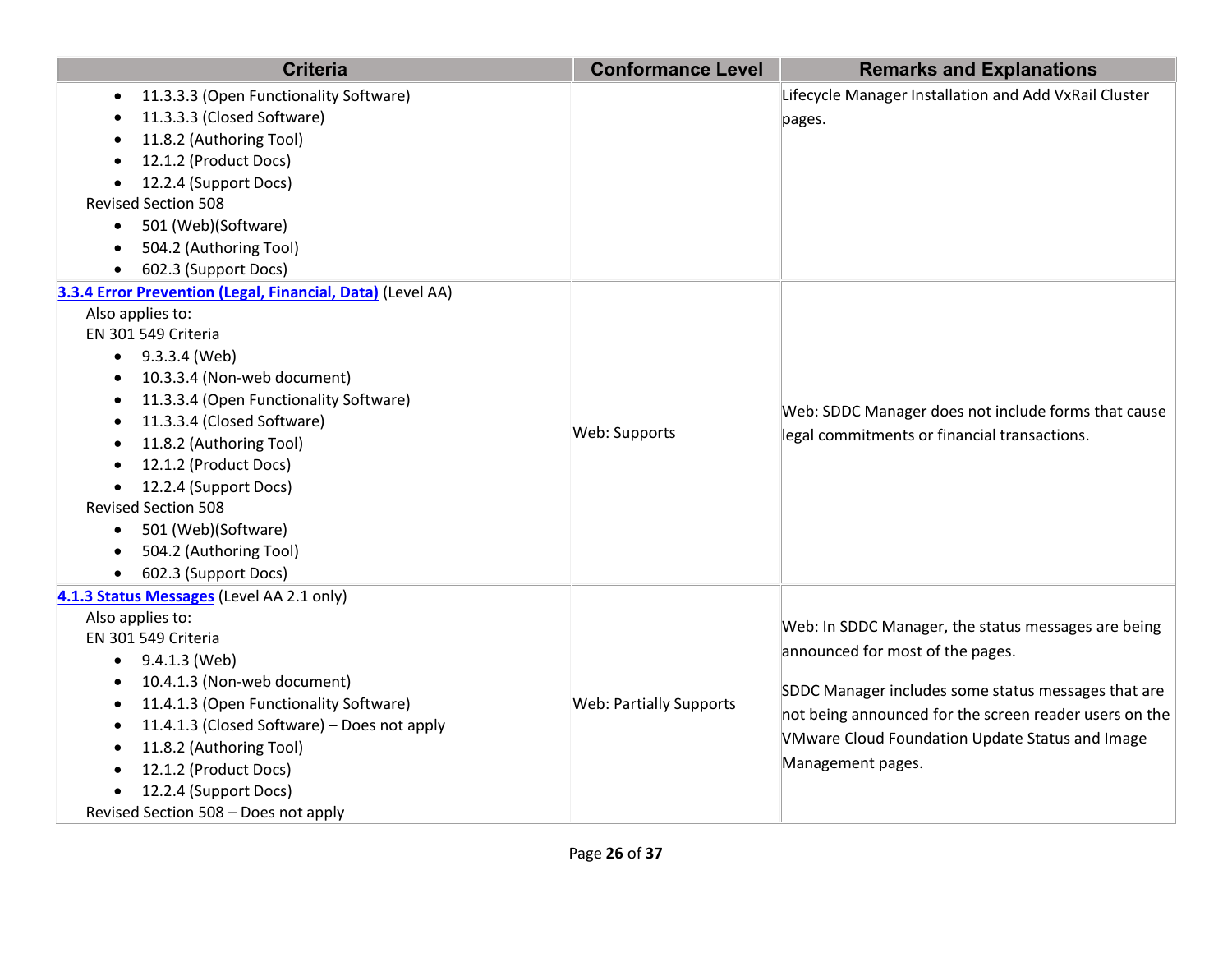#### **Table 3: Success Criteria, Level AAA**

Notes: AAA Criteria are not evaluated in this report.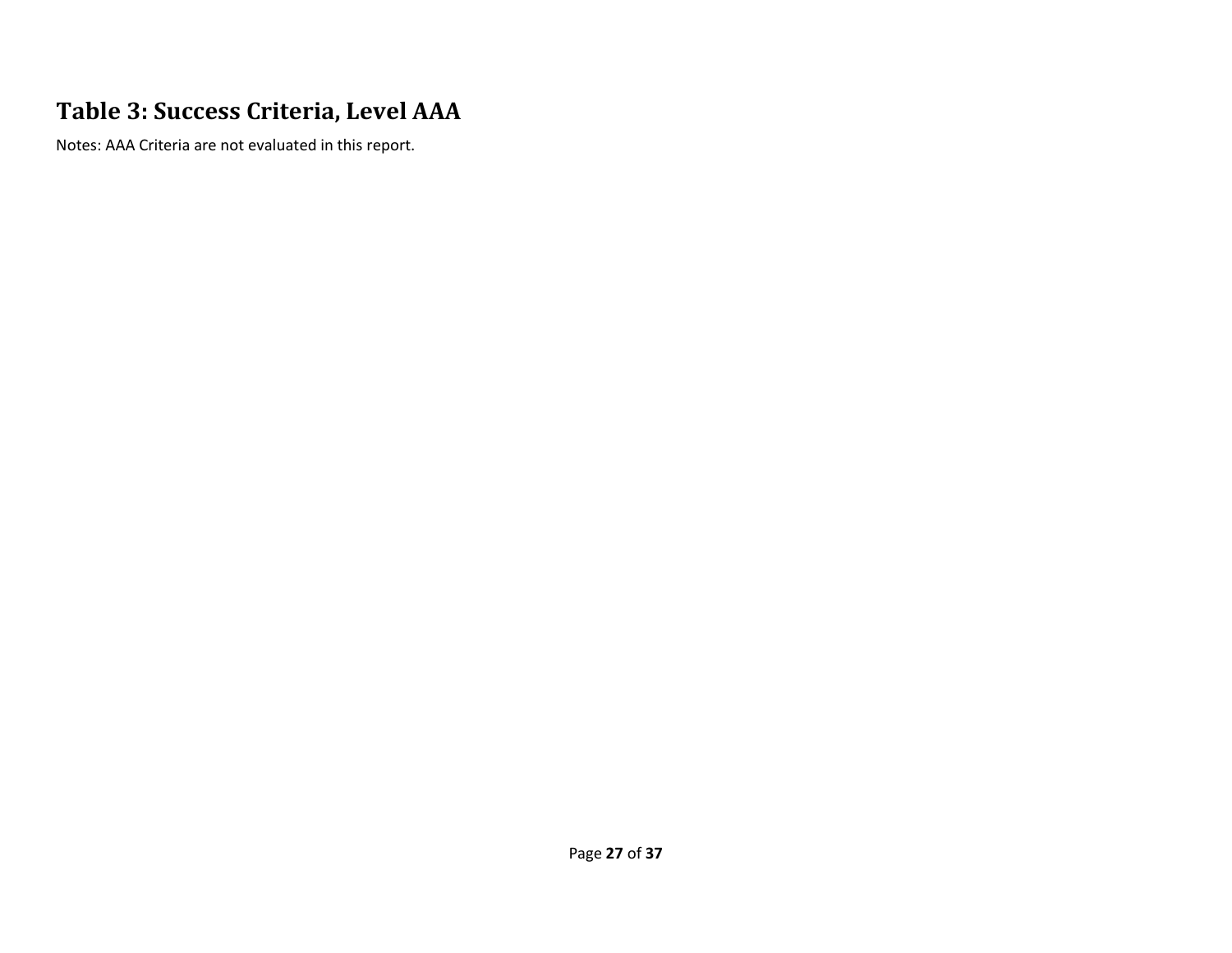# **Revised Section 508 Report**

Notes:

# **Chapter 3: [Functional Performance Criteria](https://www.access-board.gov/guidelines-and-standards/communications-and-it/about-the-ict-refresh/final-rule/text-of-the-standards-and-guidelines#302-functional-performance-criteria) (FPC)**

| <b>Criteria</b>                   | <b>Conformance Level</b> | <b>Remarks and Explanations</b>                                |
|-----------------------------------|--------------------------|----------------------------------------------------------------|
| 302.1 Without Vision              | Partially Supports       | SDDC Manager features allow people with                        |
|                                   |                          | vision loss to use screen readers to                           |
|                                   |                          | interact with user interface elements.                         |
|                                   |                          | Some components misidentify component                          |
|                                   |                          | name, role, and state information as                           |
|                                   |                          | disclosed in Table 1: 1.1.1, 1.3.1, 1.4.1,                     |
|                                   |                          | $\vert 2.1.1, 2.4.2, 2.4.3, 2.4.4, 3.1.1, 3.2.2, 3.3.1, \vert$ |
|                                   |                          | $3.3.2, 4.1.1, 4.1.2,$ and Table 2: 2.4.6,                     |
|                                   |                          | 3.3.3, 4.1.3                                                   |
| 302.2 With Limited Vision         | Partially Supports       | SDDC Manager features allow people with                        |
|                                   |                          | limited vision to access most of the                           |
|                                   |                          | interface elements. Some challenges may                        |
|                                   |                          | occur while accessing the application as                       |
|                                   |                          | disclosed in Table 1: 1.1.1, 1.4.1, and Table                  |
|                                   |                          | $[2: 1.4.3, 1.4.4, 1.4.10, 1.4.11, 2.4.7]$                     |
| 302.3 Without Perception of Color | Partially Supports       | SDDC Manager features allow people                             |
|                                   |                          | without the perception of color to access                      |
|                                   |                          | most of the content and functionality of                       |
|                                   |                          | the application. A few challenges of color                     |
|                                   |                          | alone used as the sole means to convey                         |
|                                   |                          | information are found as disclosed in                          |
|                                   |                          | Table 1: 1.4.1 and Table 2: 1.4.3, 1.4.11                      |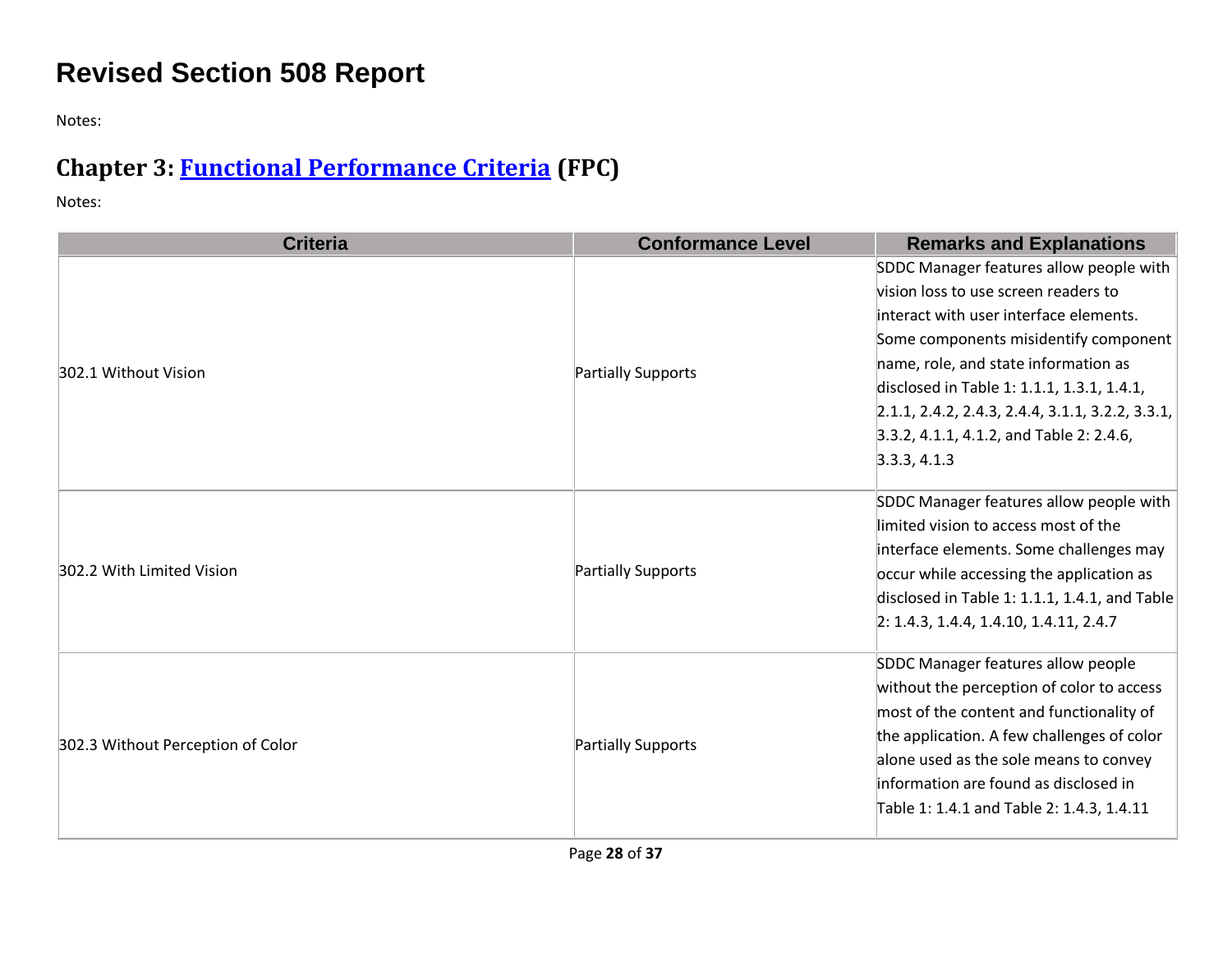| <b>Criteria</b>                                                | <b>Conformance Level</b> | <b>Remarks and Explanations</b>               |
|----------------------------------------------------------------|--------------------------|-----------------------------------------------|
| 302.4 Without Hearing                                          |                          | SDDC Manager features allow people            |
|                                                                | Supports                 | without hearing to access the application.    |
|                                                                |                          | SDDC Manager features allow people with       |
| 302.5 With Limited Hearing                                     | Supports                 | limited hearing to access the application.    |
|                                                                |                          | SDDC Manager features allow people            |
| 302.6 Without Speech                                           | Supports                 | without speech to access the application      |
|                                                                |                          | as controls do not require speech input.      |
|                                                                |                          | SDDC Manager features can be operated         |
|                                                                |                          | by people with limited manipulation. A        |
| 302.7 With Limited Manipulation                                | Partially Supports       | few challenges may occur while accessing      |
|                                                                |                          | the application as disclosed in Table 1:      |
|                                                                |                          | 2.1.1, 2.4.3, 3.2.2, Table 2: 2.4.7           |
|                                                                | Partially Supports       | SDDC Manager features can be operated         |
|                                                                |                          | by people with limited reach and strength.    |
| 302.8 With Limited Reach and Strength                          |                          | A few challenges may occur while              |
|                                                                |                          | accessing the application as disclosed in     |
|                                                                |                          | Table 1: 2.1.1, 2.4.3, 3.3.2, Table 2: 2.4.7  |
| 302.9 With Limited Language, Cognitive, and Learning Abilities |                          | SDDC Manager features can be operated         |
|                                                                |                          | by people with limited language, cognitive,   |
|                                                                |                          | and learning abilities. A few challenges      |
|                                                                | Partially Supports       | may occur while accessing the application     |
|                                                                |                          | as disclosed in Table 1: 2.4.2, 2.4.4, 3.3.1, |
|                                                                |                          | 3.3.2, Table 2: 2.4.6, 3.3.3                  |

#### **Chapter 4: [Hardware](https://www.access-board.gov/guidelines-and-standards/communications-and-it/about-the-ict-refresh/final-rule/text-of-the-standards-and-guidelines#401-general)**

Notes: SDDC Manager is not a Hardware, and thus all the requirements of this section are not applicable.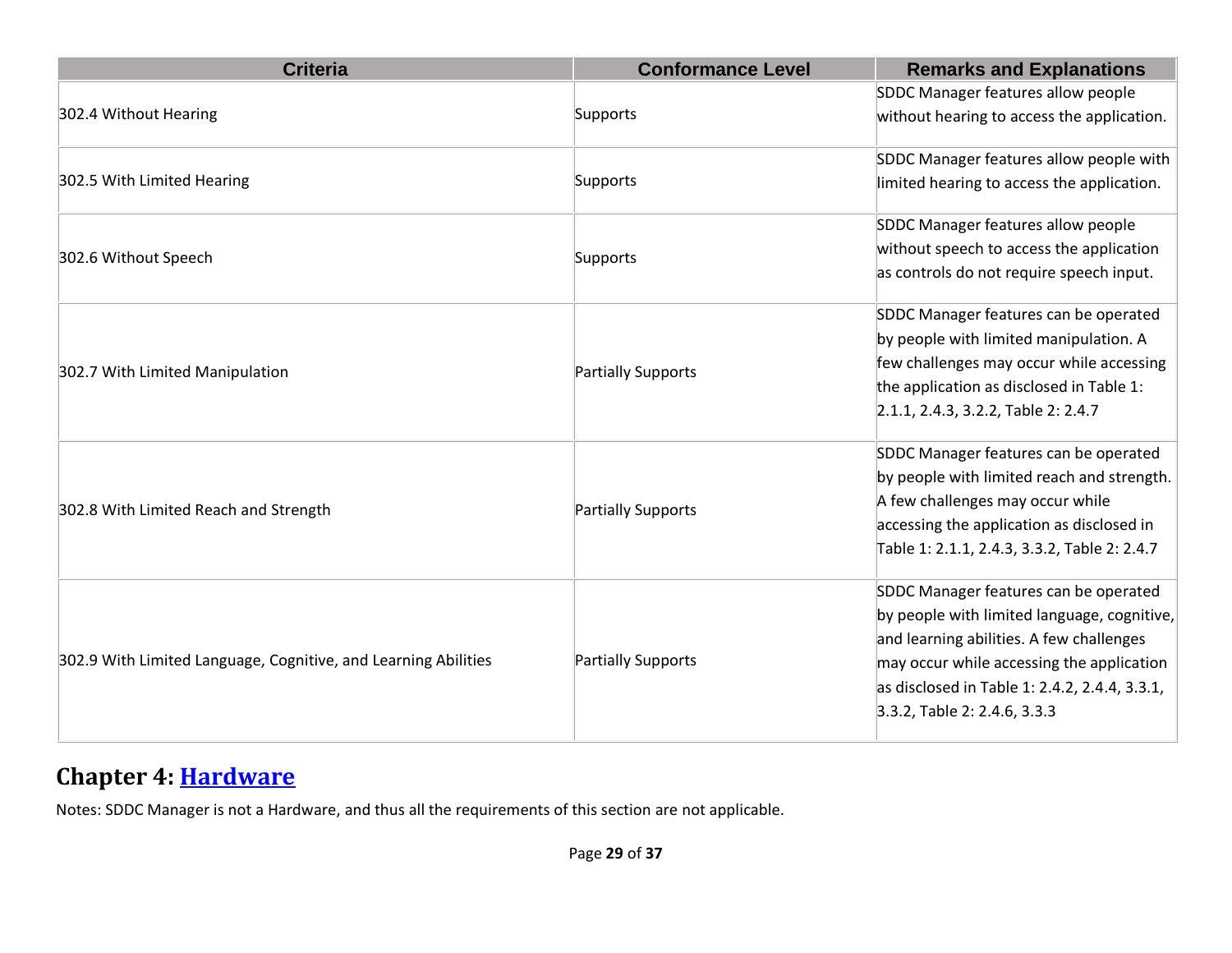#### **Chapter 5: [Software](https://www.access-board.gov/guidelines-and-standards/communications-and-it/about-the-ict-refresh/final-rule/text-of-the-standards-and-guidelines#501-general)**

Notes: SDDC Manager is not a Software, and thus all the requirements of this section are not applicable.

#### **Chapter 6: [Support Documentation and Services](https://www.access-board.gov/guidelines-and-standards/communications-and-it/about-the-ict-refresh/final-rule/text-of-the-standards-and-guidelines#601-general)**

Notes: Not Applicable.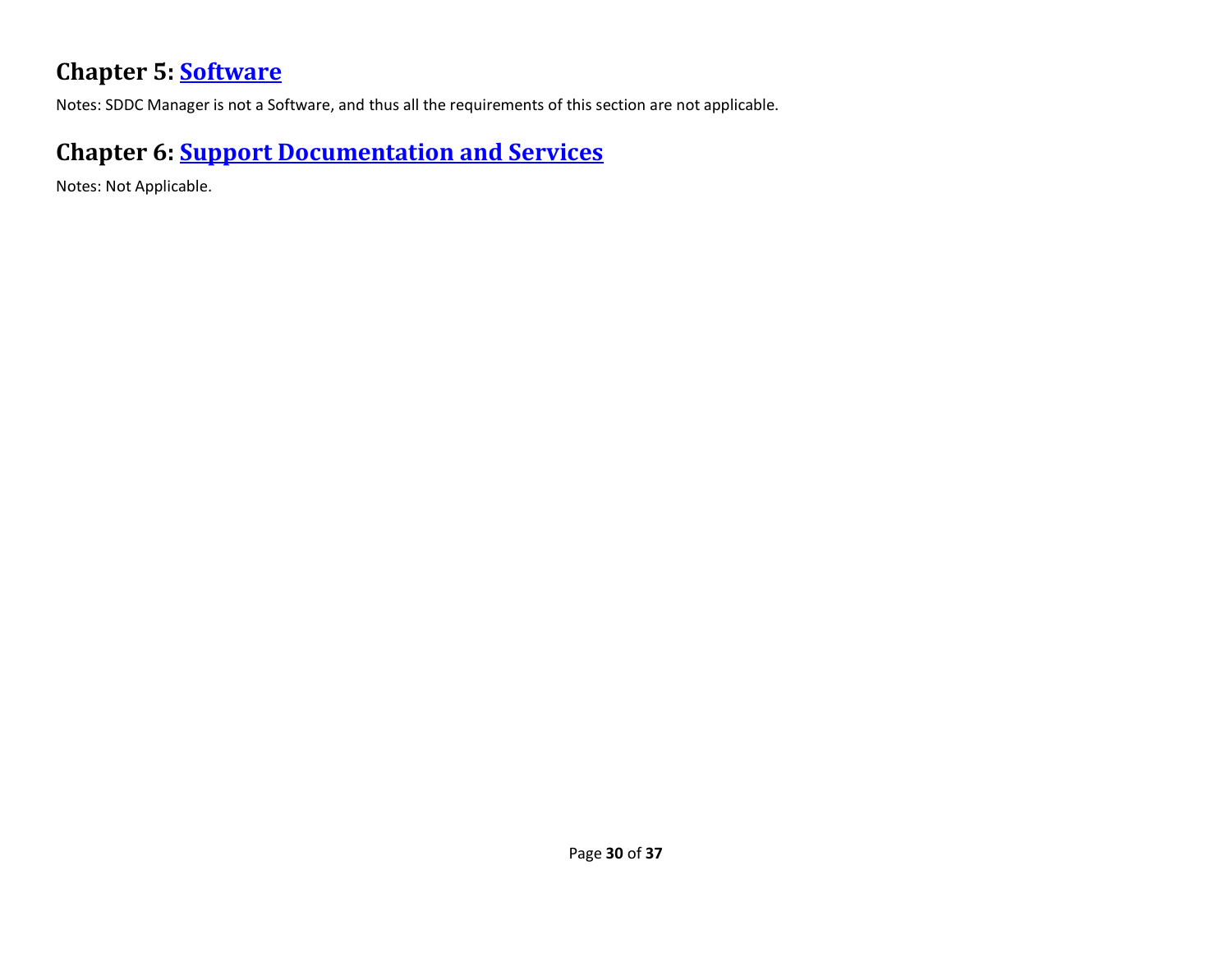# **EN 301 549 Report**

Notes:

# **Chapter 4: [Functional Performance Statements](https://www.etsi.org/deliver/etsi_en/301500_301599/301549/03.01.01_60/en_301549v030101p.pdf#%5B%7B%22num%22%3A38%2C%22gen%22%3A0%7D%2C%7B%22name%22%3A%22XYZ%22%7D%2C54%2C747%2C0%5D) (FPS)**

| <b>Criteria</b>                          | <b>Conformance Level</b> | <b>Remarks and Explanations</b>                                                                                                                                                                                                                                                                           |
|------------------------------------------|--------------------------|-----------------------------------------------------------------------------------------------------------------------------------------------------------------------------------------------------------------------------------------------------------------------------------------------------------|
|                                          |                          | SDDC Manager features allow people with<br>vision loss to use screen readers to                                                                                                                                                                                                                           |
|                                          |                          | linteract with user interface elements.                                                                                                                                                                                                                                                                   |
|                                          |                          | Some components misidentify component                                                                                                                                                                                                                                                                     |
| 4.2.1 Usage without Vision               | Partially Supports       | name, role, and state as disclosed in Table                                                                                                                                                                                                                                                               |
|                                          |                          | $1: 1.1.1, 1.3.1, 1.4.1, 2.1.1, 2.4.2, 2.4.3,$                                                                                                                                                                                                                                                            |
|                                          |                          | 2.4.4, 3.1.1, 3.2.2, 3.3.1, 3.3.2, 4.1.1, 4.1.2,                                                                                                                                                                                                                                                          |
|                                          |                          | and Table 2: 2.4.6, 3.3.3, 4.1.3                                                                                                                                                                                                                                                                          |
| 4.2.2 Usage with limited Vision          | Partially Supports       | SDDC Manager features allow people with<br>limited vision to access most of the<br>interface elements. Some challenges may<br>occur while accessing the application as<br>disclosed in Table 1: 1.1.1, 1.4.1, and Table<br>$2: 1.4.3, 1.4.4, 1.4.10, 1.4.11, 2.4.7$                                       |
| 4.2.3 Usage without perception of colour | Partially Supports       | SDDC Manager features allow people<br>without the perception of color to access<br>most of the content and functionality of<br>the application. A few challenges of color<br>alone used as the sole means to convey<br>information are found as disclosed in<br>Table 1: 1.4.1 and Table 2: 1.4.3, 1.4.11 |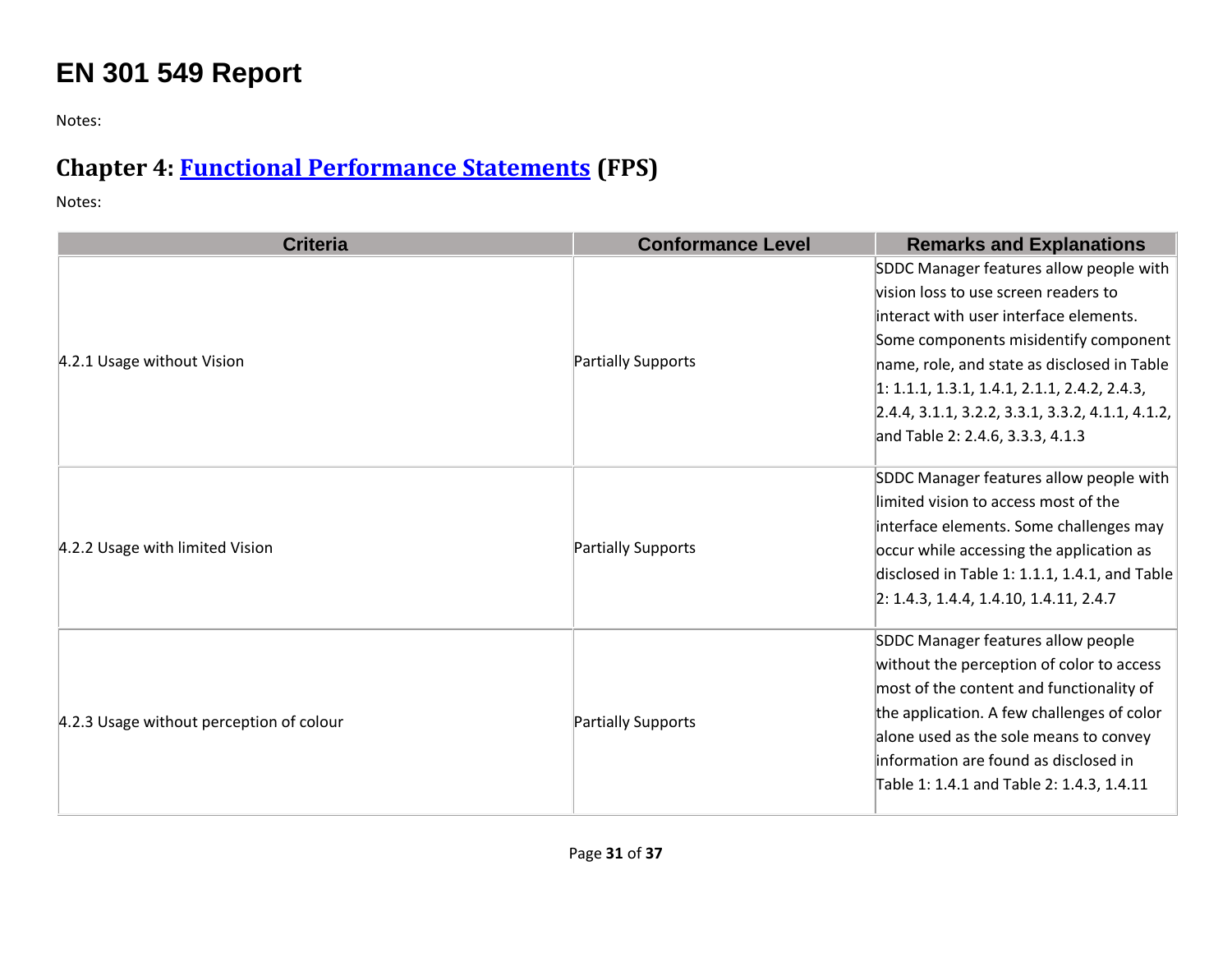| <b>Criteria</b>                                           | <b>Conformance Level</b> | <b>Remarks and Explanations</b>                                                                                                          |
|-----------------------------------------------------------|--------------------------|------------------------------------------------------------------------------------------------------------------------------------------|
| 4.2.4 Usage without hearing                               |                          | SDDC Manager features allow people                                                                                                       |
|                                                           | Supports                 | without hearing to access the application.                                                                                               |
|                                                           |                          | SDDC Manager features allow people with                                                                                                  |
| 4.2.5 Usage with limited Hearing                          | Supports                 | limited hearing to access the application.                                                                                               |
|                                                           |                          | SDDC Manager features allow people with                                                                                                  |
|                                                           |                          | no or limited vocal capabilities to access                                                                                               |
| 4.2.6 Usage with no or limited vocal capability           | Supports                 | the application as controls do not require                                                                                               |
|                                                           |                          | speech input.<br>SDDC Manager features can be operated<br>by people with limited manipulation or<br>strength. A few challenges may occur |
|                                                           |                          |                                                                                                                                          |
|                                                           |                          |                                                                                                                                          |
|                                                           |                          |                                                                                                                                          |
| 4.2.7 Usage with limited manipulation or strength         | Partially Supports       | while accessing the application as                                                                                                       |
|                                                           |                          | disclosed in Table 1: 2.1.1, 2.4.3, 3.3.2,                                                                                               |
|                                                           |                          | Table 2: 2.4.7                                                                                                                           |
|                                                           |                          | SDDC Manager features can be operated                                                                                                    |
|                                                           |                          | by people with limited reach. A few                                                                                                      |
| 4.2.8 Usage with limited reach                            | Partially Supports       | challenges may occur while accessing the                                                                                                 |
|                                                           |                          | application as disclosed in Table 1: 2.1.1,                                                                                              |
|                                                           |                          | 2.4.3, 3.3.2, Table 2: 2.4.7                                                                                                             |
| 4.2.9 Minimize photosensitive seizure triggers            |                          | SDDC Manager does not include any                                                                                                        |
|                                                           | Supports                 | content that triggers photosensitive                                                                                                     |
|                                                           |                          | seizures in the application.                                                                                                             |
| 4.2.10 Usage with limited cognition, language or learning |                          | SDDC Manager features can be operated                                                                                                    |
|                                                           | Partially Supports       | by people with limited language, cognitive,                                                                                              |
|                                                           |                          | and learning abilities. A few challenges                                                                                                 |
|                                                           |                          | may occur while accessing the application                                                                                                |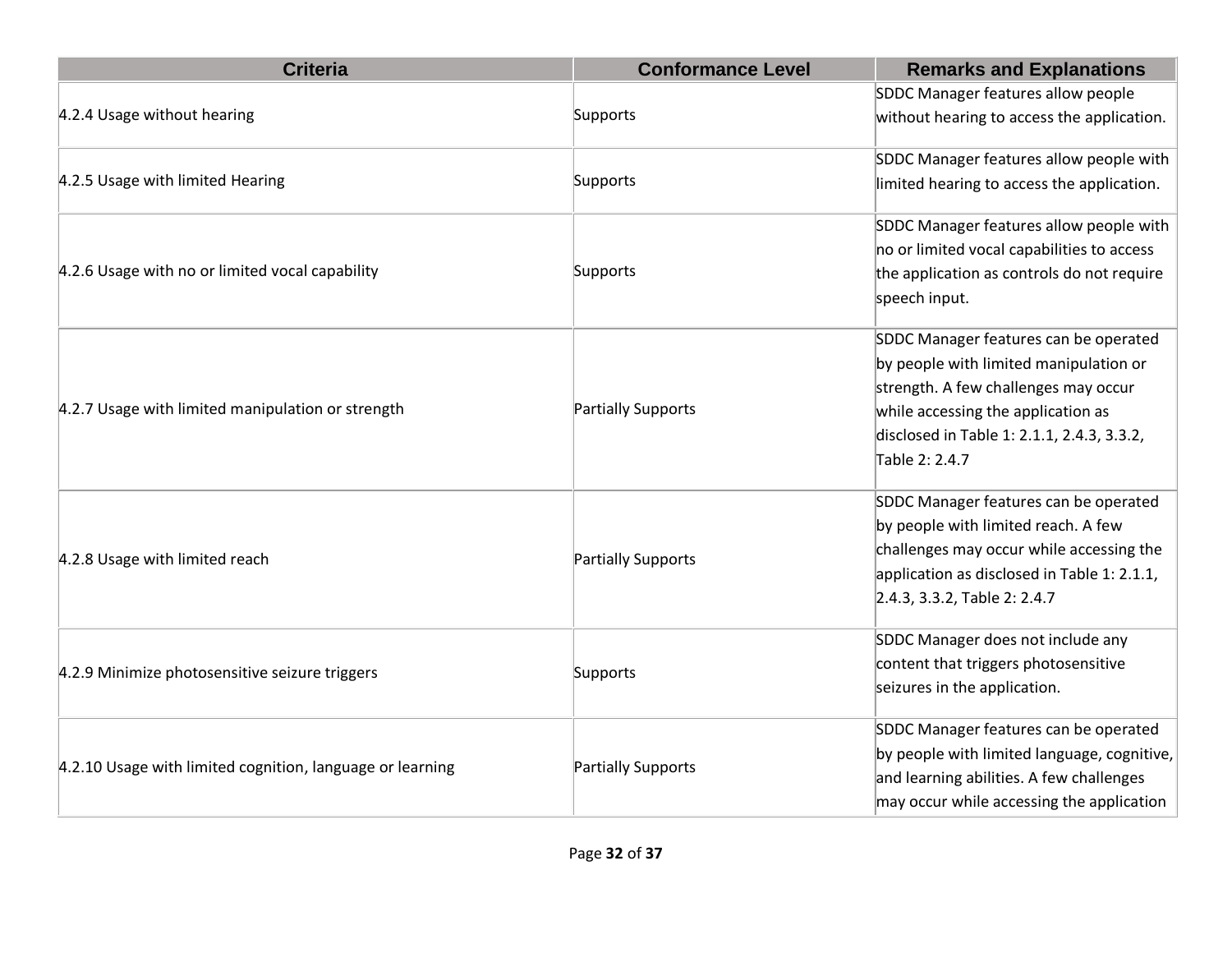| <b>Criteria</b>  | <b>Conformance Level</b> | <b>Remarks and Explanations</b>                                             |
|------------------|--------------------------|-----------------------------------------------------------------------------|
|                  |                          | as disclosed in Table 1: 2.4.2, 2.4.4, 3.3.1,                               |
|                  |                          | $3.3.2$ , Table 2: 2.4.6, 3.3.3                                             |
| $4.2.11$ Privacy | Supports                 | SDDC Manager features respect the<br>privacy of assistive technology users. |

# **Chapter [5: Generic Requirements](https://www.etsi.org/deliver/etsi_en/301500_301599/301549/03.01.01_60/en_301549v030101p.pdf#%5B%7B%22num%22%3A45%2C%22gen%22%3A0%7D%2C%7B%22name%22%3A%22XYZ%22%7D%2C54%2C747%2C0%5D)**

| <b>Criteria</b>                                   | <b>Conformance Level</b>            | <b>Remarks and Explanations</b>                                                                                       |
|---------------------------------------------------|-------------------------------------|-----------------------------------------------------------------------------------------------------------------------|
| <b>5.1 Closed functionality</b>                   | Heading cell - no response required | Heading cell - no response required                                                                                   |
| 5.1.2 General                                     | Heading cell - no response required | Heading cell - no response required                                                                                   |
| 5.1.2.1 Closed functionality                      | See 5.2 through 13                  | See information in 5.2 through 13.                                                                                    |
| 5.1.2.2 Assistive technology                      | See 5.1.3 through 5.1.6             | See information in 5.1.3 through 5.1.6.                                                                               |
| 5.1.3 Non-visual access                           | Heading cell - no response required | Heading cell - no response required                                                                                   |
| 5.1.3.1 Audio output of visual information        | Not Applicable                      | SDDC Manager supports standard assistive<br>technology and is, therefore, not subject<br>to the closed functionality. |
| 5.1.3.2 Auditory output delivery including Speech | Not Applicable                      | SDDC Manager supports standard assistive<br>technology and is, therefore, not subject<br>to the closed functionality. |
| 5.1.3.3 Auditory output correlation               | Not Applicable                      | SDDC Manager supports standard assistive<br>technology and is, therefore, not subject<br>to the closed functionality. |
| 5.1.3.4 Speech output user control                | Not Applicable                      | SDDC Manager supports standard assistive<br>technology and is, therefore, not subject<br>to the closed functionality. |
| 5.1.3.5 Speech output automatic interruption      | Not Applicable                      | SDDC Manager supports standard assistive<br>technology and is, therefore, not subject<br>to the closed functionality. |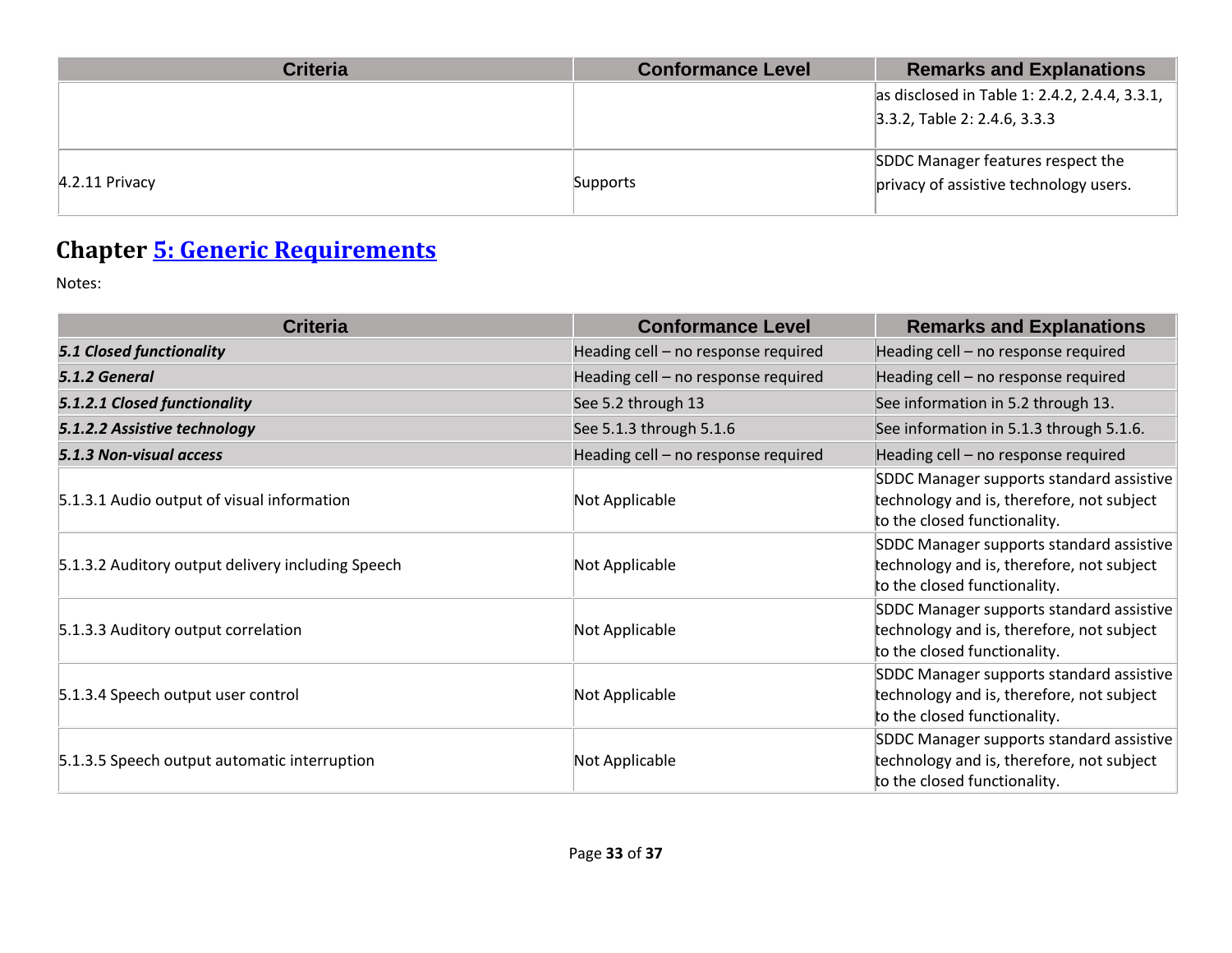| <b>Criteria</b>                                       | <b>Conformance Level</b> | <b>Remarks and Explanations</b>                                                                                         |
|-------------------------------------------------------|--------------------------|-------------------------------------------------------------------------------------------------------------------------|
| 5.1.3.6 Speech output for non-text content            | Not Applicable           | SDDC Manager supports standard assistive<br>technology and is, therefore, not subject<br>to the closed functionality.   |
| 5.1.3.7 Speech output for video information           | Not Applicable           | SDDC Manager supports standard assistive<br>technology and is, therefore, not subject<br>to the closed functionality.   |
| 5.1.3.8 Masked entry                                  | Not Applicable           | SDDC Manager supports standard assistive<br>technology and is, therefore, not subject<br>to the closed functionality.   |
| 5.1.3.9 Private access to personal data               | Not Applicable           | SDDC Manager supports standard assistive<br>technology and is, therefore, not subject<br>to the closed functionality.   |
| 5.1.3.10 Non-interfering audio output                 | Not Applicable           | SDDC Manager supports standard assistive<br>technology and is, therefore, not subject<br>to the closed functionality.   |
| 5.1.3.11 Private listening volume                     | Not Applicable           | SDDC Manager supports standard assistive<br>technology and is, therefore, not subject<br>to the closed functionality.   |
| 5.1.3.12 Speaker volume                               | Not Applicable           | SDDC Manager supports standard assistive<br>technologies and is, therefore, not subject<br>to the closed functionality. |
| 5.1.3.13 Volume reset                                 | Not Applicable           | SDDC Manager supports standard assistive<br>technologies and is, therefore, not subject<br>to the closed functionality. |
| 5.1.3.14 Spoken languages                             | Not Applicable           | SDDC Manager supports standard assistive<br>technologies and is, therefore, not subject<br>to the closed functionality. |
| 5.1.3.15 Non-visual error identification              | Not Applicable           | SDDC Manager supports standard assistive<br>technologies and is, therefore, not subject<br>to the closed functionality. |
| 5.1.3.16 Receipts, tickets, and transactional outputs | Not Applicable           | SDDC Manager supports standard assistive<br>technologies and is, therefore, not subject<br>to the closed functionality. |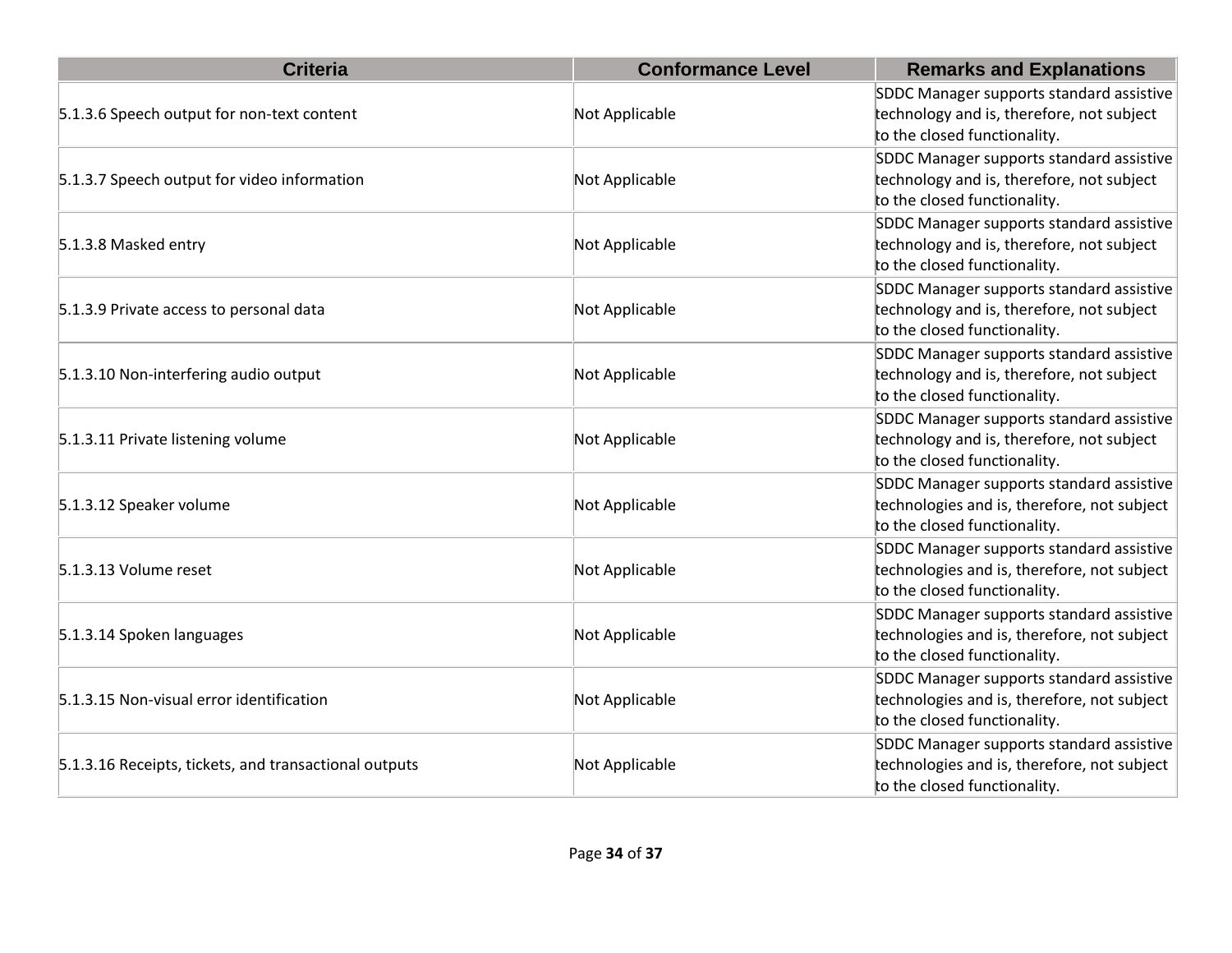| <b>Criteria</b>                                                 | <b>Conformance Level</b>            | <b>Remarks and Explanations</b>                                                                                         |
|-----------------------------------------------------------------|-------------------------------------|-------------------------------------------------------------------------------------------------------------------------|
| 5.1.4 Functionality closed to text enlargement                  | Not Applicable                      | SDDC Manager supports standard assistive<br>technologies and is, therefore, not subject<br>to the closed functionality. |
| 5.1.5 Visual output for auditory information                    | Not Applicable                      | SDDC Manager supports standard assistive<br>technologies and is, therefore, not subject<br>to the closed functionality. |
| 5.1.6 Operation without keyboard interface                      | Heading cell - no response required | Heading cell - no response required                                                                                     |
| 5.1.6.1 Closed functionality                                    | See 5.1.3.1 through 5.1.3.16        | See information in 5.1.3.1 through<br>5.1.3.16.                                                                         |
| $5.1.6.2$ Input focus                                           | Not Applicable                      | SDDC Manager supports standard assistive<br>technology and is, therefore, not subject<br>to the closed functionality.   |
| 5.1.7 Access without Speech                                     | Not Applicable                      | SDDC Manager supports standard assistive<br>technology and is, therefore, not subject<br>to the closed functionality.   |
| 5.2 Activation of accessibility features                        | Not Applicable                      | SDDC Manager supports standard assistive<br>technology and is, therefore, not subject<br>to the closed functionality.   |
| 5.3 Biometrics                                                  | Not Applicable                      | SDDC Manager supports standard assistive<br>technology and is, therefore, not subject<br>to the closed functionality.   |
| 5.4 Preservation of accessibility information during conversion | Not Applicable                      | SDDC Manager supports standard assistive<br>technology and is, therefore, not subject<br>to the closed functionality.   |
| 5.5 Operable parts                                              | Heading cell - no response required | Heading cell - no response required                                                                                     |
| 5.5.1 Means of operation                                        | Not Applicable                      | SDDC Manager supports standard assistive<br>technology and is, therefore, not subject<br>to the closed functionality.   |
| 5.5.2 Operable parts discernibility                             | Not Applicable                      | SDDC Manager supports standard assistive<br>technology and is, therefore, not subject<br>to the closed functionality.   |
| 5.6 Locking or toggle controls                                  | Heading cell - no response required | Heading cell - no response required                                                                                     |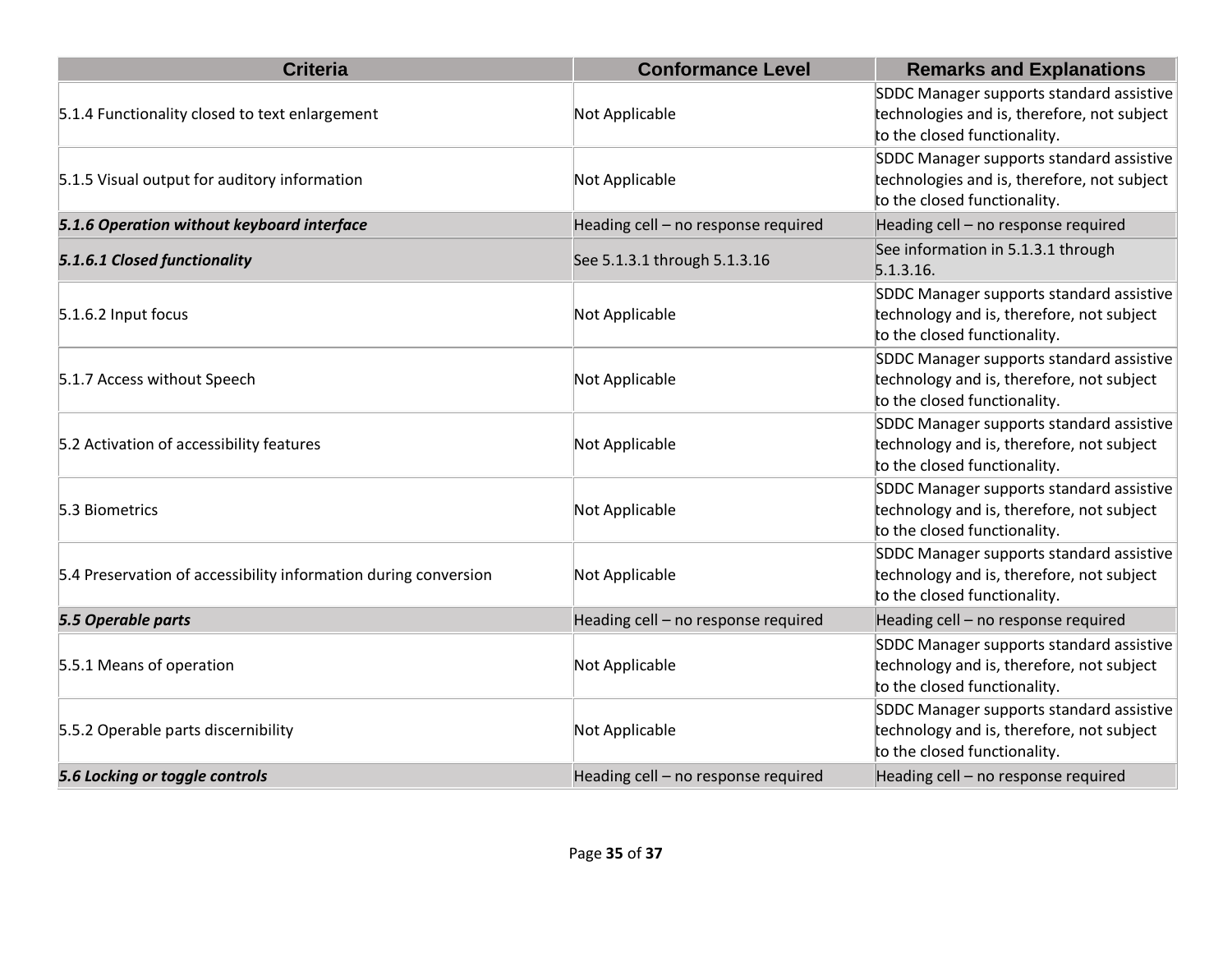| <b>Criteria</b>                  | <b>Conformance Level</b> | <b>Remarks and Explanations</b>           |
|----------------------------------|--------------------------|-------------------------------------------|
| 5.6.1 Tactile or auditory status |                          | SDDC Manager supports standard assistive  |
|                                  | Not Applicable           | technology and is, therefore, not subject |
|                                  |                          | to the closed functionality.              |
| 5.6.2 Visual status              |                          | SDDC Manager supports standard assistive  |
|                                  | Not Applicable           | technology and is, therefore, not subject |
|                                  |                          | to the closed functionality.              |
| 5.7 Key repeat                   |                          | SDDC Manager supports standard assistive  |
|                                  | Not Applicable           | technology and is, therefore, not subject |
|                                  |                          | to the closed functionality.              |
| 5.8 Double-strike key acceptance |                          | SDDC Manager supports standard assistive  |
|                                  | Not Applicable           | technology and is, therefore, not subject |
|                                  |                          | to the closed functionality.              |
| 5.9 Simultaneous user actions    |                          | SDDC Manager supports standard assistive  |
|                                  | Not Applicable           | technology and is, therefore, not subject |
|                                  |                          | to the closed functionality.              |

#### **Chapter [6: ICT with Two-Way Voice Communication](https://www.etsi.org/deliver/etsi_en/301500_301599/301549/03.01.01_60/en_301549v030101p.pdf#%5B%7B%22num%22%3A60%2C%22gen%22%3A0%7D%2C%7B%22name%22%3A%22XYZ%22%7D%2C54%2C747%2C0%5D)**

Notes: Not Applicable.

#### **Chapter [7: ICT with Video Capabilities](https://www.etsi.org/deliver/etsi_en/301500_301599/301549/03.01.01_60/en_301549v030101p.pdf#%5B%7B%22num%22%3A70%2C%22gen%22%3A0%7D%2C%7B%22name%22%3A%22XYZ%22%7D%2C54%2C747%2C0%5D)**

Notes: Not Applicable.

#### **Chapter [8: Hardware](https://www.etsi.org/deliver/etsi_en/301500_301599/301549/03.01.01_60/en_301549v030101p.pdf#%5B%7B%22num%22%3A74%2C%22gen%22%3A0%7D%2C%7B%22name%22%3A%22XYZ%22%7D%2C54%2C747%2C0%5D)**

Notes: Not Applicable.

#### **Chapter [9: Web](https://www.etsi.org/deliver/etsi_en/301500_301599/301549/03.01.01_60/en_301549v030101p.pdf#%5B%7B%22num%22%3A113%2C%22gen%22%3A0%7D%2C%7B%22name%22%3A%22XYZ%22%7D%2C54%2C747%2C0%5D)** *(see [WCAG 2.x](#page-2-0) section)*

Notes: Not Applicable.

#### **Chapter [10: Non-Web Software](https://www.etsi.org/deliver/etsi_en/301500_301599/301549/03.01.01_60/en_301549v030101p.pdf#%5B%7B%22num%22%3A127%2C%22gen%22%3A0%7D%2C%7B%22name%22%3A%22XYZ%22%7D%2C54%2C747%2C0%5D)**

Notes: Not Applicable.